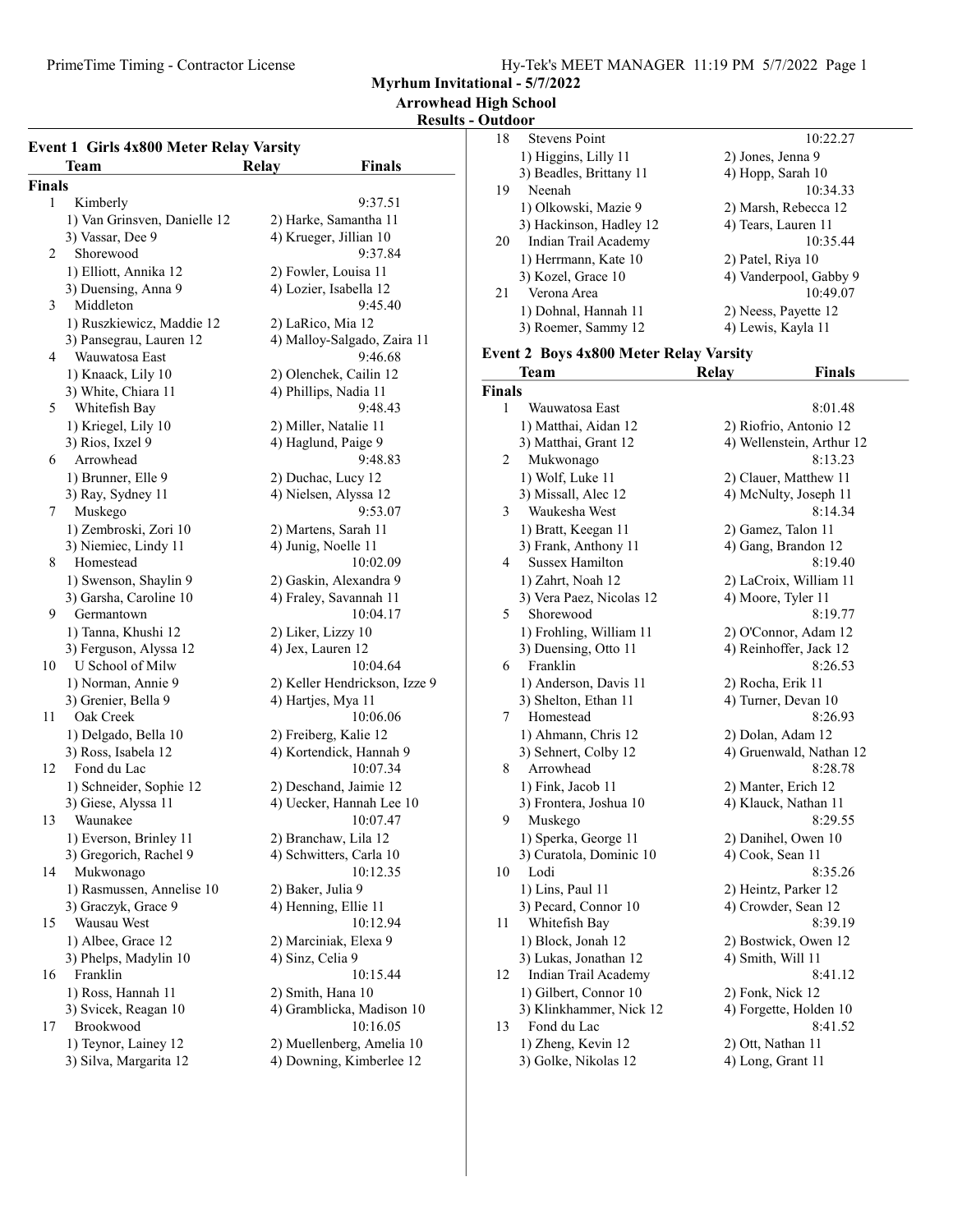Myrhum Invitational - 5/7/2022

### Results - Outdoor

|                | Finals  (Event 2 Boys 4x800 Meter Relay Varsity) |    |                         |                             | 39             | Schmidt Voils, Anja                           |              | 9 Middleton         | 20.76         |
|----------------|--------------------------------------------------|----|-------------------------|-----------------------------|----------------|-----------------------------------------------|--------------|---------------------|---------------|
|                | <b>Team</b>                                      |    | Relay                   | <b>Finals</b>               | 40             | Bahe, Izzy                                    |              | 9 Lodi              | 20.96         |
| 14             | Oak Creek                                        |    |                         | 8:41.88                     | 41             | Kempen, Kylie                                 |              | 9 Neenah            | 20.97         |
|                | 1) Silkey, Maximus 11                            |    | 2) Lauters, Ethan 12    |                             | 42             | Chandik, Bella                                |              | 9 Neenah            | 21.01         |
|                | 3) Klackner, Jack 12                             |    | 4) Acker, Brandon 11    |                             | 43             | La Crosse, Madison                            |              | 12 Middleton        | 21.64         |
| 15             | Germantown                                       |    |                         | 8:42.06                     | 44             | Bentley, Tasiah                               |              | 12 Wauwatosa East   | 24.23         |
|                | 1) Walsh, Cooper 9                               |    | 2) Redeker, Calvin 10   |                             |                | <b>Event 4 Boys 110 Meter Hurdles Varsity</b> |              |                     |               |
|                | 3) VerStrate, Troy 10                            |    | 4) Wanezek, Jack 9      |                             |                | <b>Name</b>                                   |              | Yr School           | <b>Finals</b> |
| 16             | Waunakee                                         |    |                         | 8:49.95                     | <b>Finals</b>  |                                               |              |                     |               |
|                | 1) Brown, Andrew 11                              |    | 2) Zimmerman, Andrew 11 |                             | $\mathbf{1}$   | Heyroth, Lucas                                |              | 12 Lodi             | 14.93         |
|                | 3) Smith, Baylor 12                              |    | 4) Cole, Dane 12        |                             | $\overline{2}$ | Hicks, Logan                                  |              | 10 Arrowhead        | 15.38         |
| 17             | Racine Park                                      |    |                         | 9:32.53                     | 3              | Nugent, Mikey                                 |              | 12 Arrowhead        | 15.44         |
|                | 1) Ahaukal, Adam 11                              |    |                         | 2) Lobato-Chocano, Jaime 12 | 4              | Wnek, Cam                                     |              | 12 Kimberly         | 15.62         |
|                | 3) Sura, Carter 12                               |    | 4) Rannow, Eric 11      |                             | 5              | Herrmann, Evan                                |              | 11 Sussex Hamilton  | 15.66         |
|                | <b>Event 3 Girls 100 Meter Hurdles Varsity</b>   |    |                         |                             | 6              | Long, Moses                                   |              | 10 Wauwatosa West   | 15.95         |
|                | <b>Name</b>                                      |    | Yr School               | <b>Finals</b>               | 7              | Criter, Ethan                                 |              | 11 Kimberly         | 16.13         |
| <b>Finals</b>  |                                                  |    |                         |                             | $\,8\,$        | Olvey, Ben                                    |              | 10 Xavier           | 16.42         |
| -1             | Arndt, Sydney                                    |    | 12 Fond du Lac          | 14.78                       | 9              | Patenaude, Finn                               |              | 11 Middleton        | 16.44         |
| $\overline{2}$ | O'Brien, Caitlyn                                 |    | 12 Dsha                 | 15.49                       | 10             | Janke, Kyle                                   |              | 10 Arrowhead        | 16.72         |
| $\mathfrak{Z}$ | Kleinhans, Rachel                                |    | 10 Arrowhead            | 15.75                       | 11             | Kelnhofer, Adam                               |              | 12 New Berlin West  | 16.72         |
| 4              | Burge, Samantha                                  |    | 10 Mukwonago            | 15.88                       | 12             | Jubeck, Nathaniel                             | 11           | Franklin            | 17.06         |
| 5              | Graham, Lauren                                   |    | 11 Nicolet              | 16.14                       | 13             | Maughan, Dashle                               |              | 12 Sun Prairie      | 17.23         |
| 6              | Drews, Ellie                                     | 11 | West De Pere            | 16.20                       | 14             | Schiessl, Connor                              |              | 11 Kimberly         | 17.23         |
| 7              | Brandenburg, Eva                                 |    | 10 Homestead            | 16.23                       | 15             | Horning, Adam                                 |              | 10 Marquette        | 17.57         |
| 8              | Seefeld, Audrey                                  |    | 10 Sun Prairie          | 16.26                       | 16             | Holtzman, Ben                                 | 9            | Oconomowoc          | 17.61         |
| 9              | Winkler, Miranda                                 |    | 11 Kimberly             | 16.63                       | 17             | Seawright, Karter                             |              | 10 Muskego          | 17.76         |
| 10             | Jones, Vivian                                    |    | 11 Indian Trail         | 16.68                       | 18             | Strecansky, Michael                           |              | 12 Whitefish Bay    | 17.77         |
| 11             | Wallendal, Trinity                               |    | 11 Fond du Lac          | 16.76                       | 19             | Force, Kai                                    |              | 10 Nicolet          | 17.94         |
| 12             | Schmidt, Olivia                                  |    | 10 Wauwatosa West       | 16.81                       | 20             | Dornuf, Philip                                |              | 11 Franklin         | 17.98         |
| 13             | Weyenberg, Madison                               |    | 10 Kimberly             | 16.99                       | 21             | Zylka, AC                                     |              | 11 Oak Creek        | 18.38         |
| 14             | Tesch, Carlie                                    |    | 12 Muskego              | 17.21                       | 22             | Retelle-Branch, Sirrye                        |              | 11 Middleton        | 18.47         |
| 15             | Knudsen, Elliana                                 |    | 12 Indian Trail         | 17.36                       | 23             | Windorski, Collin                             |              | 11 Oak Creek        | 18.80         |
| 16             | Seager, Elle                                     |    | 11 Middleton            | 17.52                       | 24             | Schlut, Collin                                |              | 12 Mukwonago        | 19.01         |
| 17             | Kukis, Makayah                                   |    | 12 New Berlin West      | 17.58                       | 25             | Ploeckelman, Jack                             |              | 10 Muskego          | 19.33         |
| 18             | Eilerston, Emma                                  |    | 11 Mukwonago            | 17.59                       | 26             | Dougherty, Matt                               |              | 10 Muskego          | 19.51         |
| 19             | Crowley, Ella                                    |    | 11 Verona Area          | 17.60                       | 27             | Williams, Usher                               |              | 11 Milw. King       | 19.75         |
| 20             | Berryman, Peyton                                 |    | 12 Homestead            | 17.79                       | 28             | LaRico, Leo                                   |              | 11 Middleton        | 19.78         |
| 21             | Igoni, Kephely                                   |    | 12 Nicolet              | 17.83                       | 29             | Nakigane, Rodrigue                            |              | 10 Oconomowoc       | 20.57         |
| 22             | Schoen, Keara                                    |    | 11 Wausau West          | 17.89                       | 30             | Hayes, Davion                                 |              | 9 Wauwatosa East    | 23.91         |
| 23             | Deprey, Aubrie                                   |    | 12 Sun Prairie          | 17.91                       |                |                                               |              |                     |               |
| 24             | Aliyu, Imani                                     | 11 | Whitefish Bay           | 17.97                       |                | <b>Event 5 Girls 100 Meter Dash Varsity</b>   |              |                     |               |
| 25             | Thenhaus, Madeleine                              | 12 | Oconomowoc              | 18.11                       |                | <b>Name</b>                                   |              | Yr School           | Finals        |
| 26             | Surrault, Summer                                 |    | 10 Verona Area          | 18.27                       | <b>Finals</b>  |                                               |              |                     |               |
| $27\,$         | Austin, Ella                                     |    | 12 Muskego              | 18.39                       | $\mathbf{1}$   | Kolawole, Lola                                |              | 11 Whitefish Bay    | 12.34         |
| 28             | Swiderski, Natalie                               |    | 10 Dsha                 | 18.40                       | $\overline{2}$ | Blaskowski, Rachel                            | 12           | Oak Creek           | 12.63         |
| 29             | Heyroth, Olivia                                  |    | 9 Lodi                  | 18.46                       | 3              | Strong, Lily                                  | 11           | Lodi                | 12.71         |
| $30\,$         | Vermeulen, Carli                                 | 11 | Arrowhead               | 18.50                       | $\overline{4}$ | Mitchell, Destiny                             | 12           | Milw. Riverside     | 12.77         |
| 31             | Grabarski, Sadie                                 | 10 | Waunakee                | 18.55                       | 5              | Cobb, Lilly                                   | $11^{\circ}$ | Mukwonago           | 12.93         |
| 32             | Kostroski, Megan                                 | 12 | Wausau West             | 18.71                       | 6              | Bailey, Joy                                   |              | 12 Verona Area      | 12.94         |
| 33             | Anderson, Taigan                                 | 11 | <b>Stevens Point</b>    | 18.79                       | $\tau$         | Ford, Vanessa                                 |              | 11 Milw. King       | 12.96         |
| 34             | Denkert, Erin                                    |    | 11 Waunakee             | 19.12                       | 8              | Norwood, Le'Nehja                             |              | 11 Pius XI Catholic | 12.97         |
| 35             | Le, Bella                                        |    | 12 Franklin             | 19.15                       | 9              | Johnson, Harmony                              |              | 10 Milw. Lutheran   | 13.05         |
| 36             | Words, Ramiyah                                   | 11 | Oak Creek               | 19.25                       | 10             | McGlothlen, Katie                             | 11           | Mukwonago           | 13.06         |
| 37             | Banaszak, Joanne                                 | 12 | Indian Trail            | 19.28                       | 11             | Mitchell, Dakota                              | 10           | Sun Prairie         | 13.07         |
| 38             | Whitt, Mallory                                   |    | 11 Oak Creek            | 20.00                       | 12             | Stinson, Makayla                              |              | 12 Wauwatosa West   | 13.14         |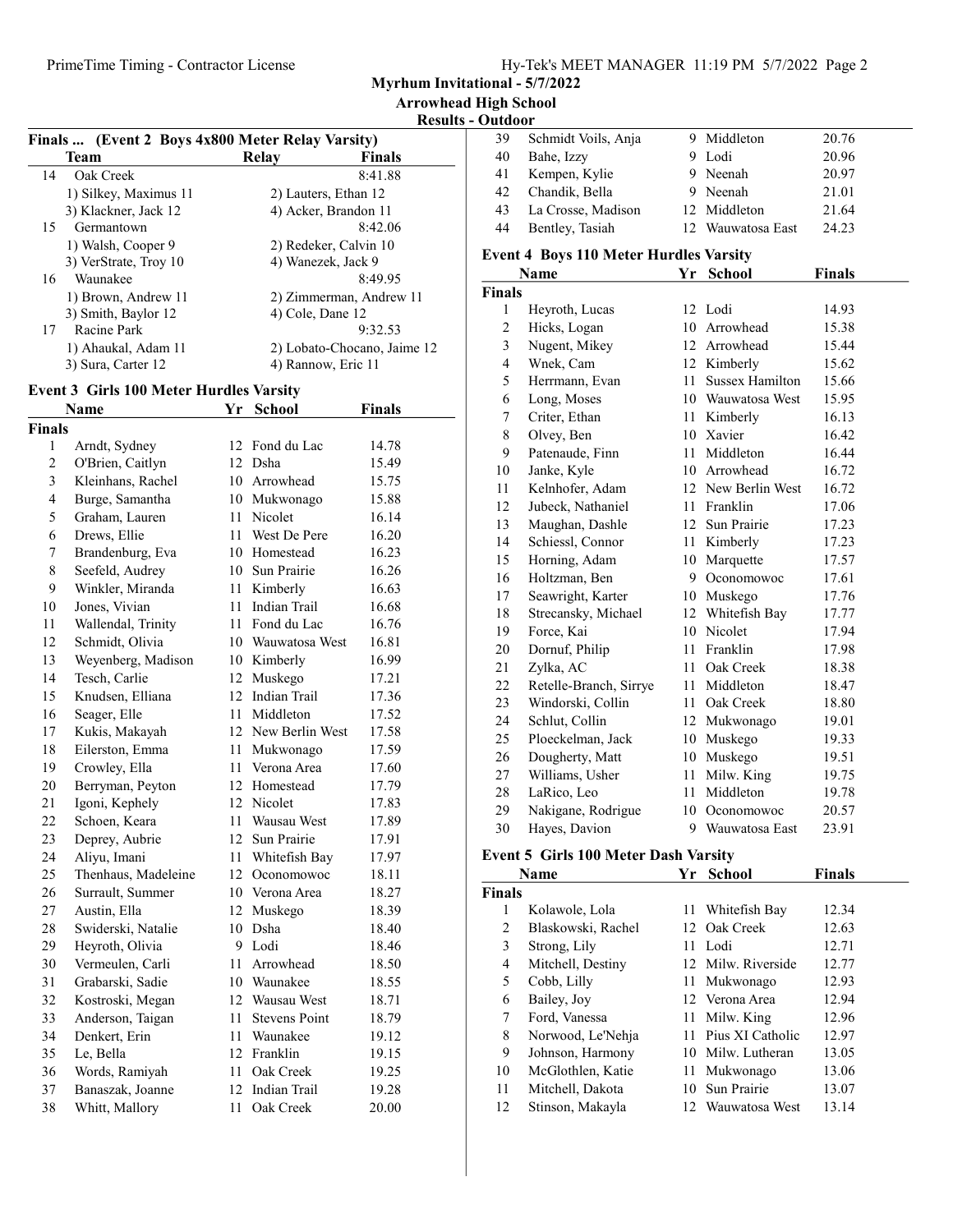| Hy-Tek's MEET MANAGER 11:19 PM 5/7/2022 Page 3 |  |  |  |  |
|------------------------------------------------|--|--|--|--|
|------------------------------------------------|--|--|--|--|

Myrhum Invitational - 5/7/2022

Arrowhead High School Results - Outdoor

|    | Finals  (Event 5 Girls 100 Meter Dash Varsity) |      |                    |        |
|----|------------------------------------------------|------|--------------------|--------|
|    | Name                                           | Yr   | <b>School</b>      | Finals |
| 13 | Barnett, Anisa                                 | 9    | Homestead          | 13.18  |
| 14 | Valentino, Morgan                              |      | 12 Homestead       | 13.24  |
| 15 | Gaston, Kenya                                  |      | 12 Shorewood       | 13.27  |
| 16 | Rouse, Faith                                   | 11 - | Milw. King         | 13.32  |
| 17 | Griffin, Sydney                                |      | 10 Nicolet         | 13.35  |
| 18 | Carson, Julia                                  |      | 10 Mukwonago       | 13.37  |
| 19 | Geason, Megan                                  |      | 9 Oak Creek        | 13.41  |
| 20 | Johnston, Kathryn                              |      | 11 Kimberly        | 13.43  |
| 21 | Scruggs, Dorothy                               |      | 12 Oconomowoc      | 13.47  |
| 22 | Grace, Ashonti                                 | 11   | Milw. Riverside    | 13.48  |
| 23 | Williams, Heaven                               |      | 12 Indian Trail    | 13.49  |
| 24 | Stempa, Carsyn                                 |      | 10 Xavier          | 13.55  |
| 25 | Flegner, Brooke                                |      | 9 Oconomowoc       | 13.55  |
|    |                                                |      |                    |        |
| 26 | Armour, Lizzie                                 |      | 9 Muskego          | 13.57  |
| 27 | Repka, Nichole                                 |      | 9 Verona Area      | 13.58  |
| 28 | Ryles, Samyra                                  |      | 12 Germantown      | 13.70  |
| 29 | Reno, Emma                                     |      | 12 Oconomowoc      | 13.70  |
| 30 | Harris, Gianni                                 |      | 9 Indian Trail     | 13.74  |
| 31 | Houston, Amayah                                |      | 10 Indian Trail    | 13.75  |
| 32 | McCollough, Vivian                             |      | 9 Waunakee         | 13.75  |
| 33 | Gaeta, Liz                                     |      | 12 Whitefish Bay   | 13.75  |
| 34 | Zinn, Abigail                                  | 11   | Fond du Lac        | 13.77  |
| 34 | Gard, Maria                                    | 11   | Muskego            | 13.77  |
| 36 | Jarvey, Madisyn                                |      | 12 Fond du Lac     | 13.78  |
| 37 | Seffrood, Laney                                |      | 12 Middleton       | 13.79  |
| 38 | Davis, Tasha                                   |      | 11 New Berlin West | 13.81  |
| 39 | Sorenson, Maria                                |      | 9 Racine Park      | 13.84  |
| 40 | Bay, Caroline                                  |      | 12 Whitefish Bay   | 13.84  |
| 41 | Duelge, Ava                                    |      | 10 Muskego         | 13.84  |
| 42 | Bratel, Maddy                                  |      | 9 Oak Creek        | 13.84  |
| 43 | Reinders, Meghan                               |      | 12 Arrowhead       | 13.86  |
| 44 | Grigg, Summer                                  |      | 10 Waunakee        | 13.86  |
| 45 | Cannon, Amora                                  |      | 10 Milw. Riverside | 13.88  |
| 46 | Hauski, Lilly                                  | 11   | Verona Area        | 13.95  |
| 47 | Bernhardt, Keitalyn                            | 9    | Racine Park        | 13.97  |
| 48 | Garny, Julia                                   |      | 10 New Berlin West | 13.99  |
| 49 | Daniel, Macie                                  | 10   | Germantown         | 14.01  |
| 49 | Lu Maye, Leila                                 |      | 10 Homestead       | 14.01  |
| 51 | Ornelas, Yami                                  | 9    | Xavier             | 14.01  |
| 52 | Dorrington, Eleanor                            | 9    | Dsha               | 14.06  |
| 53 | Adeniyi, Ayomide                               |      | 10 Milw. Lutheran  | 14.06  |
| 54 | Leffler, Miranda                               |      | 10 Germantown      | 14.07  |
| 55 | Malone, Jisele                                 |      | 10 Nicolet         | 14.09  |
| 56 | Schroeder, Faith                               | 9    | Wauwatosa East     | 14.09  |
| 57 | Gueye, Soukeye                                 | 11   | Neenah             | 14.17  |
| 58 | Torrence, Savannah                             | 9    | Wauwatosa East     | 14.27  |
| 59 | Rodriguez, Janae                               |      | 9 Neenah           | 14.31  |
| 60 | Gauger, Lauren                                 | 11   | Franklin           | 14.35  |
| 61 | Langenhahn, Shayla                             |      | 12 Stevens Point   | 14.43  |
| 62 | Nedens, Sophie                                 | 11   | Neenah             | 14.56  |
| 63 | Petruzalek, Briley                             |      | 10 Stevens Point   | 14.69  |
|    |                                                |      |                    |        |
| 64 | Rebholz, Ada                                   |      | 10 Dsha            | 14.82  |
| 65 | Shaffer, Mariana                               | 12   | Shorewood          | 14.88  |
| 66 | Smith, Tenyla                                  | 9    | Milw. Vincent      | 16.34  |

| ---           | Vinson, Amari                              |      | 12 Nicolet          | FS            |
|---------------|--------------------------------------------|------|---------------------|---------------|
|               | <b>Event 6 Boys 100 Meter Dash Varsity</b> |      |                     |               |
|               | Name                                       | Yr   | <b>School</b>       | <b>Finals</b> |
| <b>Finals</b> |                                            |      |                     |               |
| 1             | Walls-Burdine, Kevontae                    |      | 12 Milw. Lutheran   | 10.75         |
| 2             | White, Nate                                | 11   | Milw. King          | 11.11         |
| 3             | Deluca, Michael                            |      | 12 Kenosha Bradford | 11.13         |
| 4             | Jones, Eddie                               |      | 10 Cath. Memorial   | 11.17         |
| 5             | Gray, Marquez                              |      | 12 Rockford East    | 11.19         |
| 6             | Mead, Mason                                |      | 12 Wausau West      | 11.20         |
| 7             | Smith, Corey                               |      | 10 Cath. Memorial   | 11.24         |
| 8             | Martens, Daniel                            |      | 12 Franklin         | 11.26         |
| 9             | Jeter, Adam                                |      | 12 Sussex Hamilton  | 11.28         |
| 10            | Anderson, Myles                            |      | 10 Milw. Lutheran   | 11.33         |
| 11            | Mack, Malachi                              |      | 9 Wauwatosa East    | 11.40         |
| 12            | Nyffenegger, Brody                         |      | 12 Lodi             | 11.41         |
| 13            | Wernes, Riley                              |      | 11 Mukwonago        | 11.42         |
| 14            | Maggit, Alexander                          | 11   | Sun Prairie         | 11.43         |
| 15            | Nguessan, Emmanuel                         |      | 12 Wauwatosa West   | 11.44         |
| 16            | Pilachowski, Cole                          |      | 12 Oconomowoc       | 11.48         |
| 17            | Weber, Jayce                               |      | 12 Arrowhead        | 11.54         |
| 18            | Price, Darrell                             |      | 11 Racine Park      | 11.54         |
| 19            | Pilof, Samuel                              |      | 10 Middleton        | 11.55         |
| 20            | Doyle, Connor                              | 11 - | Oconomowoc          | 11.56         |
| 21            | Mullins, Kalvin                            |      | 10 Fond du Lac      | 11.57         |
| 22            | Young, CJ                                  |      | 12 Homestead        | 11.63         |
| 23            | Wildes, Jackson                            |      | 12 Kimberly         | 11.65         |
| 24            | Weske, Adrew                               |      | 11 Arrowhead        | 11.67         |
| 25            | Rehl, Ben                                  |      | 12 Mukwonago        | 11.71         |
| 25            | Bova, Jake                                 |      | 10 Waunakee         | 11.71         |
| 27            | Haverberg, Caleb                           |      | 11 Middleton        | 11.72         |
| 28            | Herbig, Evan                               |      | 11 Mukwonago        | 11.73         |
| 29            | Jampole, Chance                            |      | 12 Cedarburg        | 11.74         |
| 30            | Doucette, Ethan                            |      | 11 Kimberly         | 11.74         |
| 31            | Parks, Keany                               | 11 - | Kenosha Bradford    | 11.78         |
| 32            | Knopp, Joey                                | 11 - | Germantown          | 11.82         |
| 33            | Daniel, Isaiah                             | 11 - | Oak Creek           | 11.85         |
| 34            | Brooks, Jacques                            |      | 10 Franklin         | 11.85         |
| 35            | Cheeks, Nigel                              |      | 12 Whitefish Bay    | 11.93         |
| 36            | Blaine, Aaron                              | 11   | Xavier              | 11.94         |
| 37            | Watke, Jack                                | 11   | Waukesha Wes        | 11.95         |
| 38            | Burgmeier, Logan                           |      | 12 New Berlin West  | 11.96         |
| 39            | McLean, John                               |      | 10 Sun Prairie      | 11.96         |
| 40            | Cabana, Kamin                              | 11   | Kimberly            | 11.97         |
| 41            | Webb Jr, Lamar                             | 12   | Milw. King          | 11.97         |
| 42            | Smith, Tyler                               | 12   | Franklin            | 12.00         |
| 43            | Kaminski, Jerry                            | 11   | Sun Prairie         | 12.01         |
| 44            | Sutherland, Chris                          |      | 10 New Berlin West  | 12.02         |
| 45            | Lee, Caleb                                 |      | 12 Whitefish Bay    | 12.05         |
| 46            | McClinton, Xavier                          | 10   | Cath. Memorial      | 12.07         |
| 47            | Phelps, Jackson                            |      | 10 Oak Creek        | 12.10         |
| 48            | Flasch, Brady                              |      | 12 Germantown       | 12.11         |
| 48            | Darling, Jonah                             | 11   | Nicolet             | 12.11         |
| 50            | Foster, Brady                              | 11   | Waukesha Wes        | 12.13         |
| 50            | O'Byrne, Sean                              |      | 9 Homestead         | 12.13         |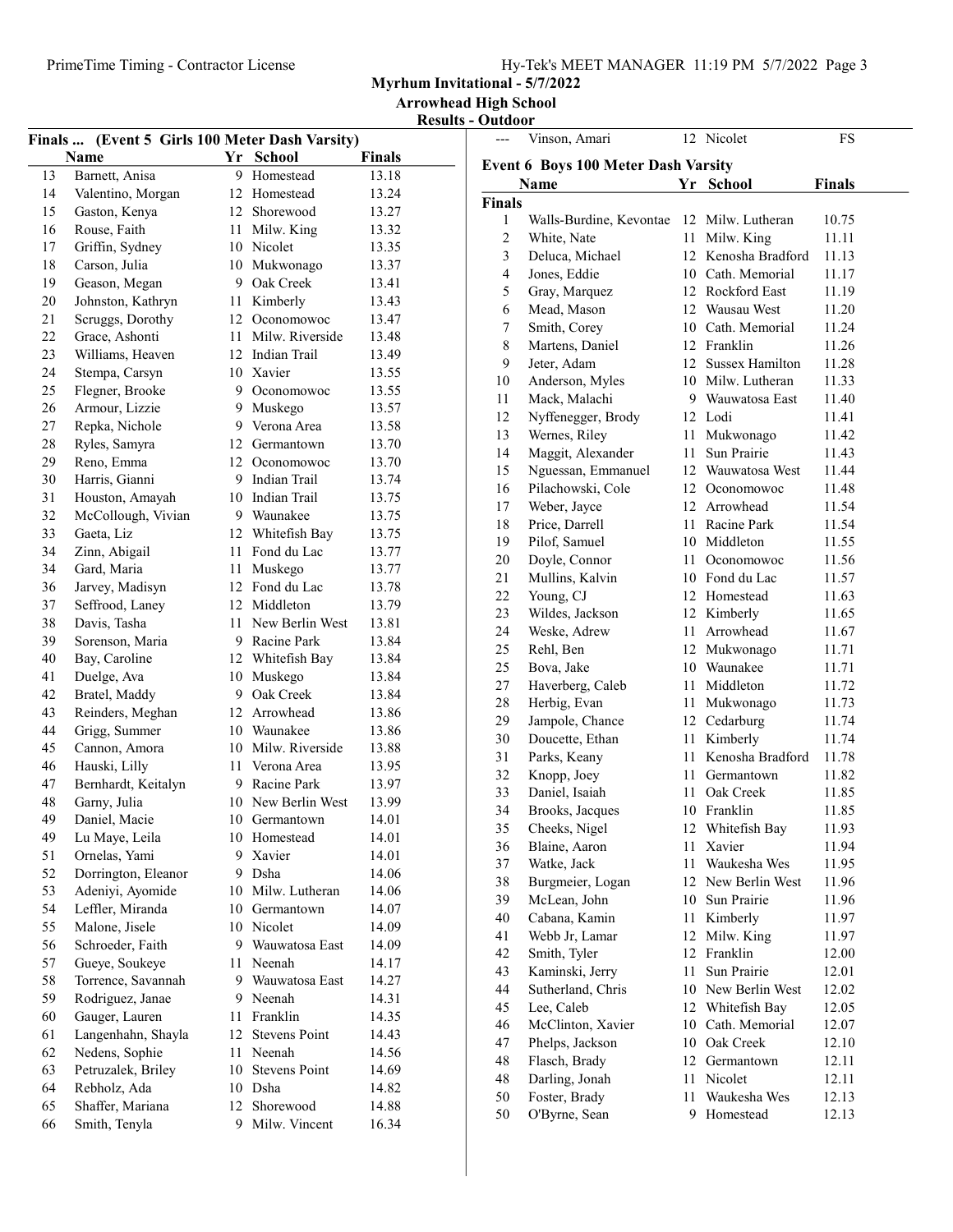| Hy-Tek's MEET MANAGER 11:19 PM 5/7/2022 Page 4 |  |  |  |
|------------------------------------------------|--|--|--|
|------------------------------------------------|--|--|--|

Myrhum Invitational - 5/7/2022

Results - Outdoor

| Finals  (Event 6 Boys 100 Meter Dash Varsity) |      |                 |                                                       |  |  |  |
|-----------------------------------------------|------|-----------------|-------------------------------------------------------|--|--|--|
|                                               |      | <b>School</b>   | Finals                                                |  |  |  |
| Montgomery, Jaylen                            |      |                 | 12.15                                                 |  |  |  |
| Romero, Damian                                | 11   | Milw. King      | 12.17                                                 |  |  |  |
| Johnson, Philip                               |      | Milw. Riverside | 12.18                                                 |  |  |  |
| Jones, Easton                                 | 11   | Fond du Lac     | 12.21                                                 |  |  |  |
| Pazaras, Max                                  |      |                 | 12.25                                                 |  |  |  |
| Lawonn, Logan                                 | 11   | Muskego         | 12.27                                                 |  |  |  |
| Rasmussen, Sebastian                          | 10   | Waunakee        | 12.28                                                 |  |  |  |
| Carothers, Trevion                            | 11   | Racine Park     | 12.28                                                 |  |  |  |
| Jones, Edward                                 | 9    | Indian Trail    | 12.29                                                 |  |  |  |
| Carpenter, Joe                                |      | Xavier          | 12.34                                                 |  |  |  |
| Marta, Luke                                   | 9    | Shorewood       | 12.39                                                 |  |  |  |
| Dahlquist, Dayton                             | 10   | Indian Trail    | 12.47                                                 |  |  |  |
| Riley, Iann                                   | 12   | Indian Trail    | 12.54                                                 |  |  |  |
| Clark, Asr                                    | 10   | Milw. Riverside | 12.61                                                 |  |  |  |
| Lyons, Caden                                  | 10   |                 | 12.93                                                 |  |  |  |
| Russett, Chris                                | 12   | Milw. Vincent   | 13.44                                                 |  |  |  |
| Mitchell, Najeh                               | 11   | West De Pere    | 14.63                                                 |  |  |  |
|                                               | Name | Yr              | 12 Lodi<br>12 Whitefish Bay<br>12<br>Kenosha Bradford |  |  |  |

## Event 7 Girls 1600 Meter Run Varsity

|                | Name                   | Yr | <b>School</b>               | <b>Finals</b> |
|----------------|------------------------|----|-----------------------------|---------------|
| Finals         |                        |    |                             |               |
| 1              | Willis, Roisin         | 12 | <b>Stevens Point</b>        | 4:51.74       |
| $\overline{c}$ | Schmoll, Kate          | 9  | West De Pere                | 5:05.94       |
| 3              | Koos, Eva              | 11 | Mukwonago                   | 5:12.23       |
| 4              | Zorn, Jada             |    | 12 Fort Atkinson            | 5:12.66       |
| 5              | Malloy-Salgado, Zaira  | 11 | Middleton                   | 5:12.78       |
| 6              | Worden, Mary           | 9  | Fort Atkinson               | 5:13.21       |
| 7              | Ruszkiewicz, Maddie    | 12 | Middleton                   | 5:18.95       |
| 8              | Branchaw, Lila         | 12 | Waunakee                    | 5:21.14       |
| 9              | Nielsen, Alyssa        | 12 | Arrowhead                   | 5:21.90       |
| 10             | Helm, Rachel           | 12 | Muskego                     | 5:22.54       |
| 11             | Martensen, Kayci       |    | 12 Benton-SM-Shulls 5:22.87 |               |
| 12             | Haag, Tait             |    | 10 Middleton                | 5:23.56       |
| 13             | Buerger, Kate          | 11 | University Lake             | 5:23.75       |
| 14             | Straka, Anne           | 10 | Arrowhead                   | 5:24.11       |
| 15             | Norman, Annie          | 9  | U School of Milw 5:24.68    |               |
| 16             | Grenier, Bella         |    | 9 U School of Milw 5:24.77  |               |
| 17             | Van Grinsven, Danielle |    | 12 Kimberly                 | 5:32.53       |
| 18             | Tears, Lauren          | 11 | Neenah                      | 5:35.08       |
| 19             | Hopp, Sarah            |    | 10 Stevens Point            | 5:35.40       |
| 20             | Schneider, Sophie      |    | 12 Fond du Lac              | 5:37.24       |
| 21             | Harke, Samantha        | 11 | Kimberly                    | 5:38.12       |
| 22             | Lee, Norah             | 12 | Lodi                        | 5:38.78       |
| 23             | Hansen, Presley        |    | Arrowhead B                 | 5:43.09       |
| 24             | Jones, Caitlyn         | 9  | Franklin                    | 5:43.81       |
| 25             | Remiker, Lexi          |    | 10 Verona Area              | 5:46.50       |
| 26             | Wood, Claire           | 12 | Franklin                    | 5:48.24       |
| 27             | Ittner, Kate           |    | 9 Germantown                | 5:50.06       |
| 28             | Forgette, Vayda        | 9  | Indian Trail                | 5:50.12       |
| 29             | Daily, Mairin          | 9  | Dsha                        | 5:50.65       |
| 30             | Hansen, Nicky          | 10 | Muskego                     | 5:51.34       |
| 31             | Bartels, Raelyn        | 10 | Verona Area                 | 5:52.36       |
| 32             | Horwitz, Amelia        | 10 | Homestead                   | 5:56.20       |
| 33             | Meilahn, Anna          | 12 | <b>Stevens Point</b>        | 5:59.31       |

| 34 | Shreve, Audrey     |     | 10 Indian Trail  | 6:03.29 |
|----|--------------------|-----|------------------|---------|
| 35 | Demarco, Sofia     |     | 10 Whitefish Bay | 6:04.30 |
| 36 | Mahoney, Madeline  | 11. | Dsha             | 6:04.67 |
| 37 | Witkowski, Maya    | 9   | Verona Area      | 6:04.85 |
| 38 | Kauffman, Kate     | 9   | Nicolet          | 6:07.90 |
| 39 | Boyle, Olivia      | 10  | Homestead        | 6:09.38 |
| 40 | Stevic, Maya       | 11  | Whitefish Bay    | 6:10.01 |
| 41 | Koss, Elizabeth    | 11  | Wauwatosa East   | 6:10.80 |
| 42 | Abbott, Alena      |     | 11 Nicolet       | 6:12.68 |
| 43 | Armstrong, Ella    | 9   | Germantown       | 6:13.41 |
| 44 | Quesnell, Abby     |     | 10 Dsha          | 6:14.84 |
| 45 | Malone, Grace      | 9   | Wauwatosa East   | 6:14.96 |
| 46 | Blenker, Aneka     |     | 12 Neenah        | 6:15.57 |
| 47 | Pedersen, Grace    | 9   | Germantown       | 6:44.41 |
| 48 | Safarik, Katherine | 9   | Wauwatosa East   | 6:54.57 |
|    | Shertz, Anna       |     | 12 Neenah        | DNF     |
|    |                    |     |                  |         |

# Event 8 Boys 1600 Meter Run Varsity

| Name           |                              | Yr | <b>School</b>               | <b>Finals</b> |
|----------------|------------------------------|----|-----------------------------|---------------|
| Finals         |                              |    |                             |               |
| 1              | Bosley, Owen                 | 11 | Homestead                   | 4:18.18       |
| $\overline{c}$ | Ward, Griffin                | 12 | Middleton                   | 4:19.88       |
| 3              | Stephens, Drew               |    | 12 U School of Milw 4:21.65 |               |
| $\overline{4}$ | Wesley, Charlie              |    | 12 Arrowhead                | 4:21.73       |
| 5              | Triebold, Hayden             |    | 11 Oconomowoc               | 4:23.10       |
| 6              | Getz, Ty                     | 11 | Arrowhead                   | 4:24.20       |
| 7              | Walker, Dillon               |    | 11 Germantown               | 4:25.36       |
| 8              | Stephens, Thomas             |    | 12 U School of Milw 4:26.06 |               |
| 9              | Schimke, Aaron               | 11 | Kaukauna                    | 4:27.64       |
| 10             | O'Connor, Adam               |    | 12 Shorewood                | 4:32.79       |
| 11             | Weseman, James               | 12 | Nicolet                     | 4:33.73       |
| 12             | Kerlin, Carson               | 11 | Franklin                    | 4:36.11       |
| 13             | Sadowski, Gavin              |    | 12 Germantown               | 4:36.46       |
| 14             | Boyle, Cullen                |    | 12 Homestead                | 4:37.67       |
| 15             | Gutierrez, Thomas            | 12 | Pius XI Catholic            | 4:41.47       |
| 16             | Kurtz, Nathan                | 11 | Middleton                   | 4:43.13       |
| 17             | Flatley, Ryan                | 12 | <b>Brookfield Cent</b>      | 4:44.69       |
| 18             | Helmke, Chad                 | 12 | Indian Trail                | 4:45.50       |
| 19             | Zheng, Kevin                 | 12 | Fond du Lac                 | 4:47.43       |
| 20             | Nickasch, Kyle               | 12 | Kimberly                    | 4:48.83       |
| 21             | Blischke, Ethan              | 12 | Waukesha Wes                | 4:52.23       |
| 22             | Ali, Abubakar                | 10 | Milw. Riverside             | 4:54.39       |
| 23             | Anschutz, Alex               | 10 | Muskego                     | 4:55.16       |
| 24             | Rosas-Sarmiento, Francisc 11 |    | Nicolet                     | 4:55.68       |
| 25             | Roberts, Zander              | 12 | Mukwonago                   | 4:55.81       |
| 26             | McGrath, Gavin               | 10 | Mukwonago                   | 4:56.90       |
| 27             | Parry, Ben                   | 11 | Milw. King                  | 4:57.43       |
| 28             | Ziegler, Jack                | 11 | Nicolet                     | 4:57.86       |
| 29             | Fredrickson, Eli             | 11 | Kenosha Bradford 4:59.18    |               |
| 30             | Ott, Nathan                  | 11 | Fond du Lac                 | 4:59.27       |
| 31             | Neilitz, Josh                | 9. | Wausau West                 | 5:00.08       |
| 32             | Morris, Benjamin             | 10 | Franklin                    | 5:01.04       |
| 33             | Bruch, Ian                   | 11 | Muskego                     | 5:01.71       |
| 34             | Redeker, Calvin              |    | 10 Germantown               | 5:06.51       |
| 35             | Anderson, Aidrik             | 11 | Waunakee                    | 5:08.66       |
| 36             | Rotfeld, Aidan               | 11 | Waukesha Wes                | 5:09.09       |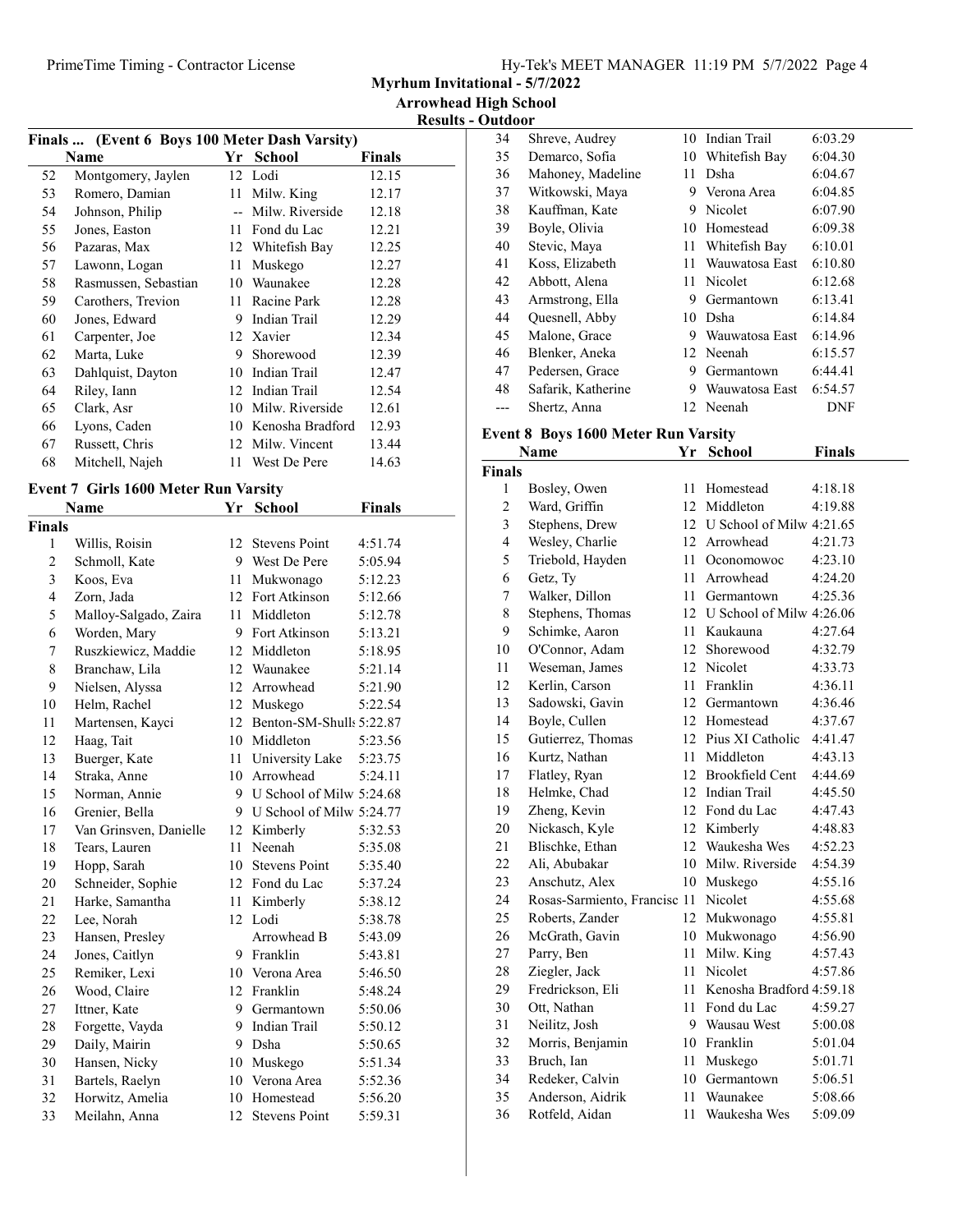Myrhum Invitational - 5/7/2022

Arrowhead High School

Results - Outdoor

| Finals  (Event 8 Boys 1600 Meter Run Varsity) |                   |    |                             |         |  |
|-----------------------------------------------|-------------------|----|-----------------------------|---------|--|
|                                               | Name              | Yr | <b>School</b>               | Finals  |  |
| 37                                            | Worden, Parker    |    | 11 Middleton                | 5:09.12 |  |
| 38                                            | Patte, Ben        |    | 12 Shorewood                | 5:09.55 |  |
| 39                                            | Erickson, Owen    |    | 11 Kenosha Bradford 5:15.21 |         |  |
| 40                                            | Siegel, Max       |    | 11 Milw. King               | 5:22.41 |  |
| 41                                            | Tanner, Sebastien |    | 10 Milw. King               | 5:35.54 |  |
| 42                                            | Sura, Hayden      |    | Racine Park                 | 5:39.17 |  |
| 43                                            | Vallejos, Evan    |    | Racine Park                 | 5:57.46 |  |
|                                               | Brown, Andrew     | 11 | Waunakee                    | DO)     |  |

Team Relay Finals

### Event 9 Girls 4x200 Meter Relay Varsity

| <b>Finals</b>  |                                                |                                            |
|----------------|------------------------------------------------|--------------------------------------------|
| 1              | West De Pere                                   | 1:41.94                                    |
|                | 1) Kibbe, Faith 10                             | 2) Thomson, Jocelyn 10                     |
|                | 3) Drews, Ellie 11                             | 4) Aitken, Eliza 11                        |
| 2              | Mukwonago                                      | 1:45.06                                    |
|                | 1) Cobb, Lilly 11                              | 2) Fischer, Julia 11                       |
|                | 3) McGlothlen, Katie 11                        | 4) Carey, Olivia 10                        |
| 3              | Muskego                                        | 1:46.17                                    |
|                | 1) Buckmaster, Tessa 12                        | 2) Refinski, Angelica 11                   |
|                | 3) Reedy, Megan 10                             | 4) Lundie, Grace 12                        |
| $\overline{4}$ | Dsha                                           | 1:46.63                                    |
|                | 1) kharitou, Ava 10                            | 2) Riemer, Daniella 9                      |
|                | 3) O'Brien, Caitlyn 12                         | 4) Giampietro, Felicity 11                 |
| 5              | Wausau West                                    | 1:46.98                                    |
|                | 1) Weisenberger, Chloe 12                      | 2) Hahn, Madeline 10                       |
|                | 3) Albee, Grace 12                             | 4) Mead, Harper 9                          |
| 6              | Verona Area                                    | 1:47.09                                    |
|                | 1) Lewicki, Kate 12                            | 2) Wepking, Lilly 10                       |
|                | 3) Rufenacht, Annika 10                        | 4) Bailey, Joy 12                          |
| 7              | Indian Trail Academy                           | 1:48.29                                    |
|                | 1) Watkins, Te'Janyia 11                       | 2) Barclay, Emily 12                       |
|                | 3) Harris, Gianni 9                            | 4) Murray, Tiara 11                        |
| 8              | Wauwatosa West                                 | 1:48.56                                    |
|                | 1) Kingdom, Henna 12                           | 2) Stinson, Makayla 12                     |
|                | 3) Schmidt, Olivia 10                          | 4) Green, Kamiyla 10                       |
| 9              | Cedarburg                                      | 1:48.77                                    |
|                | 1) Kubichka, Rachael 11                        | 2) Odders, Anika 9                         |
|                | 3) Evans, Maya 12                              | 4) Stolarczyk, Kailee 9                    |
| 10             | Fond du Lac                                    | 1:49.10                                    |
|                | 1) Jarvey, Madisyn 12                          | 2) Haus, Calli 12                          |
|                | 3) Kolb, Natalie 12                            | 4) Arndt, Sydney 12                        |
| 11             | New Berlin West                                | 1:49.75                                    |
|                | 1) Leupi, Natalie 10                           | 2) Garny, Julia 10                         |
|                | 3) Leupi, Rachel 11                            | 4) Gerovac, Katie 12                       |
| 12             | Sun Prairie                                    | 1:49.75                                    |
|                | 1) Mitchell, Dakota 10                         | 2) Wirtz-Olsen, Maddie 12                  |
| 13             | 3) Shemanek, Alexis 11                         | 4) Cross, Morgan 12<br>1:49.76             |
|                | Oconomowoc                                     |                                            |
|                | 1) Samborski, Ellocin 9                        | 2) Garcia Romo, Karen 12                   |
| 14             | 3) Hoida, Keira 12<br>Nicolet                  | 4) Haney, Jordan 10<br>1:49.95             |
|                |                                                |                                            |
|                | 1) Mitchell, Chloe 11<br>3) Theisen, Olivia 11 | 2) Dale, Angela 10<br>4) Malone, Jisele 10 |
|                |                                                |                                            |

| 15 | Whitefish Bay               | 1:50.02                   |
|----|-----------------------------|---------------------------|
|    | 1) Graham, Kate 12          | 2) Britz, Anneh 12        |
|    | 3) Mitchell, Martha 10      | 4) Burrows, Essence 10    |
| 16 | Kimberly                    | 1:50.71                   |
|    | 1) Drout, Bentley 9         | 2) Johnston, Kathryn 11   |
|    | 3) Schaefer, Lilly 10       | 4) Wadel, Cadence 10      |
| 17 | Waunakee                    | 1:51.07                   |
|    | 1) Hahn, Isabelle 11        | 2) Grigg, Summer 10       |
|    | 3) Grabarski, Sadie 10      | 4) Reis, Lydia 9          |
| 18 | Xavier                      | 1:52.88                   |
|    | 1) Hafner, Faith 9          | 2) Renz, Grace 9          |
|    | 3) Ebben, Ashley 12         | 4) Stempa, Carsyn 10      |
| 19 | <b>Stevens Point</b>        | 1:53.18                   |
|    | 1) Mrozek, Mikyla 11        | 2) Petruzalek, Briley 10  |
|    | 3) Plautz, Anna 11          | 4) Anderson, Taigan 11    |
| 20 | Wauwatosa East              | 1:53.27                   |
|    | 1) Pallo, Kat 11            | 2) Anderson, Stephanie 10 |
|    | 3) Beutler, Amelia 10       | 4) Stangel, Hope 11       |
| 21 | Milwaukee Riverside         | 1:54.34                   |
|    | 1) Cannon, Amora 10         | 2) Grace, Ashonti 11      |
|    | 3) Mitchell, Destiny 12     | 4) Thomas, Morgan 9       |
| 22 | Oak Creek                   | 1:54.85                   |
|    | 1) Bratel, Maddy 9          | 2) Turlais, Grace 10      |
|    | 3) Mullens, Tia 10          | 4) Hernon, Emma 9         |
| 23 | Germantown                  | 1:55.11                   |
|    | 1) Leffler, Miranda 10      | 2) Daniel, Macie 10       |
|    | 3) Wanezek, Kaitlyn 12      | 4) Marks, Melanie 12      |
| 24 | Neenah                      | 1:55.20                   |
|    | 1) Schalow, Ava 11          | 2) Rodriguez, Janae 9     |
|    | 3) Mericle, Brooke 12       | 4) Granditzke, Lilly 10   |
| 25 | Milwaukee King              | 1:55.42                   |
|    | 1) Posey, Skye 9            | 2) Akinsanya, Esther 10   |
|    | 3) Ahmad, Nadiyah 10        | 4) Smith, Jaraya 10       |
| 26 | Middleton                   | 1:56.46                   |
|    | 1) Somasundaram, Netra 10   | 2) Holewinski, Londyn 10  |
|    | 3) VanBuren, Annika 10      | 4) Seffrood, Laney 12     |
| 27 | Franklin                    | 1:57.04                   |
|    | 1) Davis, Dru 12            | 2) Graetz, Josie 10       |
|    | 3) Pitcher, Mary Therese 10 | 4) Ring, Haley 12         |
|    |                             |                           |

# Event 10 Boys 4x200 Meter Relay Varsity

| 1:29.64                |
|------------------------|
|                        |
|                        |
| 1:29.96                |
|                        |
|                        |
| 1:30.16                |
|                        |
| 4) Goodman, Gyriece 12 |
| 1:30.88                |
|                        |
|                        |
|                        |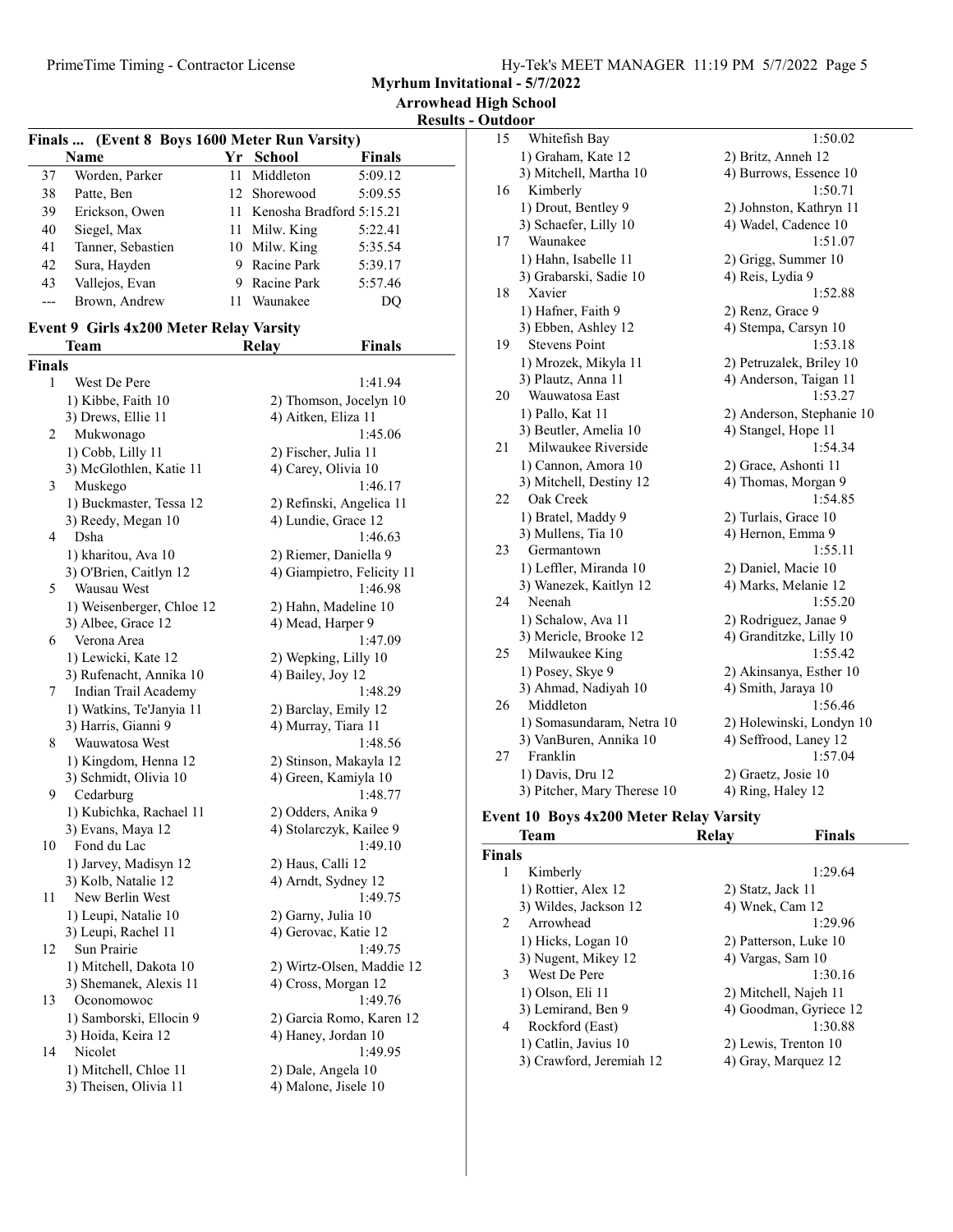Myrhum Invitational - 5/7/2022

Arrowhead High School

### Results - Outdoor

|    | Finals  (Event 10 Boys 4x200 Meter Relay Varsity) |                                                |                | Milwaukee Riverside                   |                     | <b>DQ</b>     |
|----|---------------------------------------------------|------------------------------------------------|----------------|---------------------------------------|---------------------|---------------|
|    | <b>Team</b>                                       | Relay<br>Finals                                |                | 1) Clark, James 11                    | 2) Clark, Asr 10    |               |
| 5  | Mukwonago                                         | 1:31.20                                        |                | 3) Jewell, Tobias 11                  | 4) Green, Katray 12 |               |
|    | 1) Wernes, Riley 11                               | 2) Adams, Jacob 12                             |                | Event 11 Girls 400 Meter Dash Varsity |                     |               |
|    | 3) Trudell, Andrew 12                             | 4) Boucher, Trevor 11                          |                | Name                                  | Yr School           | <b>Finals</b> |
| 6  | Wausau West                                       | 1:32.00                                        | <b>Finals</b>  |                                       |                     |               |
|    | 1) Reineck, Ray 10                                | 2) Calmes, Connor 11                           | $\mathbf{1}$   | Thimmesch, Taylor                     | 10 Arrowhead        | 59.10         |
|    | 3) Amerson, Carter 10                             | 4) Napiwocki, Reed 12                          | $\overline{c}$ | Berge, Reese                          | 10 Germantown       | 59.78         |
| 7  | Sun Prairie                                       | 1:32.35                                        | 3              | Grabarski, Kylee                      | 12 Waunakee         | 1:00.55       |
|    | 1) Maggit, Alexander 11                           | 2) Stolte, Jace 10                             | $\overline{4}$ | Weiss, Peyton                         | 12 Milw. King       | 1:01.05       |
|    | 3) Kaminski, Jerry 11                             | 4) Weah, Jonathan 11                           | 5              | Elliott, Annika                       | 12 Shorewood        | 1:01.87       |
| 8  | Wauwatosa West                                    | 1:33.01                                        | 6              | Jex, Lauren                           | 12 Germantown       | 1:02.34       |
|    | 1) Mathis, Benyell 12                             | 2) Jiang, Ben 10                               | $\overline{7}$ | Taylor, Alissa                        | 11 Indian Trail     | 1:02.34       |
|    | 3) Fortenberry, Chris 9                           | 4) Long, Moses 10<br>B                         | 8              | Puls, Ella                            | 12 Lodi             | 1:02.77       |
| 9  | Arrowhead B                                       | 1:33.28                                        | 9              | Sharapata, Emily                      | 11 West De Pere     | 1:03.46       |
|    | 1) Traudt, Will                                   | 2) Varner, Brandon                             | 10             | Bott, Addison                         | 10 Wauwatosa West   | 1:03.59       |
| 10 | 3) Weber, Jace<br>Muskego                         | 4) McDowell, Anthony<br>1:33.44                | 11             | Deschand, Jaimie                      | 12 Fond du Lac      | 1:03.75       |
|    | 1) Vanness, Riley 10                              | 2) Schneider, Max 10                           | 12             | Reedy, Claire                         | 9 Germantown        | 1:03.94       |
|    | 3) Stein, Aiden 12                                | 4) Scholbe, Matt 12                            | 13             | Maradiaga, Ava                        | 11 Verona Area      | 1:04.00       |
| 11 | Fond du Lac                                       | 1:33.87                                        | 14             | Sullivan, Meara                       | 11 Franklin         | 1:04.13       |
|    | 1) Mullins, Kalvin 10                             | 2) Haller, Jacob 10                            | 15             | Enerson, Nataly                       | 12 Muskego          | 1:04.32       |
|    | 3) Jones, Easton 11                               | 4) Duran, Rocky 10                             | 16             | Granucci, Mia                         | 10 Indian Trail     | 1:04.51       |
| 12 | Oconomowoc                                        | 1:33.94                                        | 17             | Zortman, Grace                        | 9 Homestead         | 1:04.60       |
|    | 1) Lord, Austin 11                                | 2) Wraalstad, Alexander 10                     | 18             | Dillenburg, Madelyn                   | 10 Kimberly         | 1:04.68       |
|    | 3) Cleary, Matthew 12                             | 4) Calaway, Michael 12                         | 19             | Conto, Emma                           | 12 Oak Creek        | 1:04.82       |
| 13 | New Berlin West                                   | 1:34.80                                        | 20             | Herrmann, Annie                       | 11 Indian Trail     | 1:04.91       |
|    | 1) Sutherland, Chris 10                           | 2) Burgmeier, Logan 12                         | 21             | Darmstadter, Ellen                    | 12 Sun Prairie      | 1:05.00       |
|    | 3) Wesolowski, Jack 10                            | 4) Tsoris, Sam 11                              | 22             | Gramblicka, Madison                   | 10 Franklin         | 1:05.05       |
| 14 | Martin Luther                                     | 1:35.37                                        | 23             | Hook, Madison                         | 10 Arrowhead        | 1:05.11       |
|    | 1) Schindler, Kieran 10                           | 2) Piva, Riccardo 11                           | 24             | Niemiec, Lindy                        | 11 Muskego          | 1:05.21       |
|    | 3) Bynum, Gevongio 11                             | 4) Scheidt, Nick 12                            | 25             | Scheuing, Mae                         | 11 Dsha             | 1:05.31       |
| 15 | Franklin                                          | 1:36.14                                        | 26             | Graczyk, Grace                        | 9 Mukwonago         | 1:05.41       |
|    | 1) Gutierrez, Roberto 12                          | 2) Shelton, Terrance 10                        | 27             | Meek, Lexi                            | 11 Lodi             | 1:05.53       |
|    | 3) Matranga, Charles 11                           | 4) Brooks, Jacques 10<br>1:36.18               | 28             | Smith, Sage                           | 12 Waunakee         | 1:05.56       |
| 16 | Milwaukee King                                    |                                                | 29             | Kriegel, Lily                         | 10 Whitefish Bay    | 1:06.04       |
|    | 1) Anyanwu, Austin 11<br>3) Curry, Nathaniel 10   | 2) Watkins, Shelton 12<br>4) Cannon, Joseph 10 | 30             | Nelson, Sophia                        | 10 Nicolet          | 1:06.09       |
| 17 | Homestead                                         | 1:36.64                                        | 31             | Lundie, Ella                          | 12 Muskego          | 1:06.16       |
|    | 1) Steltz, Jet 11                                 | 2) Cai, Alex 12                                | 32             | Lu Maye, Leila                        | 10 Homestead        | 1:06.41       |
|    | 3) Rossman, Joe 12                                | 4) Balistrieri, Sal 11                         | 33             | Knapp, Sophia                         | 10 Nicolet          | 1:06.54       |
| 18 | Middleton                                         | 1:36.88                                        | 34             | Adeniyi, Ayomide                      | 10 Milw. Lutheran   | 1:07.01       |
|    | 1) Falk, Corben 9                                 | 2) Panagopoulos, Billy 10                      | 35             | Ferguson, Sophia                      | 9 Fond du Lac       | 1:07.22       |
|    | 3) Kleinheinz, Thomas 11                          | 4) Falk, Bryce 10                              | 36             | Dorner, Lexi                          | 10 Neenah           | 1:07.64       |
| 19 | Waunakee                                          | 1:37.44                                        | 37             | Packee, Grace                         | 12 Dsha             | 1:07.83       |
|    | 1) Mais, Drew 12                                  | 2) Bova, Jake 10                               | 38             | Garsha, Caroline                      | 10 Homestead        | 1:08.01       |
|    | 3) Cizek, Brady 10                                | 4) Garcia-Heinrdich, William 10                | 39             | Lobdell, Natalie                      | 10 Oak Creek        | 1:08.14       |
| 20 | Nicolet                                           | 1:38.15                                        | 40             | Close, Olivia                         | 11 Wauwatosa East   | 1:08.49       |
|    | 1) Stebnicki, John 10                             | 2) Cantu Ramirez, Luis 12                      | 41             | Enders, Anora                         | 10 Stevens Point    | 1:08.66       |
|    | 3) Darling, Jonah 11                              | 4) Kindschi, Matthew 11                        | 42             | Schell, Abbigail                      | 10 Wauwatosa East   | 1:09.75       |
| 21 | Xavier                                            | 1:39.14                                        | 43             | Bottensek, Emma                       | 10 Neenah           | 1:10.15       |
|    | 1) McCormick, Evan 10                             | 2) Sowin, Matthew 12                           | 44             | Howard, Brianna                       | 10 Milw. Riverside  | 1:10.54       |
|    | 3) Appl, Carter 9                                 | 4) Blaine, Aaron 11                            | 45             | Cobb, Ariana                          | 10 Milw. Riverside  | 1:11.05       |
| 22 | Oak Creek                                         | 1:42.74                                        | 46             | Gleason, Sydney                       | 10 Whitefish Bay    | 1:11.62       |
|    | 1) Daniel, Isaiah 11                              | 2) Atwood, Shawn 12                            | 47             | Spotts, Madeline                      | 12 Racine Park      | 1:22.15       |
|    | 3) Skof, Evan 12                                  | 4) Busch, Carson 11                            | 48             | Robbins, Whitney                      | 11 Racine Park      | 1:27.09       |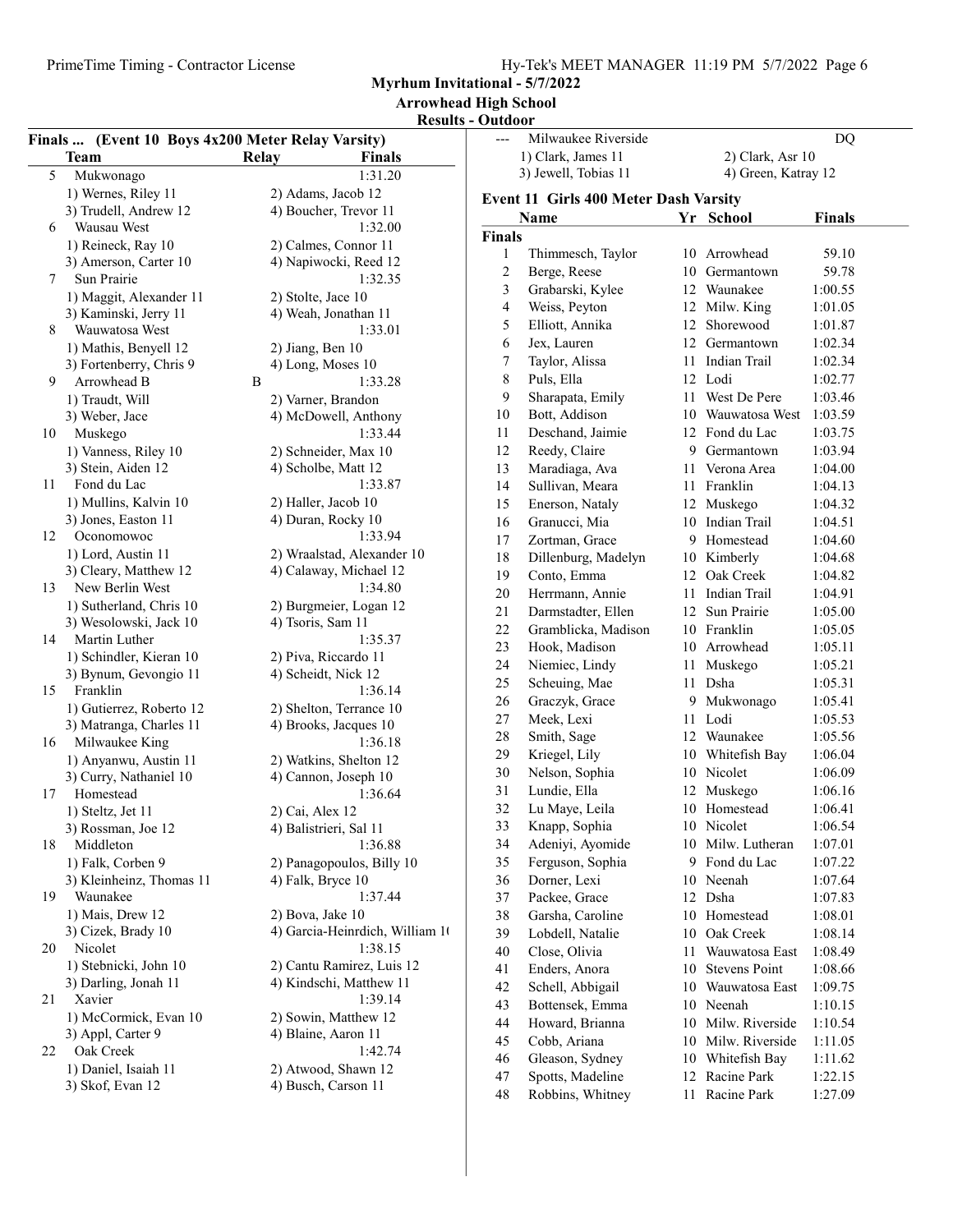Myrhum Invitational - 5/7/2022

Results - Outdoor

| <b>Event 12 Boys 400 Meter Dash Varsity</b> |                        |      |                            |               |
|---------------------------------------------|------------------------|------|----------------------------|---------------|
|                                             | <b>Name</b>            | Yr   | <b>School</b>              | <b>Finals</b> |
| Finals                                      |                        |      |                            |               |
| 1                                           | Cumberbatch, Nathan    | 11 - | Shorewood                  | 47.58         |
| $\sqrt{2}$                                  | Regnier, Andrew        |      | 11 Waunakee                | 48.87         |
| 3                                           | Walls-Burdine, Kevonte |      | 12 Milw. Lutheran          | 49.21         |
| $\overline{4}$                              | Koel, Jayson           |      | 11 Germantown              | 50.23         |
| 5                                           | Smith, Bryce           |      | 11 West De Pere            | 50.34         |
| 6                                           | Swapsy, Cameron        |      | 11 Middleton               | 51.41         |
| 7                                           | Cull, Harrison         |      | 11 Oconomowoc              | 51.73         |
| 8                                           | White, Nate            |      | 11 Milw. King              | 52.25         |
| 9                                           | Beuno, Leo             |      | 12 Rockford East           | 52.86         |
| 10                                          | Peterson, Dan          |      | 12 Brookwood               | 52.93         |
| 11                                          | Dahms, Jaden           |      | 12 Oconomowoc              | 53.16         |
| 12                                          | Frank, Devin           | 11 - | Sun Prairie                | 53.18         |
| 13                                          | DeLoye, David          |      | 12 Wausau West             | 53.57         |
| 14                                          | Godec, Colton          |      | 11 New Berlin West         | 53.71         |
| 15                                          | Olson, Ben             |      | 12 Sun Prairie             | 53.85         |
| 16                                          | Knopp, Joey            |      | 11 Germantown              | 53.96         |
| 17                                          | Willard, AJ            |      | 10 Germantown              | 54.17         |
| 18                                          | Gunay, Emre            |      | 11 Middleton               | 54.20         |
| 19                                          | Cook, Ben              |      | 12 Waukesha Wes            | 54.94         |
| 20                                          | Long, Grant            |      | 11 Fond du Lac             | 54.99         |
| 21                                          | Michaelis, Sam         |      | 9 Arrowhead                | 54.99         |
| 22                                          | Reinhoffer, Jack       |      | 12 Shorewood               | 55.22         |
| 23                                          | Islas, Gabe            |      | 12 Indian Trail            | 55.29         |
| 24                                          | Russell, Cameron       |      | 10 Marquette               | 55.36         |
| 25                                          | Jones, Edward          |      | 9 Indian Trail             | 55.38         |
| 26                                          | Belter, Gabriel        |      | 9 Oak Creek                | 55.52         |
| 27                                          | Kalk, Max              |      | 11 Kimberly                | 55.78         |
| 28                                          | Wolf, Luke             |      | 11 Mukwonago               | 55.78         |
| 29                                          | Wines, Joshua          |      | -- Milw. Riverside         | 55.84         |
| 30                                          | Johnson, Martese       |      | 12 Milw. Vincent           | 55.95         |
| 31                                          | Wallace, Bryce         |      | 12 Indian Trail            | 56.00         |
| 32                                          | Curatola, Dominic      |      | 10 Muskego                 | 56.08         |
| 33                                          | Glover, Denali         |      | 11 Milw. Vincent           | 56.44         |
| 34                                          | Danihel, Owen          |      | 10 Muskego                 | 56.64         |
| 35                                          | Acosta, Jahsiah        | 11   | Milw. King                 | 57.24         |
| 36                                          | Jones, Finlay          | 11   | Shorewood                  | 57.27         |
| 37                                          | Sperka, George         | 11   | Muskego                    | 57.42         |
| 38                                          | Jones, Christian       | 11   | Sun Prairie                | 58.21         |
| 39                                          | Rojas, Cesar           |      | 12 Milw. Riverside         | 58.98         |
| 40                                          | Lowery, Sam            |      | 9 Racine Park              | 1:00.89       |
| 41                                          | Diaz Torres, Antonio   |      | 10 Nicolet                 | 1:01.32       |
| 42                                          | Young, Talib           |      | 9 Kenosha Bradford 1:01.79 |               |
| 43                                          | Mapp, Myles            | 9    | Racine Park                | 1:01.90       |

## Event 13 Girls 4x100 Meter Relay Varsity

| <b>Finals</b>           |                      |
|-------------------------|----------------------|
| Mukwonago               | 49.35                |
| 1) Carson, Julia 10     | $2)$ Cobb, Lilly 11  |
| 3) McGlothlen, Katie 11 | 4) Fritsch, Logan 12 |

Team Relay Finals

| $\overline{c}$ | Muskego                                 | 49.36                        |
|----------------|-----------------------------------------|------------------------------|
|                | 1) Buckmaster, Tessa 12                 | 2) Refinski, Angelica 11     |
|                | 3) Lundie, Grace 12                     | 4) Reedy, Megan 10           |
| 3              | West De Pere                            | 49.75                        |
|                | 1) DeBruin, Kayla 11                    | 2) Kibbe, Faith 10           |
|                | 3) Schema, Jayna 11                     | 4) Thomson, Jocelyn 10       |
| 4              | Nicolet                                 | 50.19                        |
|                | 1) Dale, Angela 10                      | 2) Griffin, Sydney 10        |
|                |                                         |                              |
| 5              | 3) Theisen, Olivia 11<br>Milwaukee King | 4) Vinson, Amari 12<br>50.25 |
|                |                                         |                              |
|                | 1) Cotton, Caidyn 12                    | 2) Rouse, Faith 11           |
|                | 3) Ford, Vanessa 11                     | 4) Akinsanya, Esther 10      |
| 6              | Oconomowoc                              | 50.35                        |
|                | 1) Garcia Romo, Karen 12                | 2) Samborski, Ellocin 9      |
|                | 3) Reno, Emma 12                        | 4) Hodgins, Caitlyn 11       |
| 7              | Verona Area                             | 50.86                        |
|                | 1) Hauski, Lilly 11                     | 2) Bailey, Joy 12            |
|                | 3) Repka, Nichole 9                     | 4) Wepking, Lilly 10         |
| 8              | Homestead                               | 51.00                        |
|                | 1) Valentino, Morgan 12                 | 2) Johnson, Annika 10        |
|                | 3) Barnett, Anisa 9                     | 4) Moga, Korynne 11          |
| 9              | Wausau West                             | 51.02                        |
|                | 1) Weisenberger, Chloe 12               | 2) Mead, Harper 9            |
|                | 3) Lovelan, Kate 9                      | 4) Hahn, Madeline 10         |
| 10             | Sun Prairie                             | 51.28                        |
|                | 1) Mitchell, Dakota 10                  | 2) Seefeld, Audrey 10        |
|                | 3) Shemanek, Alexis 11                  | 4) Cross, Morgan 12          |
| 11             | Oak Creek                               | 51.36                        |
|                | 1) Mullens, Tia 10                      | 2) Geason, Megan 9           |
|                | 3) Schuster, Ayla 10                    | 4) Blaskowski, Rachel 12     |
| 12             | Wauwatosa West                          | 51.42                        |
|                | 1) Kingdom, Henna 12                    | 2) Stinson, Makayla 12       |
|                | 3) Schmidt, Olivia 10                   | 4) Green, Kamiyla 10         |
| 13             | Indian Trail Academy                    | 51.86                        |
|                | 1) Watkins, Te'Janyia 11                | 2) Barclay, Emily 12         |
|                | 3) Houston, Amayah 10                   | 4) Murray, Tiara 11          |
| 14             | New Berlin West                         | 52.35                        |
|                | 1) Davis, Tasha 11                      | 2) Leupi, Natalie 10         |
|                | 3) Leupi, Rachel 11                     | 4) Gerovac, Katie 12         |
| 15             | Germantown                              | 52.49                        |
|                | 1) Ryles, Samyra 12                     | 2) Leffler, Miranda 10       |
|                | 3) Braidigan, Addison 9                 | 4) Olson, Rylie 10           |
| 16             | Waunakee                                | 52.54                        |
|                | 1) Grigg, Summer 10                     | 2) Reis, Lydia 9             |
|                | 3) Saleh, Kyla 11                       | 4) Hahn, Isabelle 11         |
| 17             | Franklin                                | 52.93                        |
|                |                                         |                              |
|                | 1) Gauger, Lauren 11                    | 2) Le, Bella 12              |
|                | 3) Yee, Ayden 11                        | 4) Ring, Haley 12            |
| 18             | Whitefish Bay                           | 52.97                        |
|                | 1) Graham, Kate 12                      | 2) Gaeta, Liz 12             |
|                | 3) Bay, Caroline 12<br>Wauwatosa East   | 4) Wesley, Ryann 10          |
| 19             |                                         | 53.03                        |
|                | 1) Reed-Hammon, Aliyah 12               | 2) Pallo, Kat 11             |
|                | 3) Tarrence, Kate 11                    | 4) Stangel, Hope 11          |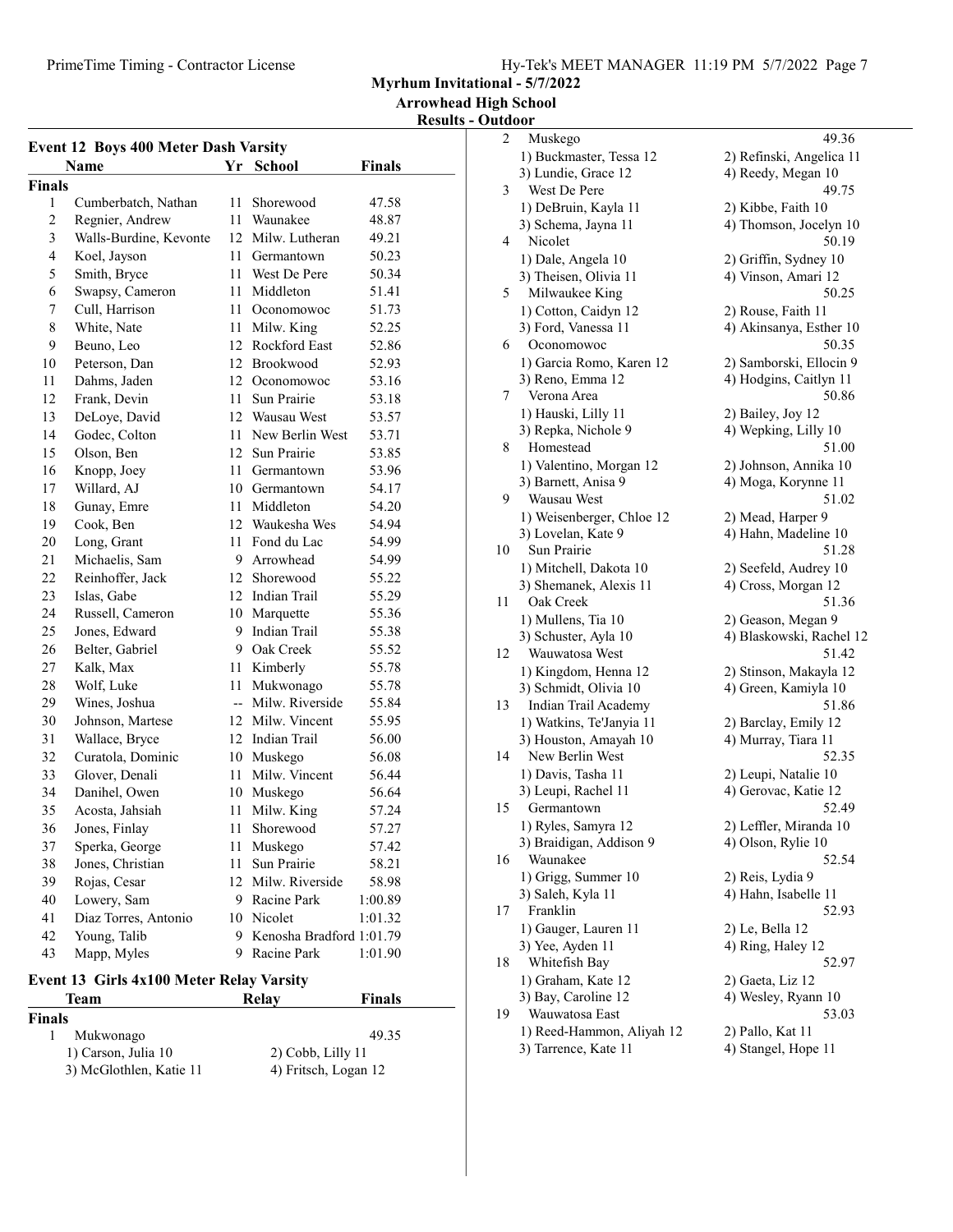PrimeTime Timing - Contractor License

Myrhum Invitational - 5/7/2022

Arrowhead High School

Results - Outdoor

| Finals  (Event 13 Girls 4x100 Meter Relay Varsity) |                           |       |                          |  |
|----------------------------------------------------|---------------------------|-------|--------------------------|--|
|                                                    | Team                      | Relay | Finals                   |  |
| 20                                                 | Arrowhead                 |       | 53.06                    |  |
|                                                    | 1) Reinders, Meghan 12    |       | 2) Vermeulen, Carli 11   |  |
|                                                    | 3) Herriot, Sophie 12     |       | 4) Pardun, Mikayla 11    |  |
| 21                                                 | Fond du Lac               |       | 53.10                    |  |
|                                                    | 1) Jarvey, Madisyn 12     |       | 2) Hopper, Taylor 12     |  |
|                                                    | 3) Kolb, Natalie 12       |       | 4) Haus, Calli 12        |  |
| 22                                                 | Xavier                    |       | 54.08                    |  |
|                                                    | 1) Hafner, Faith 9        |       | 2) Ornelas, Yami 9       |  |
|                                                    | 3) Renz, Grace 9          |       | 4) Stempa, Carsyn 10     |  |
| 23                                                 | Middleton                 |       | 54.29                    |  |
|                                                    | 1) Somasundaram, Netra 10 |       | 2) Seffrood, Laney 12    |  |
|                                                    | 3) Holewinski, Londyn 10  |       | 4) VanBuren, Annika 10   |  |
| 24                                                 | Neenah                    |       | 54.41                    |  |
|                                                    | 1) Gueye, Soukeye 11      |       | 2) Nedens, Sophie 11     |  |
|                                                    | 3) Fischer, Abbie 10      |       | 4) Schalow, Ava 11       |  |
| 25                                                 | Kimberly                  |       | 54.56                    |  |
|                                                    | 1) Drout, Bentley 9       |       | 2) Johnston, Kathryn 11  |  |
|                                                    | 3) Schaefer, Lilly 10     |       | 4) Stannard, Haley 10    |  |
| 26                                                 | <b>Stevens Point</b>      |       | 54.72                    |  |
|                                                    | 1) Xiong, Kannitha 9      |       | 2) Mrozek, Mikyla 11     |  |
|                                                    | 3) Mansavage, Miranda 9   |       | 4) Langenhahn, Shayla 12 |  |

#### Event 14 Boys 4x100 Meter Relay Varsity

|               | Team                          | Relav | Finals                    |
|---------------|-------------------------------|-------|---------------------------|
| <b>Finals</b> |                               |       |                           |
| 1             | Franklin                      |       | 43.02                     |
|               | 1) Krznarich, Connor 11       |       | 2) Matthews, Logan 12     |
|               | 3) Martens, Daniel 12         |       | 4) Smith, Tyler 12        |
| 2             | Oconomowoc                    |       | 43.37                     |
|               | 1) Doyle, Connor 11           |       | 2) Pouchert, Jackson 1    |
|               | 3) Pilachowski, Cole 12       |       | 4) Smith, Ryder 12        |
| 3             | Kimberly                      |       | 43.37                     |
|               | 1) Rottier, Alex 12           |       | 2) Statz, Jack 11         |
|               | 3) Eiden, Drew 11             |       | 4) Wildes, Jackson 12     |
| 4             | Rockford (East)               |       | 43.47                     |
|               | 1) Dotson, Deterrace 10       |       | 2) Catlin, Javius 10      |
|               | 3) Crawford, Jeremiah 12      |       | 4) Gray, Marquez 12       |
| 5             | West De Pere                  |       | 43.72                     |
|               | 1) Lambert, Dayton 12         |       | 2) Goodman, Gyriece 12    |
|               | 3) Lemirand, Ben 9            |       | 4) Mitchell, Najeh 11     |
| 6             | Mukwonago                     |       | 43.82                     |
|               | 1) Herbig, Evan 11            |       | 2) Adams, Jacob 12        |
|               | 3) Rehl, Ben 12               |       | 4) Trudell, Andrew 12     |
| 7             | <b>Sussex Hamilton</b>        |       | 43.86                     |
|               | 1) Jeter, Adam 12             |       | 2) Eichmann, Alexandar 12 |
|               | 3) Gibson, Isaiah 12          |       | 4) Herrmann, Evan 11      |
| 8             | Catholic Memorial             |       | 43.93                     |
|               | 1) Butler-Brown, Marvaneous 9 |       | 2) Mitchell, MJ 9         |
|               | 3) Lee, Marvell 12            |       | 4) Smith, Corey 10        |
| 9             | Arrowhead                     |       | 44.06                     |
|               | 1) Andrew, Weske 11           |       | 2) Vargas, Sam 10         |
|               | 3) Traudt, Will 12            |       | 4) Nagy, Andrew 11        |
|               |                               |       |                           |

| 10 | Sun Prairie               | 44.06                       |
|----|---------------------------|-----------------------------|
|    | 1) Maggit, Alexander 11   | 2) Stolte, Jace 10          |
|    | 3) Kaminski, Jerry 11     | 4) Wills, Tyus 12           |
| 11 | Whitefish Bay             | 44.40                       |
|    | 1) Strecansky, Michael 12 | 2) Gallun, Landon 10        |
|    | 3) Cheeks, Nigel 12       | 4) Smith, Will 11           |
| 12 | Wauwatosa West            | 44.40                       |
|    | 1) Bohannon, Jahkai 11    | 2) Mathis, Benyell 12       |
|    | 3) Jiang, Ben 10          | 4) Long, Moses 10           |
| 13 | Wausau West               | 44.58                       |
|    | 1) Calmes, Connor 11      | 2) Amerson, Carter 10       |
|    | 3) Ngo, Jackson 10        | 4) Napiwocki, Reed 12       |
| 14 | Muskego                   | 44.64                       |
|    | 1) Blair, Matt 11         | 2) Vanness, Riley 10        |
|    | 3) Scholbe, Matt 12       | 4) Schneider, Max 10        |
| 15 | Fond du Lac               | 44.92                       |
|    | 1) Mullins, Kalvin 10     | 2) Duran, Rocky 10          |
|    | 3) Haller, Jacob 10       | 4) Aguilar-Meza, Ray 10     |
| 16 | Indian Trail Academy      | 45.39                       |
|    | 1) Dahlquist, Dayton 10   | 2) Hurst, Zach 12           |
|    | 3) Hetrick, Ian 10        | 4) Murray, Jonathan 12      |
| 17 | Middleton                 | 45.45                       |
|    | 1) Pilof, Samuel 10       | 2) Panagopoulos, Billy 10   |
|    | 3) Kleinheinz, Thomas 11  | 4) Haverberg, Caleb 11      |
| 18 | New Berlin West           | 45.47                       |
|    | 1) Gromowski, Gavin 9     | 2) Tsoris, Sam 11           |
|    | 3) Burgmeier, Logan 12    | 4) Sutherland, Chris 10     |
| 19 | Martin Luther             | 45.51                       |
|    | 1) Schindler, Kieran 10   | 2) Piva, Riccardo 11        |
|    | 3) Bynum, Gevongio 11     | 4) O'Neil, Brian 10         |
| 20 | Milwaukee Riverside       | 45.68                       |
|    | 1) Clark, Asr 10          | 2) Clark, James 11          |
|    | 3) Green, Katray 12       | 4) Johnson, Philip --       |
| 21 | Waunakee                  | 45.98                       |
|    | 1) Cizek, Brady 10        | 2) Bova, Jake 10            |
|    | 3) Lindley, Benjamin 10   | 4) Mais, Drew 12            |
| 22 | Milwaukee King            | 46.00                       |
|    | 1) Curry, Nathaniel 10    | 2) Watkins, Shelton 12      |
|    | 3) Webb Jr, Lamar 12      | 4) Cannon, Joseph 10        |
| 23 | Xavier                    | 46.78                       |
|    | 1) McCormick, Evan 10     | 2) Carpenter, Joe 12        |
|    | 3) Cuadra, Inigo 10       | 4) Blaine, Aaron 11         |
| 24 | Nicolet                   | 46.91                       |
|    | 1) Kuesel, Matthew 12     | 2) Kindschi, Matthew 11     |
|    | 3) Fernandez, Zachary 11  | 4) Cantu Ramirez, Luis 12   |
| 25 | Oak Creek                 | 47.15                       |
|    | 1) Kleppek, Martin 12     | 2) Sinthasomphone, Dylan 12 |
|    | 3) Piontek, Steven 11     | 4) Skof, Evan 12            |
|    |                           |                             |

#### Event 15 Girls 300 Meter Hurdles Varsity  $Yr$  School Finals

|               | Name              | Y r<br>- SCHOOL | <b>Finals</b> |  |
|---------------|-------------------|-----------------|---------------|--|
| <b>Finals</b> |                   |                 |               |  |
| $\mathbf{I}$  | Arndt, Sydney     | 12 Fond du Lac  | 45.83         |  |
| 2             | Brandenburg, Eva  | 10 Homestead    | 45.97         |  |
| 3             | Kleinhans, Rachel | 10 Arrowhead    | 47.10         |  |
| 4             | Drews, Ellie      | 11 West De Pere | 47.41         |  |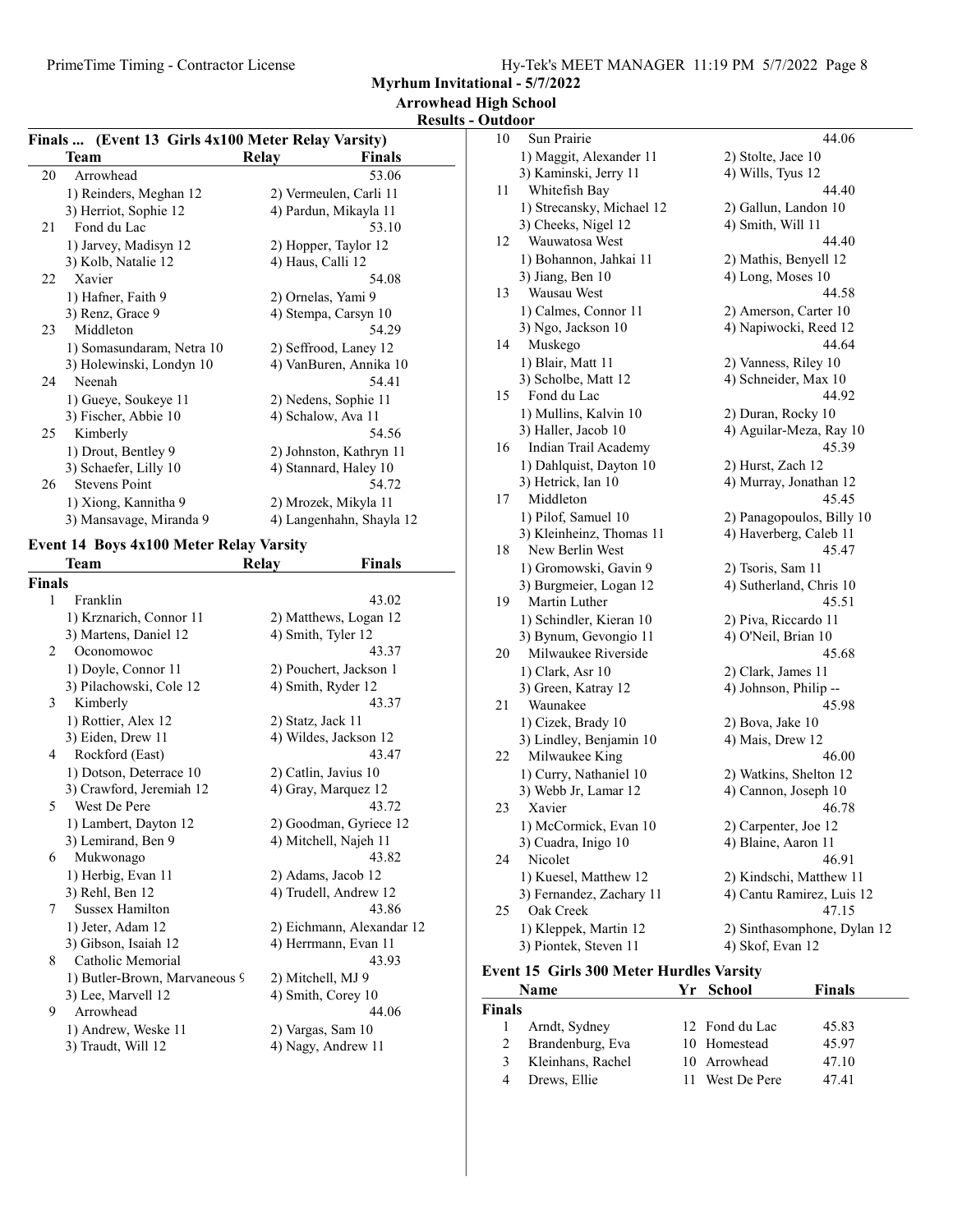Myrhum Invitational - 5/7/2022

Results - Outdoor

| Finals  (Event 15 Girls 300 Meter Hurdles Varsity) |                     |                 |                      |               |
|----------------------------------------------------|---------------------|-----------------|----------------------|---------------|
|                                                    | Name                |                 | Yr School            | <b>Finals</b> |
| 5                                                  | McNeal, Gretchen    | 12              | Germantown           | 47.55         |
| 6                                                  | Marchant, Clare     |                 | 10 Brookfield Cent   | 47.89         |
| 7                                                  | Philips, Kaymin     | 9               | Shorewood            | 48.20         |
| 8                                                  | Eilerston, Emma     | 11              | Mukwonago            | 48.85         |
| 9                                                  | Jones, Vivian       | 11              | <b>Indian Trail</b>  | 49.09         |
| 10                                                 | Burge, Samantha     | 10              | Mukwonago            | 49.30         |
| 11                                                 | Seager, Elle        | 11              | Middleton            | 49.43         |
| 12                                                 | Deprey, Aubrie      | 12 <sup>2</sup> | Sun Prairie          | 50.04         |
| 13                                                 | Knudsen, Elliana    | 12              | Indian Trail         | 50.07         |
| 14                                                 | Weyenberg, Madison  |                 | 10 Kimberly          | 50.14         |
| 15                                                 | Tesch, Carlie       | 12              | Muskego              | 50.14         |
| 16                                                 | Winkler, Miranda    | 11              | Kimberly             | 50.17         |
| 17                                                 | Patterson, Adriell  | 12              | Johnson Creek        | 50.52         |
| 18                                                 | Kukis, Makayah      | 12              | New Berlin West      | 51.10         |
| 19                                                 | Vermeulen, Carli    | 11              | Arrowhead            | 51.42         |
| 20                                                 | Petta, Sophie       | 10              | Verona Area          | 51.75         |
| 21                                                 | Wallendal, Trinity  | 11              | Fond du Lac          | 51.87         |
| 22                                                 | Ryan, Katie         | 11              | Verona Area          | 51.97         |
| 23                                                 | Girzadas, Lily      | 10              | Whitefish Bay        | 52.17         |
| 24                                                 | Austin, Ella        | 12              | Muskego              | 52.31         |
| 25                                                 | Landowski, Jaela    | 10              | Oconomowoc           | 52.40         |
| 26                                                 | Schoen, Keara       | 11              | Wausau West          | 52.63         |
| 27                                                 | Anderson, Taigan    | 11              | <b>Stevens Point</b> | 52.74         |
| 28                                                 | Gaskin, Julia       | 11              | Homestead            | 53.17         |
| 29                                                 | Hartung, Madelyn    | 9               | Dsha                 | 53.62         |
| 30                                                 | Swiderski, Natalie  |                 | 10 Dsha              | 53.76         |
| 31                                                 | Choi, Chloe         | 9               | Indian Trail         | 54.40         |
| 32                                                 | Bushman, Abigail    | 12              | Wausau West          | 54.48         |
| 33                                                 | Crowley, Ella       | 11              | Verona Area          | 54.53         |
| 34                                                 | Wilke, Skylie       | 11              | Wausau West          | 54.61         |
| 35                                                 | Thenhaus, Madeleine |                 | 12 Oconomowoc        | 54.75         |
| 36                                                 | Denkert, Erin       | 11              | Waunakee             | 55.75         |
| 37                                                 | Jashinsky, Ina      | 9               | Franklin             | 56.11         |
| 38                                                 | La Crosse, Madison  | 12              | Middleton            | 57.21         |
| 39                                                 | Whitt, Mallory      |                 | 11 Oak Creek         | 57.45         |
| 40                                                 | Czerneski, Kendra   | 12              | <b>Stevens Point</b> | 57.63         |
| 41                                                 | Tauferner, Addisyn  | 10              | <b>Stevens Point</b> | 58.31         |
| 42                                                 | Chandik, Bella      | 9               | Neenah               | 58.78         |
| 43                                                 | Marsh, Emma         | 9               | Neenah               | 59.23         |
| $---$                                              | Julka, Lily         | 11              | Franklin             | <b>DQ</b>     |
|                                                    |                     |                 |                      |               |

# Event 16 Boys 300 Meter Hurdles Varsity

|        | <b>Name</b>            | Yr. | <b>School</b>    | Finals |  |
|--------|------------------------|-----|------------------|--------|--|
| Finals |                        |     |                  |        |  |
|        | Hicks, Logan           |     | 10 Arrowhead     | 39.00  |  |
| 2      | Wnek, Cam              |     | 12 Kimberly      | 39.60  |  |
| 3      | Nugent, Mikey          |     | 12 Arrowhead     | 40.41  |  |
| 4      | Janke, Kyle            |     | 10 Arrowhead     | 40.85  |  |
| 5      | Marrero-Flores, Yadiel |     | 11 West De Pere  | 41.01  |  |
| 6      | Criter, Ethan          |     | 11 Kimberly      | 41.06  |  |
| 7      | Patenaude, Finn        | 11  | Middleton        | 41.85  |  |
| 8      | Lewis, Trenton         |     | 10 Rockford East | 42.33  |  |
| 9      | Brandenstein, Jonah    |     | 12 Oconomowoc    | 42.83  |  |
| 10     | Scheidt, Nick          |     | 12 Martin Luther | 43.21  |  |

| 11 | Gaffney, Brady     | 10 | Kimberly          | 43.65 |
|----|--------------------|----|-------------------|-------|
| 12 | Gosz, Hunter       | 12 | Germantown        | 44.08 |
| 13 | Zylka, AC          | 11 | Oak Creek         | 44.74 |
| 14 | Dornuf, Philip     | 11 | Franklin          | 45.41 |
| 15 | Wodzro, Sterling   | 12 | Middleton         | 45.50 |
| 16 | Seawright, Karter  | 10 | Muskego           | 45.52 |
| 17 | Force, Kai         | 10 | Nicolet           | 45.55 |
| 18 | Blum, Xander       | 10 | Wausau West       | 45.82 |
| 19 | Koppen, Jackson    | 12 | Sun Prairie       | 46.06 |
| 20 | Fonk, Nick         | 12 | Indian Trail      | 46.08 |
| 21 | Carothers, Trevion | 11 | Racine Park       | 46.28 |
| 22 | Horning, Adam      | 10 | Marquette         | 46.30 |
| 23 | Ploeckelman, Jack  | 10 | Muskego           | 46.60 |
| 24 | Pierner, Jonah     | 11 | Homestead         | 46.79 |
| 25 | Burnett, Rhys      | 11 | Wausau West       | 46.96 |
| 26 | Maughan, Dashle    | 12 | Sun Prairie       | 47.57 |
| 27 | Williams, Usher    | 11 | Milw. King        | 47.61 |
| 28 | LaRico, Leo        | 11 | Middleton         | 48.35 |
| 29 | King, Ezekiel      | 12 | Racine Park       | 48.66 |
| 30 | Brown, Treveon     |    | 10 Wauwatosa East | 49.23 |
| 31 | Holloway, Danny    | 10 | Germantown        | 49.77 |
| 32 | Malone, Sterling   | 9  | Nicolet           | 51.60 |
| 33 | Shabazz, Royce     | 9  | Racine Park       | 51.63 |
|    |                    |    |                   |       |

### Event 17 Girls 800 Meter Run Varsity

|                | Name               | Yr | School                   | <b>Finals</b> |
|----------------|--------------------|----|--------------------------|---------------|
| Finals         |                    |    |                          |               |
| 1              | Lozier, Isabella   | 12 | Shorewood                | 2:15.93       |
| $\mathfrak{2}$ | Krueger, Jillian   | 10 | Kimberly                 | 2:22.57       |
| 3              | Fraley, Savannah   | 11 | Homestead                | 2:22.84       |
| $\overline{4}$ | Hartjes, Mya       | 11 | U School of Milw 2:24.37 |               |
| 5              | Koos, Eva          | 11 | Mukwonago                | 2:25.74       |
| 6              | Lichty, Mary Kate  | 12 | Verona Area              | 2:26.46       |
| 7              | Uecker, Hannah Lee | 10 | Fond du Lac              | 2:26.67       |
| 8              | Serdynski, Olivia  | 9  | Muskego                  | 2:27.41       |
| 9              | Armour, Maddie     | 11 | Muskego                  | 2:27.47       |
| 10             | Junig, Noelle      | 11 | Muskego                  | 2:27.54       |
| 11             | Burcalow, Clare    | 11 | Waunakee                 | 2:28.21       |
| 12             | Jex, Lauren        | 12 | Germantown               | 2:29.39       |
| 13             | Heidvogel, Maddie  | 10 | Oconomowoc               | 2:29.57       |
| 14             | Swenson, Shaylin   | 9  | Homestead                | 2:29.60       |
| 15             | Ray, Sydney        | 11 | Arrowhead                | 2:29.84       |
| 16             | Henderson, Vanessa |    | 10 Wauwatosa West        | 2:29.97       |
| 17             | Russell, Haddon    | 11 | Dsha                     | 2:30.05       |
| 18             | Optekar, Grace     | 12 | Shorewood                | 2:30.53       |
| 19             | Duchac, Lucy       | 12 | Arrowhead                | 2:31.93       |
| 20             | Ferguson, Alyssa   |    | 12 Germantown            | 2:32.17       |
| 21             | Haag, Molly        | 12 | Middleton                | 2:32.28       |
| 22             | Schmidt, Caroline  |    | 12 Whitefish Bay         | 2:32.51       |
| 23             | Hopp, Sarah        | 10 | <b>Stevens Point</b>     | 2:33.63       |
| 24             | Beutler, Amelia    |    | 10 Wauwatosa East        | 2:34.02       |
| 25             | Duty, Joell        |    | Arrowhead B              | 2:34.08       |
| 26             | Duensing, Anna     | 9. | Shorewood                | 2:34.83       |
| 27             | Dohnal, Hannah     |    | 11 Verona Area           | 2:35.20       |
| 28             | Forgette, Vayda    | 9  | Indian Trail             | 2:35.24       |
| 29             | Miller, Lydia      | 11 | Whitefish Bay            | 2:35.41       |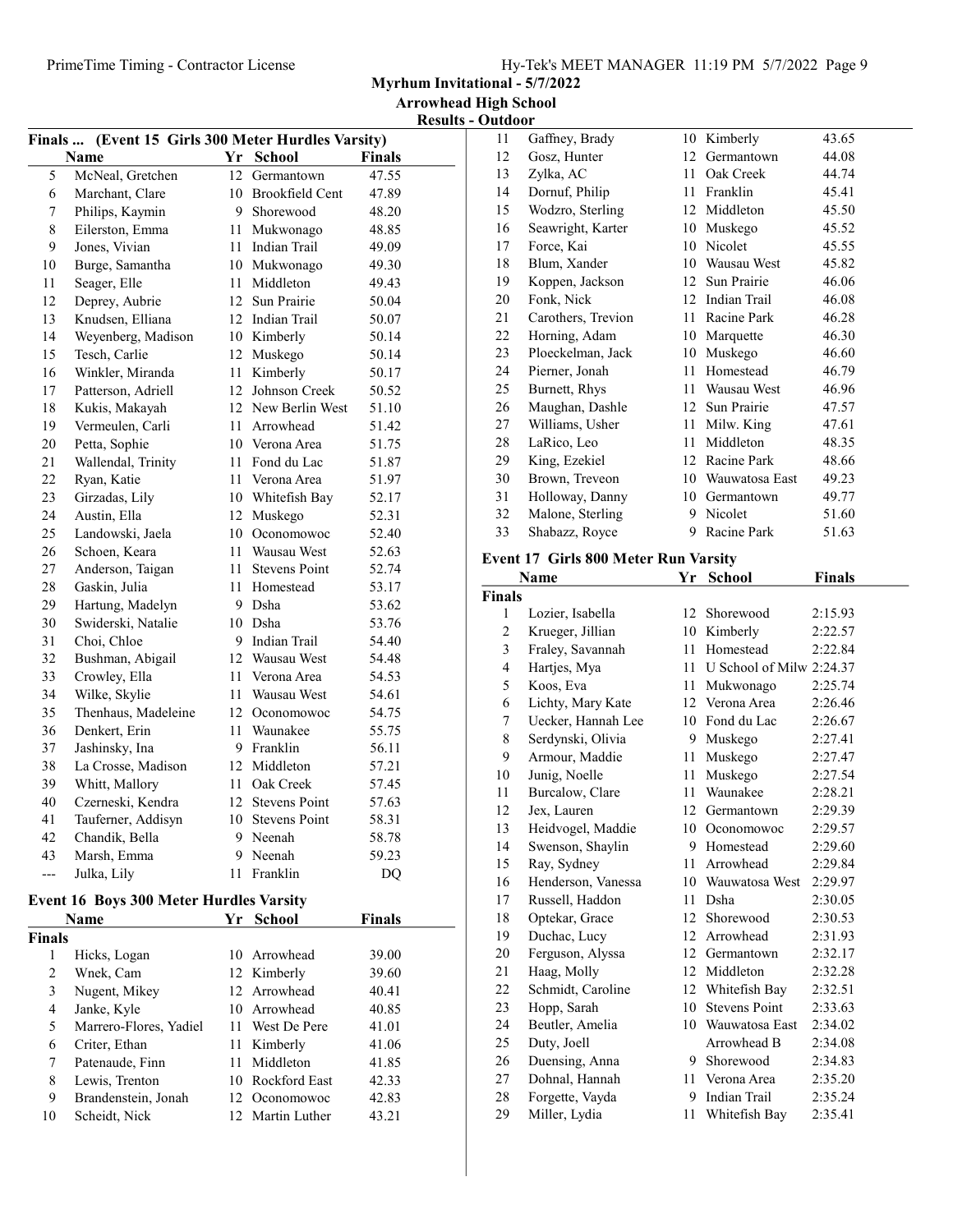| Hy-Tek's MEET MANAGER 11:19 PM 5/7/2022 Page 10 |  |  |
|-------------------------------------------------|--|--|
|                                                 |  |  |

Myrhum Invitational - 5/7/2022

Results - Outdoor

| Finals  (Event 17 Girls 800 Meter Run Varsity) |                     |    |                      |               |
|------------------------------------------------|---------------------|----|----------------------|---------------|
|                                                | Name                |    | Yr School            | <b>Finals</b> |
| 30                                             | Shingledecker, Emma | 12 | New Berlin West      | 2:35.80       |
| 31                                             | Ystenes, Addy       | 12 | Middleton            | 2:35.87       |
| 32                                             | Larsen, Anna        | 10 | Dsha                 | 2:36.00       |
| 33                                             | Block, Mary         |    | 10 Whitefish Bay     | 2:36.38       |
| 34                                             | Herrmann, Kate      | 10 | Indian Trail         | 2:36.43       |
| 35                                             | Svicek, Reagan      |    | 10 Franklin          | 2:37.07       |
| 36                                             | Higgins, Lilly      | 11 | <b>Stevens Point</b> | 2:37.21       |
| 37                                             | Hackinson, Hadley   | 12 | Neenah               | 2:38.10       |
| 38                                             | Baker, Julia        | 9  | Mukwonago            | 2:38.98       |
| 39                                             | Frosch, Megan       | 12 | Oconomowoc           | 2:39.72       |
| 40                                             | Gaskin, Alexandra   | 9  | Homestead            | 2:39.76       |
| 41                                             | Matthai, Claire     | 10 | Wauwatosa East       | 2:40.02       |
| 42                                             | Kline, Grace        | 11 | Sun Prairie          | 2:40.17       |
| 43                                             | Wood, Grace         | 10 | Franklin             | 2:41.48       |
| 44                                             | Wallace, Mackenzie  | 12 | Waunakee             | 2:41.74       |
| 45                                             | Freiberg, Kalie     | 12 | Oak Creek            | 2:42.46       |
| 46                                             | Kessen, Ashley      | 9  | Franklin             | 2:42.50       |
| 47                                             | Bohn, Olivia        | 12 | Fond du Lac          | 2:43.79       |
| 48                                             | Beggs, Ava          | 9  | Verona Area          | 2:44.46       |
| 49                                             | Bickler, Kara       | 10 | Nicolet              | 2:44.80       |
| 50                                             | Veith, Brooke       | 9  | Neenah               | 2:45.33       |
| 51                                             | Mosiman, Jade       | 10 | Nicolet              | 2:46.90       |
| 52                                             | Mulvey, Margaret    | 11 | Milw. King           | 2:52.53       |
| 53                                             | Weis, Nora          | 9  | Wauwatosa East       | 2:56.39       |
| 54                                             | Pedersen, Grace     | 9  | Germantown           | 2:57.49       |
| 55                                             | Spotts, Madeline    | 12 | Racine Park          | 3:31.55       |
| 56                                             | Robbins, Whitney    | 11 | Racine Park          | 3:36.77       |

#### Event 18 Boys 800 Meter Run Varsity

|                | Name              | Yr | School                 | <b>Finals</b> |
|----------------|-------------------|----|------------------------|---------------|
| <b>Finals</b>  |                   |    |                        |               |
| 1              | Regnier, Andrew   | 11 | Waunakee               | 1:56.94       |
| $\overline{c}$ | Heintz, Parker    | 12 | Lodi                   | 1:57.85       |
| 3              | Klauck, Nathan    | 11 | Arrowhead              | 1:58.67       |
| 4              | Frohling, William | 11 | Shorewood              | 1:59.39       |
| 5              | Schreiber, Sam    | 12 | West Bend West         | 1:59.41       |
| 6              | Husslein, Jonah   | 12 | <b>Brookfield Cent</b> | 1:59.60       |
| 7              | Giricz, Kyle      | 11 | Cath. Memorial         | 2:00.44       |
| 8              | Knutson, Kyle     | 12 | Homestead              | 2:00.66       |
| 9              | Sehnert, Colby    | 12 | Homestead              | 2:00.87       |
| 10             | Fahey, Harper     | 11 | Middleton              | 2:00.94       |
| 11             | Siebert, Owen     | 11 | Kimberly               | 2:01.25       |
| 12             | McKenzie, Graham  | 10 | New Berlin West        | 2:01.26       |
| 13             | Hohensee, Bryce   | 11 | Cath. Memorial         | 2:01.62       |
| 14             | Prasch, Joe       | 12 | West Bend West         | 2:02.59       |
| 15             | Murray, Ryan      | 12 | Muskego                | 2:02.96       |
| 16             | Gamez, Talon      | 11 | Waukesha Wes           | 2:03.19       |
| 17             | Duensing, Otto    | 11 | Shorewood              | 2:03.42       |
| 18             | May, Tyler        | 11 | West Bend West         | 2:03.79       |
| 19             | Leder, Matt       | 11 | Kimberly               | 2:04.15       |
| 20             | Lins, Paul        | 11 | Lodi                   | 2:04.32       |
| 21             | Nicholas, Sean    | 10 | Cath. Memorial         | 2:05.00       |
| 22             | Clauer, Matthew   | 11 | Mukwonago              | 2:05.40       |
| 23             | Kierzek, Josh     | 11 | Muskego                | 2:05.75       |

| 24 | Frank, Anthony       | 11              | Waukesha Wes    | 2:06.09 |
|----|----------------------|-----------------|-----------------|---------|
| 25 | Acker, Brandon       | 11              | Oak Creek       | 2:08.24 |
| 26 | Gutierrez, Gabriel   |                 | 10 Franklin     | 2:08.41 |
| 27 | Wanezek, Jack        | 9               | Germantown      | 2:09.60 |
| 28 | Serraino, Diego      | 10              | Muskego         | 2:10.07 |
| 29 | Forgette, Holden     | 10              | Indian Trail    | 2:10.22 |
| 30 | Ali, Abubakar        | 10              | Milw. Riverside | 2:10.65 |
| 31 | Zimmerman, Andrew    | 11              | Waunakee        | 2:10.75 |
| 32 | Kotansky, Billy      | 12              | Fond du Lac     | 2:11.90 |
| 33 | Pecard, Connor       |                 | 10 Lodi         | 2:11.98 |
| 34 | Klinkhammer, Nick    |                 | 12 Indian Trail | 2:12.16 |
| 35 | Walsh, Cooper        | 9               | Germantown      | 2:12.95 |
| 36 | Moreno Mendoza, Juan | 11              | Oak Creek       | 2:15.10 |
| 37 | Vang, Tyler          | 12 <sup>2</sup> | Fond du Lac     | 2:15.25 |
| 38 | Sullivan, Liam       | 9               | Franklin        | 2:15.35 |
| 39 | Wesemann, Joshua     | 9               | Oak Creek       | 2:16.32 |
| 40 | Rannow, Eric         | 11              | Racine Park     | 2:18.84 |
| 41 | Anderson, Aidrik     | 11              | Waunakee        | 2:19.30 |
| 42 | Siegel, Max          | 11              | Milw. King      | 2:19.99 |
| 43 | Swanson, Lucas       | 11              | Milw. Riverside | 2:20.49 |
| 44 | Rojas, Cesar         | 12              | Milw. Riverside | 2:24.27 |
| 45 | Wanta, Matthew       | 12              | Germantown      | 2:25.87 |
| 46 | Farah, Nolan         | 11              | Milw. King      | 2:26.42 |
| 47 | Muszynski, Max       |                 | 12 Milw. King   | 2:54.65 |

### Event 19 Girls 200 Meter Dash Varsity

| Name           |                    | Yr | School            | <b>Finals</b> |  |  |  |
|----------------|--------------------|----|-------------------|---------------|--|--|--|
| Finals         |                    |    |                   |               |  |  |  |
| 1              | Kolawole, Lola     | 11 | Whitefish Bay     | 25.14         |  |  |  |
| $\overline{c}$ | Blaskowski, Rachel | 12 | Oak Creek         | 25.41         |  |  |  |
| 3              | Aitken, Eliza      | 11 | West De Pere      | 25.66         |  |  |  |
| 4              | Norwood, Le'Nehja  | 11 | Pius XI Catholic  | 26.14         |  |  |  |
| 5              | Carey, Olivia      | 10 | Mukwonago         | 26.39         |  |  |  |
| 6              | Strong, Lily       | 11 | Lodi              | 26.41         |  |  |  |
| 7              | Mitchell, Destiny  | 12 | Milw. Riverside   | 26.47         |  |  |  |
| 8              | Fritsch, Logan     |    | 12 Mukwonago      | 26.48         |  |  |  |
| 9              | Brandenburg, Eva   | 10 | Homestead         | 26.52         |  |  |  |
| 10             | Johnson, Harmony   |    | 10 Milw. Lutheran | 26.58         |  |  |  |
| 11             | Grabarski, Kylee   |    | 12 Waunakee       | 26.60         |  |  |  |
| 12             | Thimmesch, Taylor  |    | 10 Arrowhead      | 26.89         |  |  |  |
| 13             | Skwierawski, Fiona | 12 | Shorewood         | 26.91         |  |  |  |
| 14             | Ford, Vanessa      | 11 | Milw. King        | 26.92         |  |  |  |
| 15             | Cross, Morgan      | 12 | Sun Prairie       | 27.20         |  |  |  |
| 16             | Fischer, Julia     | 11 | Mukwonago         | 27.29         |  |  |  |
| 17             | Braidigan, Addison | 9  | Germantown        | 27.47         |  |  |  |
| 18             | Dale, Angela       | 10 | Nicolet           | 27.59         |  |  |  |
| 19             | Olson, Rylie       | 10 | Germantown        | 27.59         |  |  |  |
| 20             | Renz, Grace        | 9  | Xavier            | 27.66         |  |  |  |
| 21             | Armour, Lizzie     | 9  | Muskego           | 27.68         |  |  |  |
| 22             | Scruggs, Dorothy   | 12 | Oconomowoc        | 27.90         |  |  |  |
| 23             | Flegner, Jenna     | 10 | Oconomowoc        | 27.98         |  |  |  |
| 24             | Wepking, Lilly     |    | 10 Verona Area    | 27.98         |  |  |  |
| 25             | Reinders, Meghan   | 12 | Arrowhead         | 28.02         |  |  |  |
| 26             | Geason, Megan      |    | 9 Oak Creek       | 28.02         |  |  |  |
| 27             | Wadel, Cadence     | 10 | Kimberly          | 28.05         |  |  |  |
| 28             | Stark, Hanah       | 11 | Kettle Moraine    | 28.10         |  |  |  |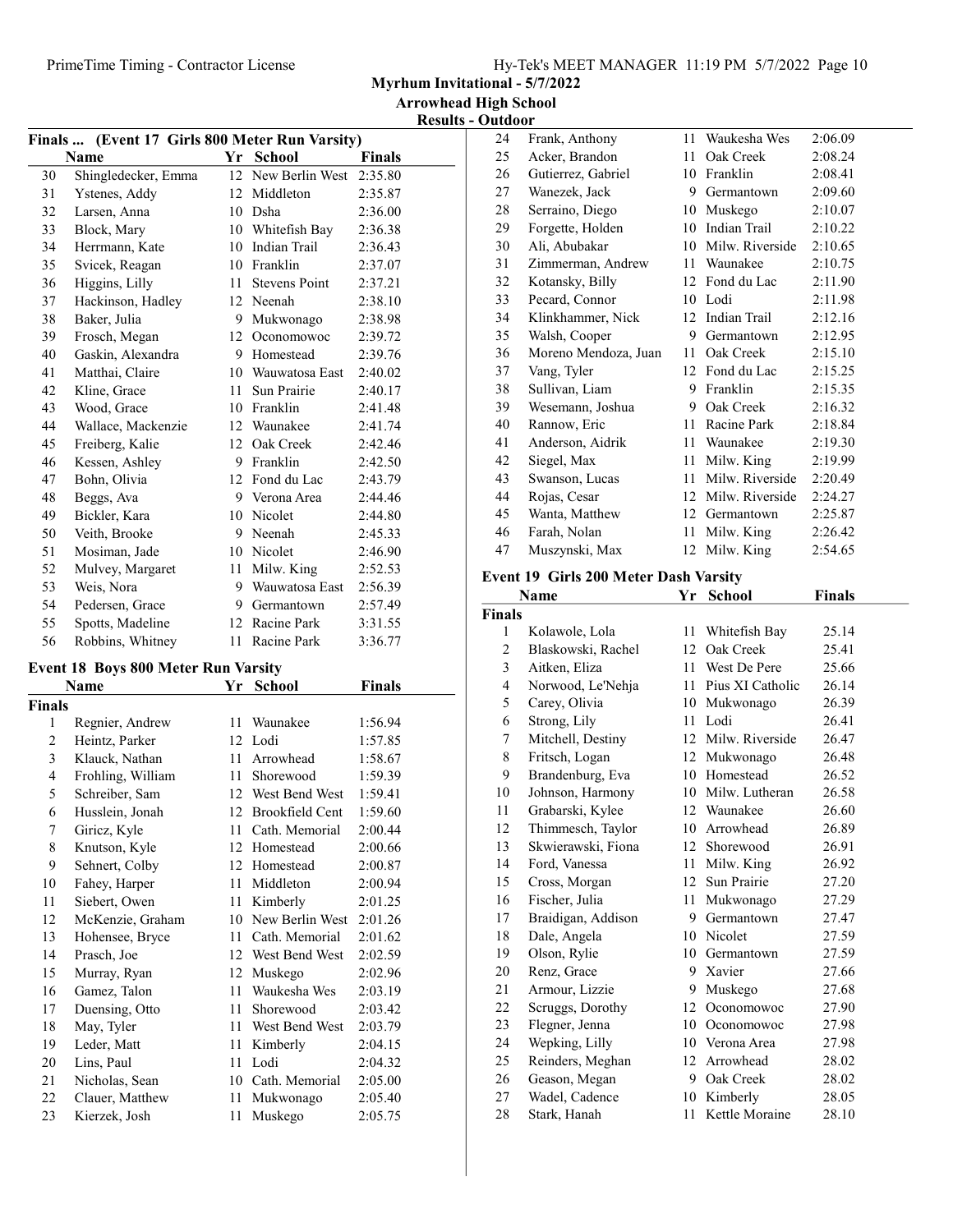Myrhum Invitational - 5/7/2022

| (Event 19 Girls 200 Meter Dash Varsity)<br>Finals |                                             |     |                        |               |
|---------------------------------------------------|---------------------------------------------|-----|------------------------|---------------|
|                                                   | Name                                        |     | Yr School              | <b>Finals</b> |
| 29                                                | Grabarski, Sadie                            | 10  | Waunakee               | 28.16         |
| 30                                                | Johnson, Annika                             |     | 10 Homestead           | 28.20         |
| 31                                                | Gard, Maria                                 |     | 11 Muskego             | 28.33         |
| 32                                                | Pitcher, Mary Therese                       |     | 10 Franklin            | 28.36         |
| 33                                                | Duelge, Ava                                 |     | 10 Muskego             | 28.38         |
| 34                                                | Williams, Heaven                            |     | 12 Indian Trail        | 28.52         |
| 35                                                | Hauski, Lilly                               |     | 11 Verona Area         | 28.56         |
| 36                                                | Hafner, Faith                               |     | 9 Xavier               | 28.56         |
| 37                                                | Murray, Tiara                               |     | 11 Indian Trail        | 28.56         |
| 38                                                | Zortman, Grace                              |     | 9 Homestead            | 28.65         |
| 39                                                | Mitchell, Chloe                             |     | 11 Nicolet             | 28.78         |
| 40                                                | Sorenson, Maria                             |     | 9 Racine Park          | 28.86         |
| 41                                                | Goddard, Mia                                |     | 12 Oconomowoc          | 28.88         |
| 42                                                | Mitchell, Martha                            |     | 10 Whitefish Bay       | 28.89         |
| 43                                                | Bernhardt, Keitalyn                         |     | 9 Racine Park          | 29.06         |
| 44                                                | Pallo, Kat                                  |     | 11 Wauwatosa East      | 29.07         |
| 45                                                | Ebben, Ashley                               |     | 12 Xavier              | 29.21         |
| 46                                                | Julka, Lily                                 |     | 11 Franklin            | 29.25         |
| 47                                                | Akinsanya, Esther                           |     | 10 Milw. King          | 29.25         |
| 48                                                | Bratel, Maddy                               |     | 9 Oak Creek            | 29.27         |
| 49                                                | Gauger, Lauren                              |     | 11 Franklin            | 29.44         |
| 50                                                | Dorrington, Eleanor                         |     | 9 Dsha                 | 29.47         |
| 51                                                | Haus, Finley                                |     | 10 Fond du Lac         | 29.57         |
| 52                                                | Schroeder, Faith                            |     | 9 Wauwatosa East       | 29.98         |
| 53                                                | Mitchell, Tessa                             |     | 9 Nicolet              | 30.01         |
| 54                                                | Thomas, Morgan                              |     | 9 Milw. Riverside      | 30.01         |
| 55                                                | Wanezek, Kaitlyn                            |     | 12 Germantown          | 30.20         |
| 56                                                | Cobb, Ariana                                |     | 10 Milw. Riverside     | 30.24         |
| 57                                                | Rebholz, Ada                                |     | 10 Dsha                | 30.45         |
| 58                                                | Mansavage, Miranda                          |     | 9 Stevens Point        | 30.53         |
| 59                                                | King, Elizabeth                             |     | 12 Whitefish Bay       | 30.68         |
| 60                                                | Munson, Bridget                             |     | 9 Neenah               | 30.87         |
|                                                   |                                             |     |                        |               |
|                                                   | <b>Event 20 Boys 200 Meter Dash Varsity</b> |     |                        |               |
|                                                   | Name                                        | Yr  | School                 | Finals        |
| <b>Finals</b>                                     |                                             |     |                        |               |
| 1                                                 | Walls-Burdine, Kevontae                     |     | 12 Milw. Lutheran      | 21.92         |
| 2                                                 | Jones, Eddie                                | 10- | Cath. Memorial         | 22.21         |
| 3                                                 | Mead, Mason                                 | 12  | Wausau West            | 22.37         |
| $\overline{4}$                                    | Balistrieri, Sal                            | 11  | Homestead              | 22.38         |
| 5                                                 | Deluca, Michael                             |     | 12 Kenosha Bradford    | 22.57         |
| 6                                                 | Statz, Jack                                 | 11  | Kimberly               | 22.63         |
| 7                                                 | Smith, Will                                 | 11  | Whitefish Bay          | 22.80         |
| 8                                                 | Rottier, Alex                               | 12  | Kimberly               | 22.92         |
| 9                                                 | Koel, Jayson                                | 11  | Germantown             | 22.97         |
| 10                                                | Anderson, Myles                             | 10  | Milw. Lutheran         | 22.98         |
| 11                                                | Jeter, Adam                                 | 12  | <b>Sussex Hamilton</b> | 23.03         |
| 12                                                | Smith, Ryder                                | 12  | Oconomowoc             | 23.23         |
| 13                                                | Boucher, Trevor                             | 11  | Mukwonago              | 23.26         |
| 14                                                | Pilachowski, Cole                           | 12  | Oconomowoc             | 23.30         |
| 15                                                | Cook, Ben                                   | 12  | Waukesha Wes           | 23.33         |
| 16                                                | Patterson, Luke                             | 10  | Arrowhead              | 23.33         |
| 17                                                | Steltz, Jet                                 | 11  | Homestead              | 23.35         |

18 Wills, Tyus 12 Sun Prairie 23.36

| 19 | Eiden, Drew             | 11              | Kimberly        | 23.36 |
|----|-------------------------|-----------------|-----------------|-------|
| 20 | Shelton, Terrance       | 10              | Franklin        | 23.44 |
| 21 | Vargas, Sam             | 10              | Arrowhead       | 23.49 |
| 22 | Price, Darrell          | 11              | Racine Park     | 23.56 |
| 23 | Gallun, Landon          | 10              | Whitefish Bay   | 23.66 |
| 24 | Duran, Rocky            | 10              | Fond du Lac     | 23.68 |
| 25 | Bowen, Myles            | 12              | Shorewood       | 23.72 |
| 26 | Viola, Colin            | 11              | Mukwonago       | 23.77 |
| 27 | McCormick, Evan         | 10              | Xavier          | 23.78 |
| 28 | Malechi, Mark           |                 | Wauwatosa East  | 23.83 |
| 29 | Clark, James            | 11              | Milw. Riverside | 23.99 |
| 30 | Butler-Brown, Marvaneou | 9               | Cath. Memorial  | 24.06 |
| 30 | Peterson, Dan           | 12              | Brookwood       | 24.06 |
| 32 | Daniel, Isaiah          | 11              | Oak Creek       | 24.16 |
| 33 | Haverberg, Caleb        | 11              | Middleton       | 24.18 |
| 34 | Foster, Brady           | 11              | Waukesha Wes    | 24.19 |
| 35 | Hetrick, Ian            | 10              | Indian Trail    | 24.28 |
| 36 | Sowin, Matthew          | 12              | Xavier          | 24.31 |
| 37 | Radobicky, Mason        | 9               | Mukwonago       | 24.31 |
| 38 | Wesolowski, Jack        | 10              | New Berlin West | 24.33 |
| 39 | Glover, Denali          | 11              | Milw. Vincent   | 24.44 |
| 40 | Johnson, Martese        | 12              | Milw. Vincent   | 24.50 |
| 41 | Godec, Colton           | 11              | New Berlin West | 24.50 |
| 42 | Danquah, George         | 11              | Milw. King      | 24.55 |
| 43 | Jones, Easton           | 11              | Fond du Lac     | 24.57 |
| 44 | Mersky, Lucas           | 9               | Homestead       | 24.71 |
| 45 | Willard, AJ             |                 | 10 Germantown   | 24.80 |
| 46 | Brooks, Jacques         | 10              | Franklin        | 24.80 |
| 47 | Rasmussen, Sebastian    | 10              | Waunakee        | 24.81 |
| 48 | Vandersluis, George     | 12              | Whitefish Bay   | 24.83 |
| 49 | Fernandez, Zachary      | 11              | Nicolet         | 24.93 |
| 50 | Romero, Damian          | 11              | Milw. King      | 25.00 |
| 51 | Busch, Carson           | 11              | Oak Creek       | 25.13 |
| 52 | Matranga, Charles       | 11              | Franklin        | 25.40 |
| 53 | Gromowski, Gavin        | 9               | New Berlin West | 25.48 |
| 54 | Riley, Iann             | 12              | Indian Trail    | 25.55 |
| 55 | Puls, Brady             |                 | 10 Lodi         | 25.61 |
| 56 | Jewell, Tobias          | 11              | Milw. Riverside | 25.74 |
| 57 | Carothers, Trevion      | 11              | Racine Park     | 26.14 |
| 58 | Russett, Chris          | 12 <sup>2</sup> | Milw. Vincent   | 28.89 |
|    |                         |                 |                 |       |

### Event 21 Girls 3200 Meter Run Varsity

| Name          |                   | Yr | <b>School</b>    | <b>Finals</b> |
|---------------|-------------------|----|------------------|---------------|
| <b>Finals</b> |                   |    |                  |               |
| 1             | Pansegrau, Lauren |    | 12 Middleton     | 10:40.56      |
| 2             | Schmoll, Kate     | 9  | West De Pere     | 11:10.45      |
| 3             | Olkowski, Mazie   |    | 9 Neenah         | 11:36.42      |
| 4             | Gregorich, Rachel | 9  | Waunakee         | 11:37.88      |
| 5             | Ray, Libby        | 10 | Arrowhead        | 11:44.41      |
| 6             | Tanna, Khushi     |    | 12 Germantown    | 11:44.46      |
| 7             | Straka, Anne      |    | 10 Arrowhead     | 11:49.18      |
| 8             | Chapman, Sophie   |    | 12 Fort Atkinson | 11:51.59      |
| 9             | Campbell, Olivia  | 10 | Dsha             | 11:59.26      |
| 10            | Fowler, Louisa    | 11 | Shorewood        | 11:59.86      |
| 11            | Ahn, Natalie      |    | 12 Middleton     | 12:00.50      |
| 12            | Allard, Gabby     | 11 | Kimberly         | 12:00.70      |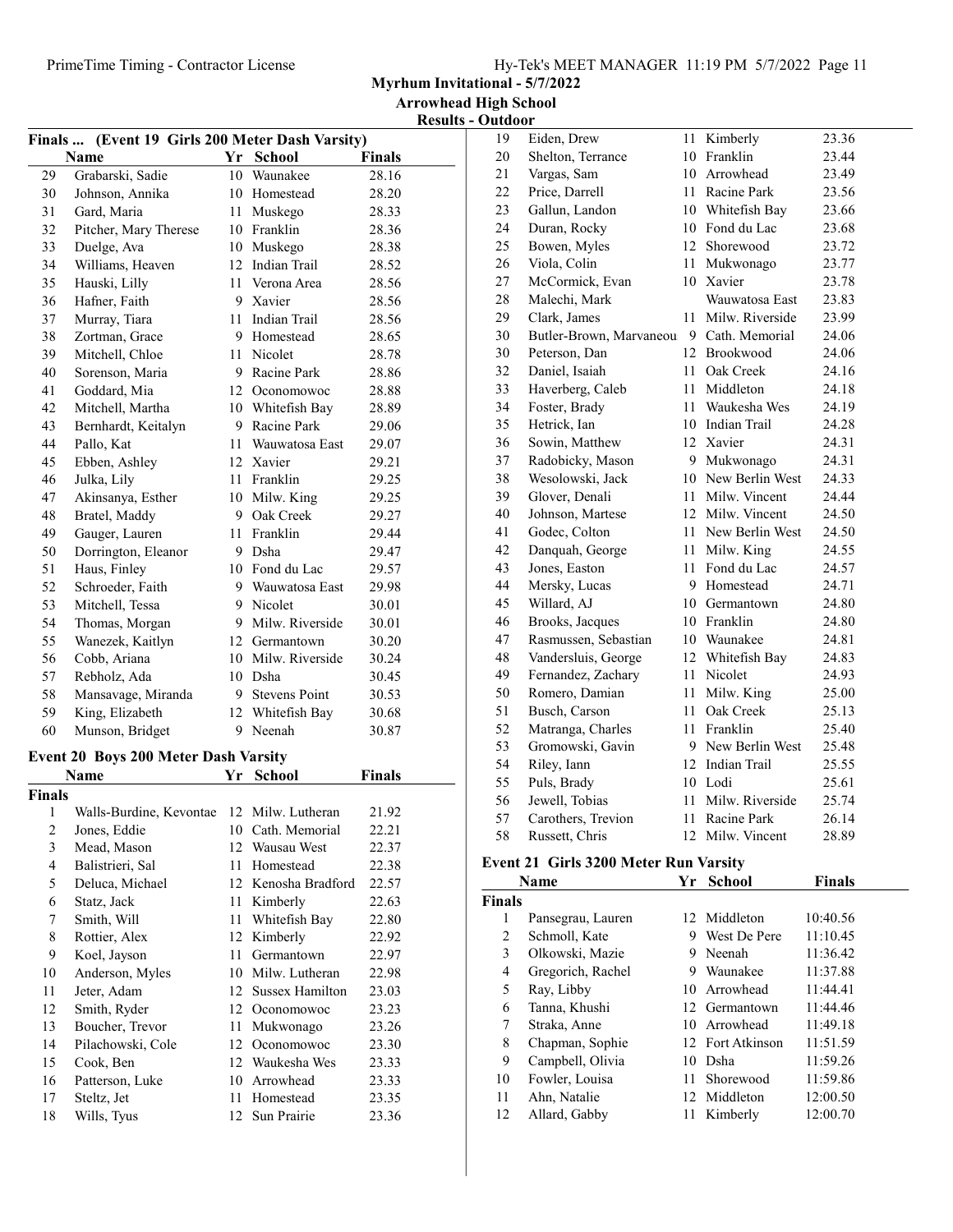| Hy-Tek's MEET MANAGER 11:19 PM 5/7/2022 Page 12 |  |  |  |  |
|-------------------------------------------------|--|--|--|--|
|-------------------------------------------------|--|--|--|--|

Myrhum Invitational - 5/7/2022

Arrowhead High School

Results - Outdoor

| Finals  (Event 21 Girls 3200 Meter Run Varsity) |                                       |                  |                      |          |  |  |
|-------------------------------------------------|---------------------------------------|------------------|----------------------|----------|--|--|
| Name<br>Yr<br><b>School</b><br><b>Finals</b>    |                                       |                  |                      |          |  |  |
| 13                                              | Kortendick, Hannah                    | 9                | Oak Creek            | 12:17.27 |  |  |
| 14                                              | Scoggin, Payton                       | 12               | Indian Trail         | 12:23.32 |  |  |
| 15                                              | Delgado, Bella                        | 10               | Oak Creek            | 12:26.01 |  |  |
| 16                                              | Ross, Hannah                          | 11               | Franklin             | 12:30.63 |  |  |
| 17                                              | Gronert, Amie                         | 10               | Shorewood            | 12:31.30 |  |  |
| 18                                              | Karls, Evelyn                         | 9                | Kimberly             | 12:32.45 |  |  |
| 19                                              | Drewek, Isabella                      | 12               | Wauwatosa East       | 12:34.15 |  |  |
| 20                                              | Glinberg, Lila                        | 11               | Middleton            | 12:35.56 |  |  |
| 21                                              | Ittner, Kate                          | 9                | Germantown           | 12:36.34 |  |  |
| 22                                              | Liker, Lizzy                          | 10               | Germantown           | 12:37.89 |  |  |
| 23                                              | Lotten, Madi                          | 9                | Kimberly             | 12:37.94 |  |  |
| 24                                              | Moen, Emilee                          | 9                | Franklin             | 12:38.27 |  |  |
| 25                                              | Pratt, Isabel                         | 10               | Oconomowoc           | 12:41.45 |  |  |
| 26                                              | Schwitters, Carla                     |                  | 10 Waunakee          | 12:41.72 |  |  |
| 27                                              | Friese, Margaret                      | 9                | <b>Stevens Point</b> | 12:42.28 |  |  |
| 28                                              | Helmke, Rachel                        | 10               | Indian Trail         | 12:54.28 |  |  |
| 29                                              | Giese, Alyssa                         | 11               | Fond du Lac          | 12:59.12 |  |  |
| 30                                              | Reeve, Josie                          | 12 <sup>12</sup> | <b>Stevens Point</b> | 13:02.40 |  |  |
| 31                                              | Gavahan, Magdalena                    | 11               | Dsha                 | 13:16.46 |  |  |
| 32                                              | Lofy, Annie                           | 11               | Oconomowoc           | 13:32.81 |  |  |
| 33                                              | Perry, Karolina                       | 11               | Neenah               | 13:53.88 |  |  |
|                                                 | Event 22 Boys 3200 Meter Run Varsity  |                  |                      |          |  |  |
|                                                 | School<br>Name<br>Yr<br><b>Finals</b> |                  |                      |          |  |  |
| <b>Finals</b>                                   |                                       |                  |                      |          |  |  |
| 1                                               | Vance, Zachariah                      | 11               | Oconomowoc           | 9:28.87  |  |  |
|                                                 |                                       |                  |                      |          |  |  |

| шаю            |                  |    |               |          |
|----------------|------------------|----|---------------|----------|
| 1              | Vance, Zachariah | 11 | Oconomowoc    | 9:28.87  |
| 2              | Jahnke, Noah     | 11 | West De Pere  | 9:31.15  |
| 3              | McNulty, Joseph  | 11 | Mukwonago     | 9:42.23  |
| $\overline{4}$ | Gang, Brandon    | 12 | Waukesha Wes  | 9:52.15  |
| 5              | Silhol, Dominic  | 11 | Homestead     | 9:54.23  |
| 6              | Bockhorst, Oskar | 12 | Shorewood     | 9:55.48  |
| 7              | Lenci, Colman    | 11 | Marquette     | 10:02.99 |
| 8              | Montour, Dean    | 11 | Middleton     | 10:08.66 |
| 9              | Rathe, Connor    | 10 | Homestead     | 10:11.16 |
| 10             | Heiman, Tyler    | 10 | Arrowhead     | 10:13.55 |
| 11             | Feltz, Cooper    | 12 | Germantown    | 10:15.37 |
| 12             | Bannink, Johan   | 10 | Shorewood     | 10:15.76 |
| 13             | Golke, Nikolas   | 12 | Fond du Lac   | 10:18.22 |
| 14             | Whiteis, William | 10 | Middleton     | 10:22.32 |
| 15             | Sura, Carter     | 12 | Racine Park   | 10:23.63 |
| 16             | Jamison, Andrew  | 12 | Whitefish Bay | 10:25.82 |
| 17             | VerStrate, Troy  | 10 | Germantown    | 10:34.16 |
| 18             | Bratt, Keegan    | 11 | Waukesha Wes  | 10:34.26 |
| 19             | Taylor, Zackery  | 9  | Indian Trail  | 10:37.05 |
| 20             | Klackner, Jack   | 12 | Oak Creek     | 10:38.46 |
| 21             | Lauters, Ethan   | 12 | Oak Creek     | 10:38.67 |
| 22             | Silkey, Maximus  | 11 | Oak Creek     | 10:48.57 |
| 23             | Cole, Dane       | 12 | Waunakee      | 11:05.93 |
| 24             | Olson, Eric      | 10 | Germantown    | 11:07.01 |
| 25             | Chambers, Luke   | 10 | Waunakee      | 11:08.32 |

| Event 23 Girls 4x400 Meter Relay Varsity |                                          |                                               |                           |  |  |
|------------------------------------------|------------------------------------------|-----------------------------------------------|---------------------------|--|--|
|                                          | Team                                     | Relay                                         | <b>Finals</b>             |  |  |
| Finals                                   |                                          |                                               |                           |  |  |
| 1                                        | West De Pere                             |                                               | 3:59.43                   |  |  |
|                                          | 1) Kibbe, Faith 10                       | 2) Thomson, Jocelyn 10                        |                           |  |  |
|                                          | 3) Sharapata, Emily 11                   | 4) Aitken, Eliza 11                           |                           |  |  |
| 2                                        | Shorewood                                |                                               | 4:02.91                   |  |  |
|                                          | 1) Skwierawski, Fiona 12                 | 2) Philips, Kaymin 9                          |                           |  |  |
|                                          | 3) Lozier, Isabella 12                   | 4) Elliott, Annika 12                         |                           |  |  |
| 3                                        | <b>Stevens Point</b>                     |                                               | 4:04.09                   |  |  |
|                                          | 1) Willis, Roisin 12                     | 2) Plautz, Anna 11                            |                           |  |  |
|                                          | 3) Beadles, Brittany 11                  | 4) Jones, Jenna 9                             |                           |  |  |
| 4                                        | Verona Area                              |                                               | 4:05.87                   |  |  |
|                                          | 1) Maradiaga, Ava 11                     | 2) Repka, Nichole 9                           |                           |  |  |
|                                          | 3) Rufenacht, Annika 10                  | 4) Lichty, Mary Kate 12                       |                           |  |  |
| 5                                        | Whitefish Bay                            |                                               | 4:08.51                   |  |  |
|                                          | 1) Britz, Anneh 12                       | 2) Girzadas, Lily 10                          |                           |  |  |
|                                          | 3) Graham, Kate 12                       | 4) Kolawole, Lola 11                          |                           |  |  |
| 6                                        | Germantown                               |                                               | 4:10.59                   |  |  |
|                                          | 1) Berge, Reese 10                       | 2) Reedy, Claire 9                            |                           |  |  |
|                                          | 3) Marks, Melanie 12                     | 4) McNeal, Gretchen 12                        |                           |  |  |
| 7                                        | Arrowhead                                |                                               | 4:12.59                   |  |  |
|                                          | 1) Kleinhans, Rachel 10                  | 2) Herriot, Sophie 12                         |                           |  |  |
|                                          | 3) Brunner, Elle 9                       | 4) Thimmesch, Taylor 10                       |                           |  |  |
| 8                                        | Wauwatosa East                           |                                               | 4:13.81                   |  |  |
|                                          | 1) Knaack, Lily 10                       | 2) Olenchek, Cailin 12                        |                           |  |  |
|                                          | 3) Anderson, Stephanie 10                | 4) Phillips, Nadia 11                         |                           |  |  |
| 9                                        | Muskego                                  |                                               | 4:15.38                   |  |  |
|                                          | 1) Kneisler, Jillian 9                   | 2) Serdynski, Olivia 9                        |                           |  |  |
| 10                                       | 3) Armour, Maddie 11                     | 4) Helm, Rachel 12                            |                           |  |  |
|                                          | Oconomowoc                               |                                               | 4:17.17                   |  |  |
|                                          | 1) Haney, Jordan 10<br>3) Pyka, Paige 12 | 2) Wolfe, Ashley 11<br>4) Hodgins, Caitlyn 11 |                           |  |  |
| 11                                       | Franklin                                 |                                               | 4:17.41                   |  |  |
|                                          | 1) Davis, Dru 12                         | 2) Graetz, Josie 10                           |                           |  |  |
|                                          | 3) Sullivan, Meara 11                    | 4) Smith, Hana 10                             |                           |  |  |
| 12                                       | Wausau West                              |                                               | 4:17.41                   |  |  |
|                                          | 1) Albee, Grace 12                       | 2) Lovelan, Kate 9                            |                           |  |  |
|                                          | 3) Mead, Harper 9                        | 4) Hahn, Madeline 10                          |                           |  |  |
| 13                                       | Indian Trail Academy                     |                                               | 4:18.74                   |  |  |
|                                          | 1) Jones, Vivian 11                      | 2) Taylor, Alissa 11                          |                           |  |  |
|                                          | 3) Herrmann, Annie 11                    | 4) Granucci, Mia 10                           |                           |  |  |
| 14                                       | Fond du Lac                              |                                               | 4:20.71                   |  |  |
|                                          | 1) Kolb, Natalie 12                      | 2) Deschand, Jaimie 12                        |                           |  |  |
|                                          | 3) Hopper, Taylor 12                     | 4) Uecker, Hannah Lee 10                      |                           |  |  |
| 15                                       | Middleton                                |                                               | 4:27.23                   |  |  |
|                                          | 1) Malloy-Salgado, Zaira 11              |                                               | 2) Ruszkiewicz, Maddie 12 |  |  |
|                                          | 3) Morner, Amalia 12                     | 4) Seager, Elle 11                            |                           |  |  |
| 16                                       | Oak Creek                                |                                               | 4:28.78                   |  |  |
|                                          | 1) Lobdell, Natalie 10                   | 2) Turlais, Grace 10                          |                           |  |  |
|                                          | 3) Freiberg, Kalie 12                    | 4) Conto, Emma 12                             |                           |  |  |
| 17                                       | Sun Prairie                              |                                               | 4:29.79                   |  |  |
|                                          | 1) Deprey, Aubrie 12                     | 2) Darmstadter, Ellen 12                      |                           |  |  |
|                                          | 3) Wirtz-Olsen, Maddie 12                | 4) Kline, Grace 11                            |                           |  |  |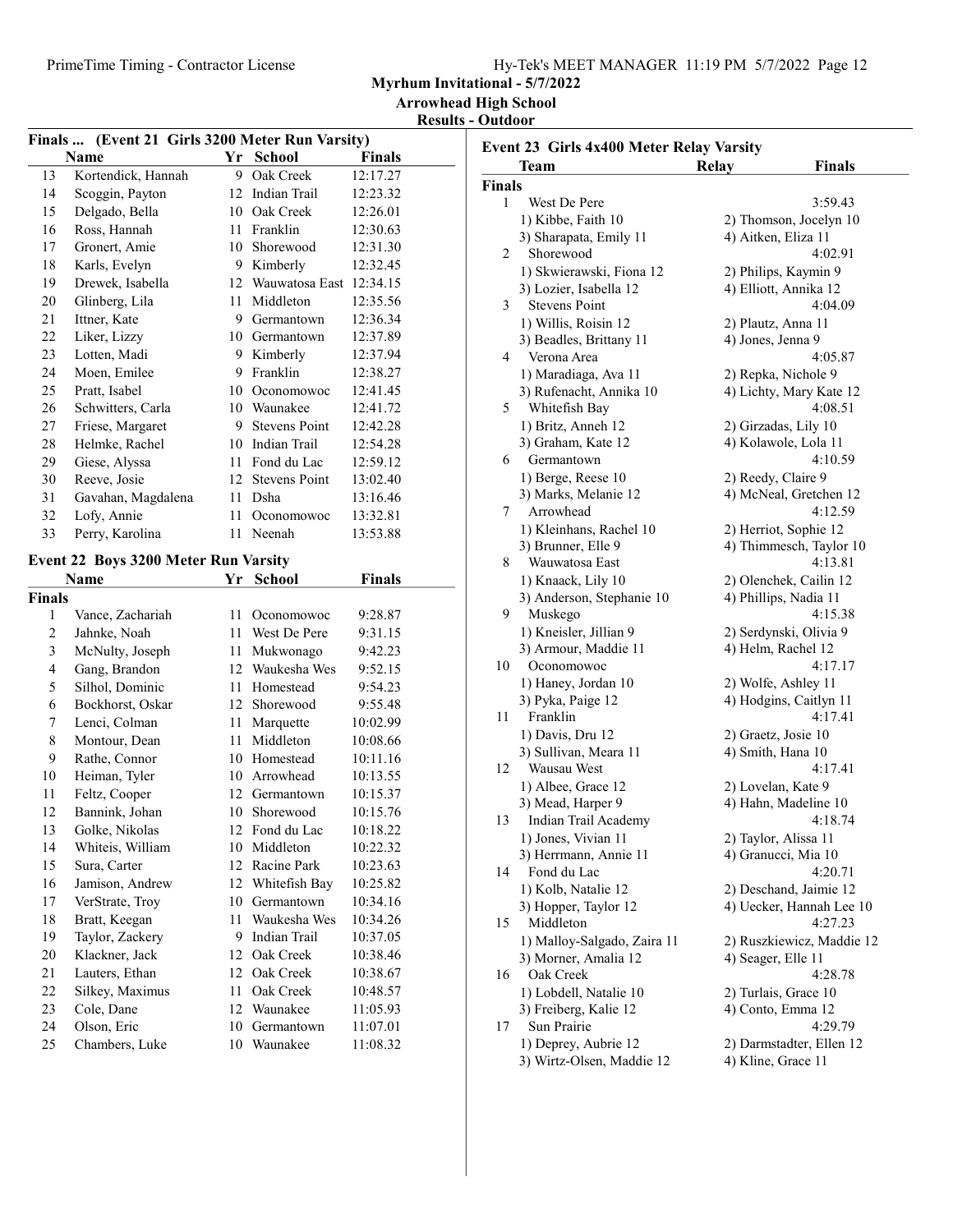Myrhum Invitational - 5/7/2022

## Results - Outdoor

| Finals  (Event 23 Girls 4x400 Meter Relay Varsity) |                      |                            |         |  |  |
|----------------------------------------------------|----------------------|----------------------------|---------|--|--|
|                                                    | Team                 | Relav                      | Finals  |  |  |
| 18                                                 | Neenah               |                            | 4:31.99 |  |  |
|                                                    | 1) Rangel, Julia 9   | 2) Werner, Meredith 9      |         |  |  |
|                                                    | 3) Dorner, Lexi 10   | 4) Mericle, Brooke 12      |         |  |  |
| 19                                                 | Nicolet              |                            | 4:32.95 |  |  |
|                                                    | 1) Knapp, Sophia 10  | 2) Nelson, Sophia 10       |         |  |  |
|                                                    | 3) Bickler, Kara 10  | 4) McCreight, Gwendolyn 12 |         |  |  |
|                                                    | Mukwonago            |                            | DO      |  |  |
|                                                    | 1) Koos, Eva 11      | 2) Graczyk, Grace 9        |         |  |  |
|                                                    | 3) Fischer, Julia 11 | 4) Fritsch, Logan 12       |         |  |  |

### Event 24 Boys 4x400 Meter Relay Varsity

|               | Team                         | Relay              | <b>Finals</b>              |
|---------------|------------------------------|--------------------|----------------------------|
| <b>Finals</b> |                              |                    |                            |
| 1             | West De Pere                 |                    | 3:24.82                    |
|               | 1) Olson, Eli 11             | 2) Smith, Bryce 11 |                            |
|               | 3) Marrero-Flores, Yadiel 11 |                    | 4) Goodman, Gyriece 12     |
| 2             | Shorewood                    |                    | 3:24.90                    |
|               | 1) Diliberti, Sam 10         |                    | 2) Frohling, William 11    |
|               | 3) Duensing, Otto 11         |                    | 4) Cumberbatch, Nathan 11  |
| 3             | Arrowhead                    |                    | 3:25.16                    |
|               | 1) Fink, Jacob 11            | 2) Janke, Kyle 10  |                            |
|               | 3) Getz, Ty 11               |                    | 4) Wesley, Charlie 12      |
| 4             | Sun Prairie                  |                    | 3:28.55                    |
|               | 1) Frank, Devin 11           | 2) Wills, Tyus 12  |                            |
|               | 3) Weah, Jonathan 11         | 4) Olson, Ben 12   |                            |
| 5             | Middleton                    |                    | 3:29.44                    |
|               | 1) Ward, Griffin 12          | 2) Gunay, Emre 11  |                            |
|               | 3) Fahey, Harper 11          |                    | 4) Swapsy, Cameron 11      |
| 6             | Oconomowoc                   |                    | 3:30.07                    |
|               | 1) Dahms, Jaden 12           |                    | 2) Wraalstad, Alexander 10 |
|               | 3) Calaway, Michael 12       |                    | 4) Cull, Harrison 11       |
| 7             | Wausau West                  |                    | 3:31.93                    |
|               | 1) DeLoye, David 12          |                    | 2) Napiwocki, Reed 12      |
|               | 3) Mahler, Axel 11           |                    | 4) Mead, Mason 12          |
| 8             | Catholic Memorial            |                    | 3:35.49                    |
|               | 1) Oechsner, Josh 10         |                    | 2) Hohensee, Bryce 11      |
|               | 3) Nicholas, Sean 10         | 4) Giricz, Kyle 11 |                            |
| 9             | Martin Luther                |                    | 3:35.75                    |
|               | 1) Schindler, Kieran 10      |                    | 2) Piva, Riccardo 11       |
|               | 3) O'Neil, Brian 10          |                    | 4) Scheidt, Nick 12        |
| 10            | Indian Trail Academy         |                    | 3:36.66                    |
|               | 1) Gilbert, Connor 10        | 2) Islas, Gabe 12  |                            |
|               | 3) Wallace, Bryce 12         |                    | 4) Murray, Jonathan 12     |
| 11            | Homestead                    |                    | 3:37.72                    |
|               | 1) Bosley, Owen 11           |                    | 2) Knutson, Kyle 12        |
|               | 3) Kluck, Logan 12           | 4) Quinn, Ryan 12  |                            |
| 12            | Germantown                   |                    | 3:40.80                    |
|               | 1) Gosz, Hunter 12           | 2) Knopp, Joey 11  |                            |
|               | 3) Breske, Seth 12           | 4) Koel, Jayson 11 |                            |
| 13            | Mukwonago                    |                    | 3:41.96                    |
|               | 1) Kilton, Owen 10           | 2) Anello, Gio 12  |                            |
|               | 3) Wolf, Luke 11             |                    | 4) Missall, Alec 12        |

| 14 | Muskego                     | 3:43.78                 |
|----|-----------------------------|-------------------------|
|    | 1) Cook, Sean 11            | 2) Serraino, Diego 10   |
|    | 3) Murray, Ryan 12          | 4) Kierzek, Josh 11     |
| 15 | Oak Creek                   | 3:44.51                 |
|    | 1) Belter, Gabriel 9        | 2) Phelps, Jackson 10   |
|    | 3) Busch, Carson 11         | 4) Kleppek, Martin 12   |
| 16 | Nicolet                     | 3:45.88                 |
|    | 1) Stebnicki, John 10       | 2) Weseman, James 12    |
|    | 3) Cantu Ramirez, Luis 12   | 4) Kindschi, Matthew 11 |
| 17 | Fond du Lac                 | 3:48.86                 |
|    | 1) Zheng, Kevin 12          | 2) Golke, Nikolas 12    |
|    | 3) Vang, Tyler 12           | 4) Long, Grant 11       |
| 18 | Racine Park                 | 3:55.49                 |
|    | 1) King, Ezekiel 12         | 2) Ahaukal, Adam 11     |
|    | 3) Lobato-Chocano, Jaime 12 | 4) Price, Darrell 11    |
| 19 | Milwaukee King              | 4:07.62                 |
|    | 1) Parry, Ben 11            | 2) Siegel, Max 11       |
|    | 3) Tanner, Sebastien 10     | 4) Murray, Kendrix 10   |
|    |                             |                         |

# Event 25 Girls High Jump Varsity

|                | Name                | Yr     | School             | <b>Finals</b> |
|----------------|---------------------|--------|--------------------|---------------|
| <b>Finals</b>  |                     |        |                    |               |
| 1              | Reimer, Addison     | 11     | Lake Country       | 5-04.00       |
| $\overline{2}$ | Saleh, Kyla         | 11     | Waunakee           | 5-04.00       |
| 3              | Siegel, Cassie      | 11     | Sun Prairie        | 5-02.00       |
| $\overline{4}$ | Mitchell, Destiny   |        | 12 Milw. Riverside | 5-02.00       |
| 5              | Eilerston, Emma     |        | 11 Mukwonago       | 5-02.00       |
| 5              | Zirbel, Madeline    |        | 12 West De Pere    | 5-02.00       |
| $\overline{7}$ | Grier, Lauren       |        | 11 Fond du Lac     | 5-00.00       |
| 8              | Seager, Elle        |        | 11 Middleton       | 5-00.00       |
| 9              | Ortiz, Alaina       |        | 9 Franklin         | 5-00.00       |
| 10             | Britz, Anneh        |        | 12 Whitefish Bay   | 5-00.00       |
| 10             | Yee, Ayden          | 11     | Franklin           | 5-00.00       |
| 12             | Haus, Calli         |        | 12 Fond du Lac     | 5-00.00       |
| 13             | Bunks, Jena         | 9.     | Xavier             | $4 - 10.00$   |
| 13             | Kelley, Natalie     | 9      | Lodi               | $4 - 10.00$   |
| 13             | Shemanek, Alexis    | 11     | Sun Prairie        | $4 - 10.00$   |
| 13             | Figueroa, Natalia   | 12     | Sun Prairie        | $4 - 10.00$   |
| 17             | Pfeiffer, Rylee     |        | 9 Indian Trail     | $4 - 10.00$   |
| 17             | Ryan, Katie         |        | 11 Verona Area     | 4-10.00       |
| 17             | Brenner, Audrey     |        | 10 Fond du Lac     | $4 - 10.00$   |
| 17             | Heyroth, Olivia     |        | 9 Lodi             | $4 - 10.00$   |
| 17             | Woodall, Ryanne     |        | 12 Middleton       | $4 - 10.00$   |
| 17             | Tarrence, Kate      | $11 -$ | Wauwatosa East     | $4 - 10.00$   |
| 17             | Taylor, Nailah      | 11     | Indian Trail       | 4-10.00       |
| ---            | Turlais, Grace      |        | 10 Oak Creek       | <b>NH</b>     |
|                | Veith, Brooke       |        | 9 Neenah           | NH            |
|                | Greischar, Gretchen |        | 10 Whitefish Bay   | NH            |
| ---            | Fox, Laurel         | 9      | Oconomowoc         | NH            |
|                | Hafner, Faith       | 9      | Xavier             | NH            |
| ---            | Cargill, Josephine  |        | 12 Oconomowoc      | NH            |
| ---            | Eickhoff, Cali      |        | 12 Oak Creek       | NH            |
| ---            | Merlet, Alyssa      |        | 11 Arrowhead       | NH            |
|                | Mandick, Abbey      |        | 12 Arrowhead       | NH            |
| ---            | Moore, Kaitlynn     | 11     | Kimberly           | NH            |
| ---            | Hoida, Keira        | 12     | Oconomowoc         | NH            |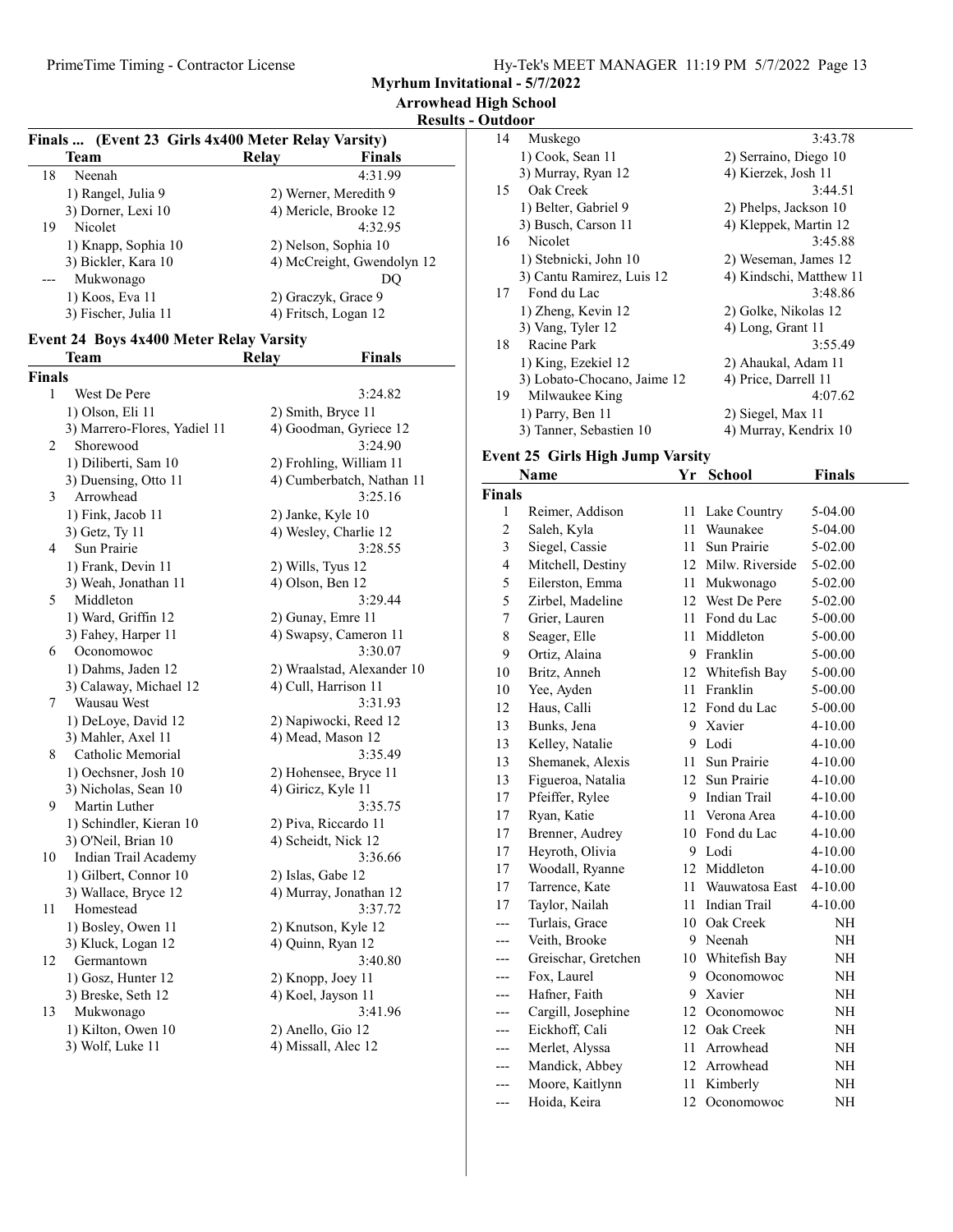Myrhum Invitational - 5/7/2022

| <b>Arrowhead High School</b> |
|------------------------------|
|------------------------------|

Results - Outdoor

| Finals  (Event 25 Girls High Jump Varsity) |                                        |      |                             |               |  |
|--------------------------------------------|----------------------------------------|------|-----------------------------|---------------|--|
|                                            | <b>Name</b>                            |      | Yr School                   | <b>Finals</b> |  |
|                                            | Kiepert, Mattea                        |      | 10 Xavier                   | NH            |  |
|                                            | <b>Event 26 Boys High Jump Varsity</b> |      |                             |               |  |
|                                            | Name                                   |      | Yr School                   | <b>Finals</b> |  |
| <b>Finals</b>                              |                                        |      |                             |               |  |
| 1                                          | Weah, Jonathan                         | 11   | Sun Prairie                 | $6 - 05.00$   |  |
| $\overline{c}$                             | Klein, Ian                             | 12   | New Berlin West             | $6 - 04.00$   |  |
| 3                                          | Kelley, Mason                          |      | 9 Mukwonago                 | 6-00.00       |  |
| $\overline{4}$                             | Gibson, Isaiah                         |      | 12 Sussex Hamilton          | $6 - 00.00$   |  |
| 5                                          | Ewens, Matthew                         |      | 12 New Berlin West          | $6 - 00.00$   |  |
| 6                                          | Lakes, Kameron                         |      | 12 Kenosha Bradford 6-00.00 |               |  |
| 7                                          | Neal, Izaac                            | 11   | Oak Creek                   | $6 - 00.00$   |  |
| 8                                          | Davitz, RJ                             |      | 10 Oak Creek                | $6 - 00.00$   |  |
| 9                                          | Lee, Rogan                             |      | 12 Martin Luther            | 5-10.00       |  |
| 9                                          | Reed, Stephen                          | 11 - | Milw. King                  | 5-10.00       |  |
| 11                                         |                                        |      | 12 Kenosha Bradford 5-10.00 |               |  |
|                                            | Henry, Quinton                         |      |                             |               |  |
| 11                                         | Strecansky, Michael                    |      | 12 Whitefish Bay            | 5-10.00       |  |
| 13                                         | Bennet, Adams                          | 11   | Arrowhead                   | 5-10.00       |  |
| 13                                         | Monpas, Gage                           |      | 11 Wausau West              | 5-10.00       |  |
| 15                                         | Gosz, Hunter                           |      | 12 Germantown               | 5-10.00       |  |
| 16                                         | Kubisch, John                          |      | 9 Arrowhead                 | 5-08.00       |  |
| 16                                         | Zinn, Austin                           |      | 9 Fond du Lac               | 5-08.00       |  |
| 16                                         | Haller, Jacob                          |      | 10 Fond du Lac              | 5-08.00       |  |
| 19                                         | Stolte, Jace                           |      | 10 Sun Prairie              | 5-08.00       |  |
| 19                                         | Gartmann, Phillip                      |      | 12 Wausau West              | 5-08.00       |  |
| 19                                         | Koppen, Jackson                        |      | 12 Sun Prairie              | 5-08.00       |  |
| ---                                        | Folsom, Jacob                          |      | 12 Middleton                | NΗ            |  |
|                                            | Smith, Baylor                          |      | 12 Waunakee                 | NΗ            |  |
| ---                                        | Words, Bennett                         |      | 9 Milw. King                | NΗ            |  |
| ---                                        | Cheeks, Nigel                          |      | 12 Whitefish Bay            | NΗ            |  |
|                                            | Cleary, Matthew                        |      | 12 Oconomowoc               | NΗ            |  |
| ---                                        | Wernes, Riley                          | 11   | Mukwonago                   | NΗ            |  |
|                                            | King, Ezekiel                          |      | 12 Racine Park              | NΗ            |  |
| ---                                        | Granger, Ben                           |      | 12 Wauwatosa East           | NH            |  |
| ---                                        | Lee, Caleb                             |      | 12 Whitefish Bay            | NH            |  |
| ---                                        | Schwabe, Louis                         | 11   | Muskego                     | NΗ            |  |
|                                            | Scray, Landon                          | 9    | Arrowhead                   | NΗ            |  |
| ---                                        | Piva, Riccardo                         | 11   | Martin Luther               | NH            |  |

## Event 27 Girls Pole Vault Varsity

|               | Name                  | Yr  | <b>School</b>    | <b>Finals</b> |
|---------------|-----------------------|-----|------------------|---------------|
| <b>Finals</b> |                       |     |                  |               |
| 1             | Berryman, Peyton      |     | 12 Homestead     | 12-00.00      |
| 2             | Aitken, Eliza         | 11  | West De Pere     | 12-00.00      |
| 3             | Wesley, Ryann         | 10  | Whitefish Bay    | 11-06.00      |
| 3             | Stangel, Hope         | 11  | Wauwatosa East   | 11-06.00      |
| 5             | De Leo Lopez, Araceli |     | 12 Oak Creek     | 11-00.00      |
| 5             | Hahlen, Kendyl        | 11. | Muskego          | 11-00.00      |
| 7             | Le, Morgan            | 12. | Oconomowoc       | 11-00.00      |
| 8             | Roberts, Campbell     | 10  | Kimberly         | 10-06.00      |
| 8             | Pardun, Mikayla       | 11  | Arrowhead        | 10-06.00      |
| 8             | Seefeld, Audrey       |     | 10 Sun Prairie   | 10-06.00      |
| 11            | Spilker, Ella         |     | 12 Martin Luther | 10-06.00      |
| 12            | Baciak, Camryn        | 12. | West De Pere     | 10-06.00      |

| 13                      | Wilcox, Nikki                           | 9.   | Mukwonago                    | 10-06.00      |  |
|-------------------------|-----------------------------------------|------|------------------------------|---------------|--|
| 14                      | Figueroa, Natalia                       | 12   | Sun Prairie                  | 10-00.00      |  |
| 15                      | Tesch, Carlie                           | 12   | Muskego                      | 9-00.00       |  |
| 15                      | Austin, Abby                            | 10   | Muskego                      | 9-00.00       |  |
| 15                      | Merlet, Alyssa                          | 11   | Arrowhead                    | 9-00.00       |  |
| 15                      | Jurack, Haley                           | 11   | Mukwonago                    | 9-00.00       |  |
| 15                      | Miner, Erica                            | 9    | Oak Creek                    | 9-00.00       |  |
| 20                      | Choi, Chloe                             | 9    | Indian Trail                 | 9-00.00       |  |
| 20                      | Schuster, Ayla                          | 10   | Oak Creek                    | 9-00.00       |  |
| ---                     | Meske, Phoebe                           | 9.   | Oconomowoc                   | NH            |  |
| ---                     | Herriot, Sophie                         | 12   | Arrowhead                    | NH            |  |
| ---                     | Garny, Julia                            |      | 10 New Berlin West           | NH            |  |
|                         | <b>Event 28 Boys Pole Vault Varsity</b> |      |                              |               |  |
|                         | Name                                    | Yr   | <b>School</b>                | <b>Finals</b> |  |
| <b>Finals</b>           |                                         |      |                              |               |  |
| 1                       | Moody, Ashton                           | 12   | Oconomowoc                   | 15-04.00      |  |
| $\overline{c}$          | Chrisbaum, Timothy                      |      | 12 Pius XI Catholic 15-00.00 |               |  |
| 3                       | Cummings, Aaron                         | 11 - | Hartford Union               | 14-06.00      |  |
| $\overline{\mathbf{4}}$ | Wodushek, Jacob                         |      | 12 Wauwatosa East 14-06.00   |               |  |
| 5                       | Ewens, Matthew                          |      | 12 New Berlin West 14-00.00  |               |  |
| 6                       | Rebella, Maxwell                        | 11   | Arrowhead                    | 14-00.00      |  |
| 7                       | Windorski, Collin                       | 11   | Oak Creek                    | 13-06.00      |  |
| 8                       | Kluck, Logan                            |      | 12 Homestead                 | 13-06.00      |  |
| 9                       | Behrndt, Sam                            | 12   | Sussex Hamilton 13-06.00     |               |  |
| 10                      | Moore, Caleb                            | 11   | Muskego                      | 13-06.00      |  |
| 11                      | Reichenberger, Alex                     |      | 10 Kimberly                  | 13-00.00      |  |
| 12                      | Willfahrt, Logan                        | 11   | Oconomowoc                   | 12-06.00      |  |
| 13                      | Skellenger, Benjamin                    |      | 10 Lodi                      | 11-06.00      |  |
| 13                      | Woida, Nate                             | 12   | Muskego                      | 11-06.00      |  |
| 15                      | Jungwirth, Thomas                       | 11   | Mukwonago                    | 11-06.00      |  |
| 16                      | Adkins, Miles                           | 11   | Sun Prairie                  | 11-06.00      |  |
| ---                     | Anello, Gio                             | 12   | Mukwonago                    | NH            |  |
| ---                     | DeMarsh, Noah                           | 12   | Oconomowoc                   | NH            |  |
| ---                     | Knauf, Joey                             |      | 12 Wausau West               | NH            |  |
| ---                     | Herriot, Colton                         | 10   | Arrowhead                    | NH            |  |
| ---                     | Peeples, Maddox                         | 12   | Mukwonago                    | NH            |  |
| ---                     | Bujku, Alion                            | 12   | Oak Creek                    | NH            |  |

# Event 29 Girls Long Jump Varsity

|        | Name                |    | Yr School      | <b>Finals</b> |
|--------|---------------------|----|----------------|---------------|
| Finals |                     |    |                |               |
| 1      | Blaskowski, Rachel  |    | 12 Oak Creek   | 19-10.00      |
| 2      | O'Brien, Caitlyn    |    | 12 Dsha        | 18-09.50      |
| 3      | Brenner, Audrey     |    | 10 Fond du Lac | 17-02.00      |
| 4      | Strong, Lily        | 11 | Lodi           | 17-01.75      |
| 5      | Skellenger, Caitlin |    | 12 Lodi        | 17-01.75      |
| 6      | Seefeld, Audrey     |    | 10 Sun Prairie | 17-01.25      |
| 7      | Hahlen, Kendyl      | 11 | Muskego        | 16-11.50      |
| 8      | Carey, Olivia       | 10 | Mukwonago      | 16-11.00      |
| 9      | Taylor, Lindsey     | 11 | Mukwonago      | 16-10.25      |
| 10     | Geason, Megan       | 9  | Oak Creek      | 16-10.25      |
| 11     | Saleh, Kyla         | 11 | Waunakee       | 16-08.00      |
| 12     | Stempa, Carsyn      | 10 | Xavier         | 16-06.75      |
| 13     | Ford, Vanessa       | 11 | Milw. King     | 16-05.25      |
| 14     | Cross, Morgan       | 12 | Sun Prairie    | 15-11.75      |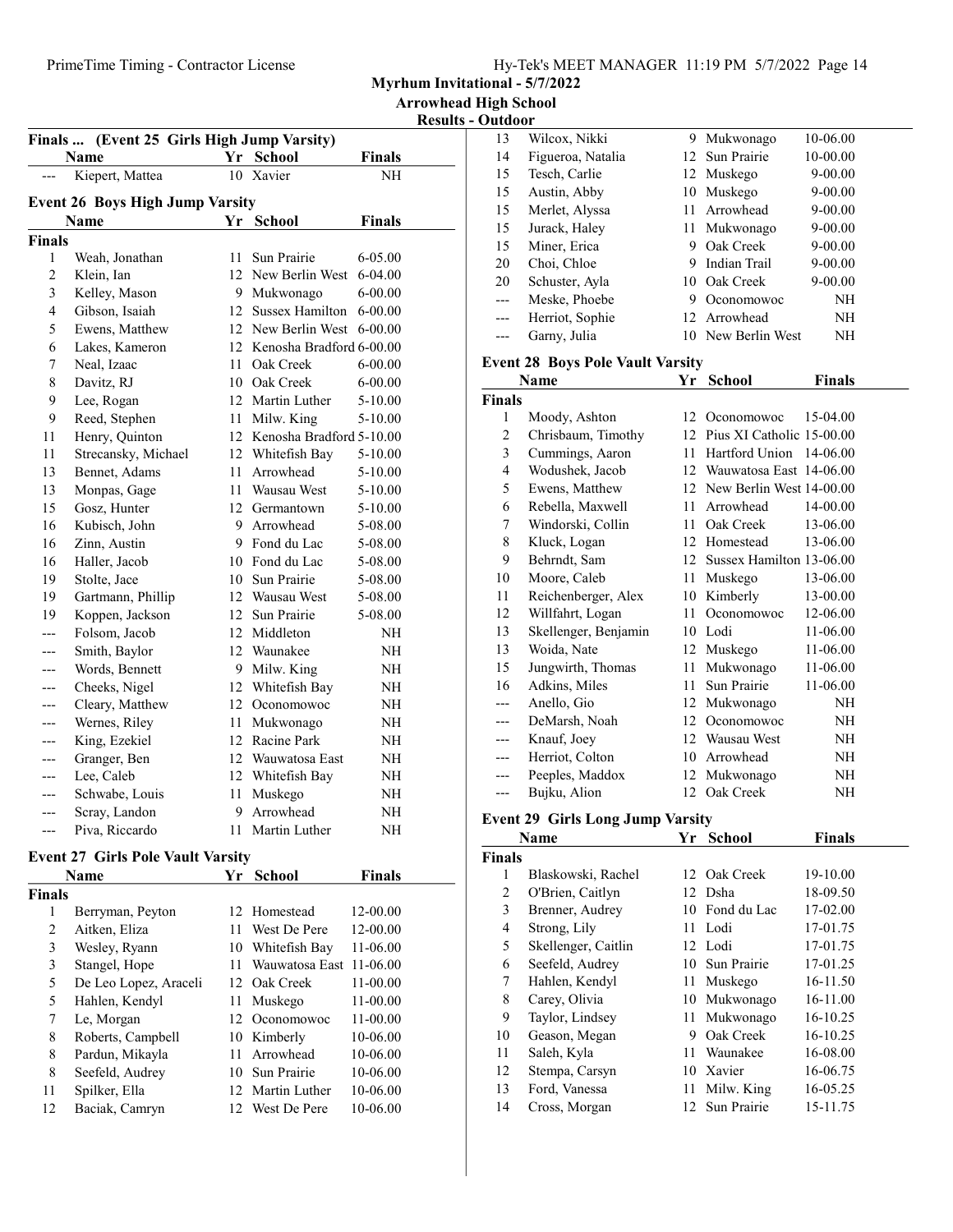Myrhum Invitational - 5/7/2022

Arrowhead High School  $\frac{\text{Results - Outdoor}}{19 \cdot \text{Sc}}$ 

| (Event 29 Girls Long Jump Varsity)<br>Finals |                      |        |                         |               |
|----------------------------------------------|----------------------|--------|-------------------------|---------------|
|                                              | <b>Name</b>          |        | Yr School               | <b>Finals</b> |
| 15                                           | Gonzalez, Lucy       | 12     | Homestead               | 15-11.50      |
| 16                                           | Akinsanya, Esther    |        | 10 Milw. King           | 15-10.50      |
| 17                                           | Gaeta, Liz           | 12     | Whitefish Bay           | 15-09.75      |
| 18                                           | Patterson, Dominique | 9      | Johnson Creek           | 15-09.75      |
| 19                                           | Polinske, Dylan      | 9      | Mukwonago               | 15-09.50      |
| 20                                           | Bilsborough, Jillian | 10     | Cedarburg               | 15-09.25      |
| 21                                           | Wallendal, Trinity   | 11     | Fond du Lac             | 15-08.75      |
| 22                                           | Stacy, McKenzie      | 11     | Nicolet                 | 15-08.75      |
| 23                                           | Reedy, Megan         | 10     | Muskego                 | 15-08.00      |
| 24                                           | Kolawole, Lola       | 11     | Whitefish Bay           | 15-07.75      |
| 25                                           | Bjorklund, Kate      | 11     | Verona Area             | 15-06.25      |
| 26                                           | Tarrence, Kate       | 11     | Wauwatosa East 15-03.00 |               |
| 27                                           | Marks, Melanie       |        | 12 Germantown           | 15-01.50      |
| 28                                           | Flegner, Brooke      | 9      | Oconomowoc              | 15-01.00      |
| 29                                           | Vosters, Mckenzie    | 11     | Kimberly                | 14-11.50      |
| 30                                           | Seffrood, Laney      | 12     | Middleton               | 14-09.75      |
| 31                                           | Vermeulen, Carli     | 11     | Arrowhead               | 14-08.75      |
| 32                                           | Fischer, Abbie       |        | 10 Neenah               | 14-06.25      |
| 33                                           | Braidigan, Addison   |        | 9 Germantown            | 14-06.25      |
| 34                                           | Sorenson, Maria      | 9      | Racine Park             | 14-05.00      |
| 35                                           | Xiong, Kannitha      | 9      | <b>Stevens Point</b>    | 14-04.75      |
| 36                                           | Kuzba, Abigail       | 10     | Oconomowoc              | 14-04.00      |
| 37                                           | Hansen, Presley      |        | 12 Arrowhead            | 13-11.50      |
| 38                                           | Higgins, Lilly       | $11 -$ | <b>Stevens Point</b>    | 13-10.50      |
| 39                                           | Anderson, Taigan     | 11     | <b>Stevens Point</b>    | 13-09.50      |
| 40                                           | Holewinski, Londyn   |        | 10 Middleton            | 13-08.25      |
| 41                                           | Lassiter, Mia        | 10     | Neenah                  | 13-05.50      |
| 42                                           | Coutts, Jorja        | 10     | Sun Prairie             | 12-04.00      |
| ---                                          | Wepking, Lilly       |        | 10 Verona Area          | <b>FOUL</b>   |
|                                              | Ryles, Samyra        |        | 12 Germantown           | <b>FOUL</b>   |
|                                              | Grace, Ashonti       | 11     | Milw. Riverside         | <b>FOUL</b>   |
| ---                                          | Burrows, Essence     | 10     | Whitefish Bay           | <b>FOUL</b>   |

### Event 30 Boys Long Jump Varsity

| Name          |                     |    | Yr School                | Finals   |
|---------------|---------------------|----|--------------------------|----------|
| <b>Finals</b> |                     |    |                          |          |
| 1             | Heyroth, Lucas      |    | 12 Lodi                  | 22-07.50 |
| 2             | Parks, Keany        | 11 | Kenosha Bradford 2-03.50 |          |
| 3             | Crump, Christian    | 12 | Kenosha Bradford 2-02.50 |          |
| 4             | Myles, JV           | 11 | Germantown               | 22-00.50 |
| 5             | Maggit, Alexander   | 11 | Sun Prairie              | 21-03.50 |
| 6             | Eichmann, Andrew    | 10 | Sussex Hamilton 21-02.00 |          |
| 7             | Boucher, Trevor     | 11 | Mukwonago                | 21-01.00 |
| 8             | Deluca, Michael     | 12 | Kenosha Bradford 1-00.25 |          |
| 9             | Lee, Rogan          | 12 | Martin Luther            | 20-10.75 |
| 10            | Eichmann, Alexandar | 12 | Sussex Hamilton 20-08.00 |          |
| 11            | Goodman, Gyriece    |    | 12 West De Pere          | 20-07.25 |
| 12            | Johnson, Philip     |    | Milw. Riverside 20-06.50 |          |
| 13            | Olsen, Gabe         | 11 | Cedarburg                | 20-06.25 |
| 14            | Carothers, Trevion  | 11 | Racine Park              | 20-05.00 |
| 15            | Granger, Ben        | 12 | Wauwatosa East 20-04.50  |          |
| 16            | Doyle, Connor       | 11 | Oconomowoc               | 20-03.00 |
| 17            | Ledvina, Noah       | 11 | Arrowhead                | 20-01.25 |
| 18            | Montgomery, Jaylen  |    | 12 Lodi                  | 20-01.00 |

| 19  | Scholbe, Matt     | 12 | Muskego                  | 19-11.00    |
|-----|-------------------|----|--------------------------|-------------|
| 20  | Falk, Bryce       | 10 | Middleton                | 19-11.00    |
| 21  | Tsoris, Sam       | 11 | New Berlin West 19-10.50 |             |
| 22  | Bohannon, Jahkai  | 11 | Wauwatosa West 19-08.25  |             |
| 23  | Monpas, Gage      | 11 | Wausau West              | 19-07.75    |
| 24  | Harpster, Kolby   | 12 | Oconomowoc               | 19-07.50    |
| 25  | Smith, Corey      | 10 | Cath. Memorial           | 19-06.00    |
| 26  | Mullins, Kalvin   | 10 | Fond du Lac              | 19-05.00    |
| 27  | Mack, Malachi     |    | 9 Wauwatosa East         | 19-01.75    |
| 28  | Rossman, Joe      |    | 12 Homestead             | 19-01.75    |
| 29  | Gallun, Landon    |    | 10 Whitefish Bay         | 19-01.75    |
| 30  | Dempsey, Dominik  | 11 | Kimberly                 | 19-01.50    |
| 31  | Kaminski, Jerry   | 11 | Sun Prairie              | 19-01.50    |
| 32  | Deering, Matthew  | 11 | Mukwonago                | 19-00.25    |
| 33  | Lotten, Ty        | 11 | Kimberly                 | 19-00.25    |
| 34  | Price, Darrell    | 11 | Racine Park              | 18-11.00    |
| 35  | Steger, Sam       | 11 | Kimberly                 | 18-10.50    |
| 36  | Kauppenin, Keion  | 10 | Sun Prairie              | 18-10.25    |
| 37  | Lee, Caleb        | 12 | Whitefish Bay            | 18-09.25    |
| 38  | Mitchell, MJ      | 9  | Cath. Memorial           | 18-08.75    |
| 39  | O'Neil, Brian     | 10 | Martin Luther            | 18-08.25    |
| 40  | Argue, Jordan     |    | Arrowhead B              | 18-07.75    |
| 41  | Cinelli, Nicholas |    | 10 Arrowhead             | 18-07.50    |
| 42  | Escamilla, Angel  |    | 9 Waukesha Wes           | 18-06.50    |
| 43  | Moore, Darryl     |    | 10 Milw. King            | 18-06.25    |
| 44  | Young, CJ         | 12 | Homestead                | 18-04.00    |
| 45  | White, Nate       | 11 | Milw. King               | 18-03.25    |
| 46  | Martens, Daniel   | 12 | Franklin                 | 18-02.00    |
| 46  | Zinn, Austin      | 9  | Fond du Lac              | 18-02.00    |
| 48  | Green, Katray     | 12 | Milw. Riverside          | 17-10.00    |
| 49  | Stachowiak, Evan  | 11 | Muskego                  | 17-09.50    |
| 50  | Piontek, Steven   | 11 | Oak Creek                | 17-09.00    |
| 51  | Aguilar-Meza, Ray |    | 10 Fond du Lac           | 17-08.75    |
| 52  | McCormick, Evan   |    | 10 Xavier                | 17-08.50    |
| 53  | Bonyombe, Mahambi |    | 9 Waukesha Wes           | 17-07.00    |
| 54  | Shelton, Terrance |    | 10 Franklin              | 17-05.50    |
| 55  | Ghojallu, Kian    | 10 | Shorewood                | 13-08.50    |
| --- | Amerson, Carter   |    | 10 Wausau West           | <b>FOUL</b> |
| --- | Matthews, Logan   | 12 | Franklin                 | <b>FOUL</b> |
| --- | Anderson, Myles   |    | 10 Milw. Lutheran        | <b>FOUL</b> |

#### Event 31 Girls Triple Jump Varsity

|               | Name                | Yr | <b>School</b>               | <b>Finals</b> |
|---------------|---------------------|----|-----------------------------|---------------|
| <b>Finals</b> |                     |    |                             |               |
| 1             | Barnett, Anisa      | 9  | Homestead                   | 37-06.00      |
| 2             | Skellenger, Caitlin |    | 12 Lodi                     | 35-01.25      |
| 3             | Trotter, Gianna     |    | 12 Fond du Lac              | 34-07.75      |
| 4             | Sok, Jade           | 11 | Kimberly                    | 34-07.25      |
| 5             | Vosters, Mckenzie   | 11 | Kimberly                    | 34-04.00      |
| 6             | Burrows, Essence    |    | 10 Whitefish Bay            | 34-04.00      |
| 7             | Yee, Ayden          | 11 | Franklin                    | 34-02.25      |
| 8             | Moore, Sydney       |    | 12 U School of Milw33-11.00 |               |
| 9             | Burge, Samantha     |    | 10 Mukwonago                | 33-06.00      |
| 10            | Gaeta, Liz          |    | 12 Whitefish Bay            | 33-05.75      |
| 11            | Evans, Maya         |    | 12 Cedarburg                | 33-05.75      |
| 12            | Riemer, Daniella    |    | Dsha                        | 33-05.50      |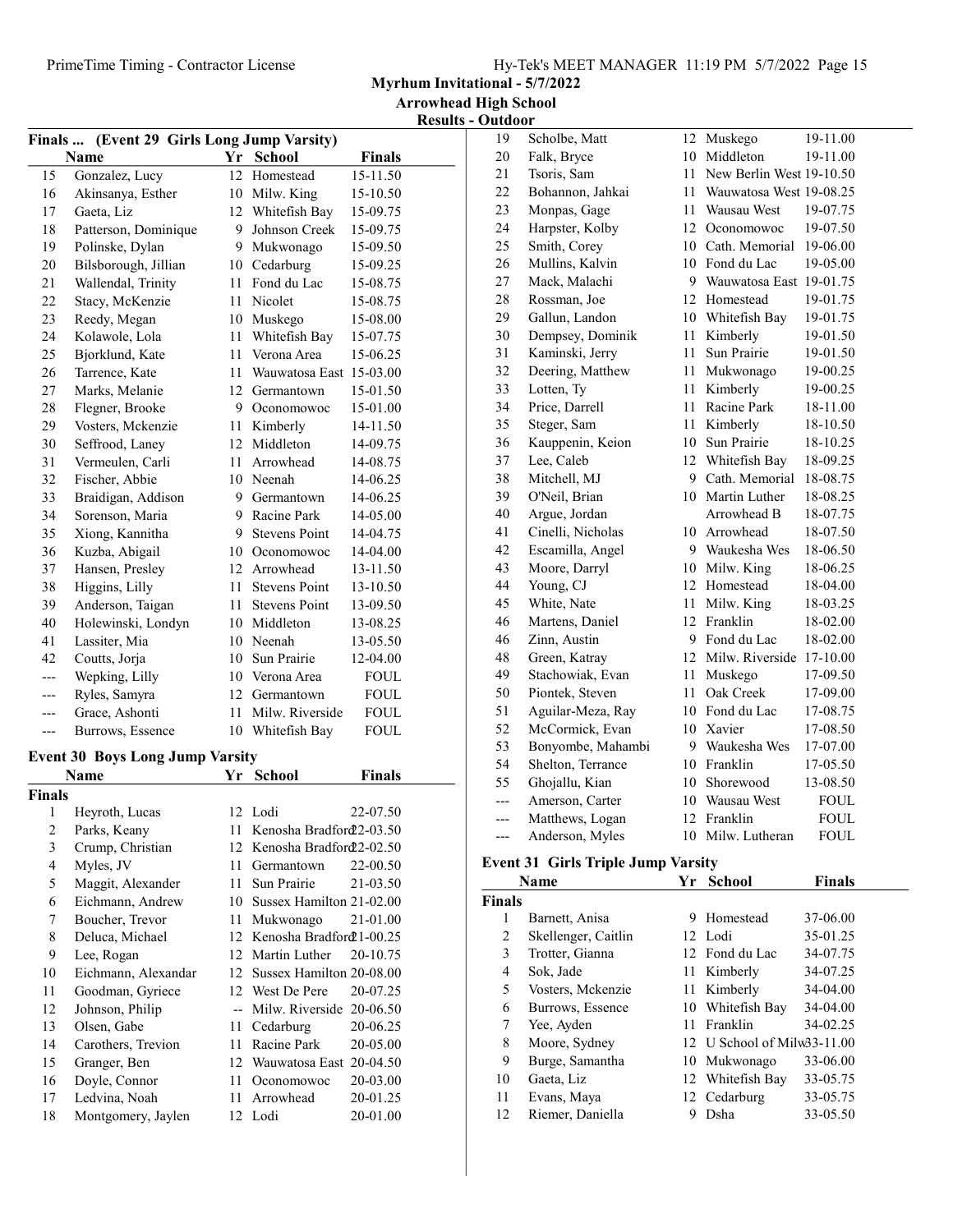Myrhum Invitational - 5/7/2022

Results - Outdoor

| Finals  (Event 31 Girls Triple Jump Varsity) |                    |    |                          |               |  |
|----------------------------------------------|--------------------|----|--------------------------|---------------|--|
|                                              | Name               |    | Yr School                | <b>Finals</b> |  |
| 13                                           | Gaston, Kenya      | 12 | Shorewood                | 32-10.50      |  |
| 14                                           | Bjorklund, Kate    | 11 | Verona Area              | 32-07.50      |  |
| 15                                           | Grier, Lauren      | 11 | Fond du Lac              | 32-04.00      |  |
| 16                                           | Stacy, McKenzie    | 11 | Nicolet                  | 32-02.25      |  |
| 17                                           | Schauls, Allison   | 10 | Wausau West              | 32-01.50      |  |
| 18                                           | Weyenberg, Madison | 10 | Kimberly                 | 32-00.50      |  |
| 19                                           | Taylor, Lindsey    | 11 | Mukwonago                | 31-07.00      |  |
| 20                                           | Schissler, Susanna | 10 | Oak Creek                | 31-06.00      |  |
| 21                                           | Hudock, Leah       | 11 | Muskego                  | 30-10.75      |  |
| 22                                           | Benzinger, Addy    | 9  | Fond du Lac              | 30-10.50      |  |
| 23                                           | Pardun, Mikayla    | 11 | Arrowhead                | 30-07.25      |  |
| 24                                           | Dart, Madeleine    | 11 | Middleton                | 30-04.50      |  |
| 25                                           | Neigum, Kylie      | 10 | Arrowhead                | 30-04.25      |  |
| 26                                           | Ortiz, Alaina      | 9  | Franklin                 | 30-02.50      |  |
| 27                                           | Kuzba, Abigail     | 10 | Oconomowoc               | 30-01.50      |  |
| 28                                           | Igoni, Kephely     | 12 | Nicolet                  | 30-01.00      |  |
| 29                                           | Packee, Grace      | 12 | Dsha                     | 30-00.50      |  |
| 30                                           | Seawright, Saige   | 12 | Muskego                  | 29-09.50      |  |
| 31                                           | Cobb, Ariana       | 10 | Milw. Riverside 29-07.50 |               |  |
| 32                                           | Siedlecki, Zoe     | 12 | Nicolet                  | 29-07.00      |  |
| 33                                           | Xiong, Kannitha    | 9  | <b>Stevens Point</b>     | 29-03.00      |  |
| 34                                           | Coutts, Jorja      | 10 | Sun Prairie              | 29-02.50      |  |
| 35                                           | Dyer, Zariah       | 9  | Milw. Riverside 29-00.00 |               |  |
| 36                                           | Ruffin, Brea       | 11 | Oak Creek                | 28-11.50      |  |
| 37                                           | Heger, Kendall     | 10 | Muskego                  | 28-04.75      |  |
| ---                                          | Solin, Ella        | 10 | <b>Stevens Point</b>     | FOUL          |  |

## Event 32 Boys Triple Jump Varsity

|               | Name                  | Yr | <b>School</b>            | <b>Finals</b> |
|---------------|-----------------------|----|--------------------------|---------------|
| <b>Finals</b> |                       |    |                          |               |
| 1             | Myles, JV             | 11 | Germantown               | 46-10.00      |
| 2             | Regnier, Andrew       | 11 | Waunakee                 | 44-11.00      |
| 3             | Cabana, Kamin         | 11 | Kimberly                 | 44-08.00      |
| 4             | Olsen, Gabe           | 11 | Cedarburg                | 44-04.50      |
| 5             | Nordgaard, Langdon    | 10 | West De Pere             | 43-03.00      |
| 6             | Meginley, Collin      | 12 | Homestead                | 42-05.25      |
| 7             | Ewens, Matthew        | 12 | New Berlin West 42-03.50 |               |
| 8             | Nyffenegger, Brody    |    | 12 Lodi                  | 40-09.00      |
| 9             | Lotten, Ty            | 11 | Kimberly                 | 40-08.00      |
| 10            | Bynum, Gevongio       | 11 | Martin Luther            | 40-06.50      |
| 11            | Folsom, Jacob         | 12 | Middleton                | 40-05.75      |
| 12            | Smith, Bryce          | 11 | West De Pere             | 40-05.50      |
| 13            | Cinelli, Nicholas     | 10 | Arrowhead                | 40-05.25      |
| 14            | Argue, Collin         | 12 | Arrowhead                | 40-04.50      |
| 15            | Jiang, Ben            | 10 | Wauwatosa West 40-04.00  |               |
| 16            | Harpster, Kolby       | 12 | Oconomowoc               | 40-03.50      |
| 17            | Olvey, Ben            | 10 | Xavier                   | 40-01.25      |
| 18            | Amerson, Carter       | 10 | Wausau West              | 39-11.50      |
| 19            | Moore, Darryl         | 10 | Milw. King               | 39-10.50      |
| 20            | Nakigane, Rodrigue    | 10 | Oconomowoc               | 39-07.00      |
| 21            | Sinthasomphone, Dylan | 12 | Oak Creek                | 39-06.00      |
| 22            | Murray, Jonathan      | 12 | Indian Trail             | 39-04.75      |
| 23            | Duddeck, Markus       | 9  | Oconomowoc               | 39-04.00      |
| 24            | O'Neil, Brian         | 10 | Martin Luther            | 39-03.00      |

| 25    | Koppen, Jackson      |    | 12 Sun Prairie             | 38-11.50    |
|-------|----------------------|----|----------------------------|-------------|
| 26    | Canham, Tyler        | 10 | Sussex Hamilton 38-08.75   |             |
| 27    | Stolte, Jace         | 10 | Sun Prairie                | 38-06.00    |
| 28    | Aguilar-Meza, Ray    | 10 | Fond du Lac                | 38-01.50    |
| 29    | Rothmeier, Christian |    | Arrowhead B                | 38-01.00    |
| 30    | Zinn, Austin         | 9  | Fond du Lac                | 38-01.00    |
| 31    | Stachowiak, Evan     | 11 | Muskego                    | 37-10.50    |
| 32    | Gunderson, Nathan    | 12 | Sussex Hamilton 37-08.50   |             |
| 33    | Escamilla, Angel     | 9  | Waukesha Wes               | 37-07.50    |
| 34    | Lakes, Kameron       |    | 12 Kenosha Bradford6-10.75 |             |
| 35    | Piontek, Steven      | 11 | Oak Creek                  | 36-09.75    |
| 36    | Anyanwu, Austin      | 11 | Milw. King                 | 36-06.25    |
| 37    | Bingen, Braden       | 9  | Fond du Lac                | 31-11.00    |
| 38    | Missall, Alec        | 12 | Mukwonago                  | 0.25        |
| $---$ | Bonyombe, Mahambi    | 9  | Waukesha Wes               | <b>FOUL</b> |
| ---   | Reinhoffer, Jack     | 12 | Shorewood                  | <b>FOUL</b> |
|       | Schwabe, Louis       | 11 | Muskego                    | FOUL        |

## Event 33 Girls Discus Throw Varsity

|                | Name                   | Yr | <b>School</b>          | <b>Finals</b> |
|----------------|------------------------|----|------------------------|---------------|
| <b>Finals</b>  |                        |    |                        |               |
| 1              | Trotter, Gianna        | 12 | Fond du Lac            | 130-03        |
| $\overline{c}$ | Wellsmith, Madison     | 12 | <b>Brookfield Cent</b> | 117-11        |
| 3              | Cassel, Annika         | 10 | Waunakee               | 113-04        |
| 4              | Albrecht, Ava          | 10 | Homestead              | 107-09        |
| 5              | Vercauteren, Molly     | 11 | Fond du Lac            | 105-10        |
| 6              | Delene, Lydia          | 10 | Neenah                 | 105-03        |
| 7              | Behnke, Kristin        | 9  | Kimberly               | 104-07        |
| 8              | Rausch, Desiree        | 12 | Wausau West            | 102-09        |
| 9              | Sepic, Makenna         | 11 | Oconomowoc             | 102-06        |
| 10             | Eby, Piper             | 9  | Germantown             | 102-04        |
| 11             | Garcia, Ayleen         | 12 | Kimberly               | 102-00        |
| 12             | Breu, Rachel           | 12 | West De Pere           | $101 - 11$    |
| 13             | Vander Sanden, Madilyn | 11 | Middleton              | 100-06        |
| 14             | Masloroff, Abi         | 11 | Franklin               | 98-11         |
| 15             | Kast, Sydney           | 12 | Waunakee               | 98-09         |
| 16             | Ramaker, Kailey        | 12 | Cedarburg              | 98-03         |
| 17             | Klann, Samantha        |    | 12 Lodi                | 97-08         |
| 18             | Gandee, Macey          | 12 | Indian Trail           | 97-05         |
| 19             | Paprocki, Paige        | 12 | Mukwonago              | 94-04         |
| 20             | Peterson, Ava          | 12 | Arrowhead              | 94-00         |
| 21             | Missall, Julia         | 10 | Mukwonago              | 93-11         |
| 22             | Prendergast, Lola      | 10 | Oak Creek              | 93-08         |
| 23             | Neuman, Kelsey         | 12 | Sun Prairie            | 92-05         |
| 24             | Reynolds, Mariah       | 11 | Homestead              | 89-08         |
| 25             | Peterson, Alisha       | 10 | Sun Prairie            | 88-00         |
| 26             | Wilkinson, Jenna       | 12 | Sun Prairie            | 87-05         |
| 27             | Krier, Chloe           | 11 | Cedarburg              | 87-00         |
| 28             | Follen, Lilly          |    | 10 Waunakee            | 86-05         |
| 29             | Monfre, Eliana         | 11 | Franklin               | 85-05         |
| 30             | Burish, Grace          | 12 | Franklin               | 84-11         |
| 31             | Wenzel, Myah           |    | 10 Neenah              | 84-08         |
| 32             | Boyd, Isabella         |    | 12 Arrowhead           | 84-04         |
| 33             | Patzner, Magdalen      | 11 | Xavier                 | 83-00         |
| 34             | Kanter, Sarah          | 12 | Dsha                   | 82-07         |
| 35             | Sixel, Ava             | 10 | Johnson Creek          | 81-00         |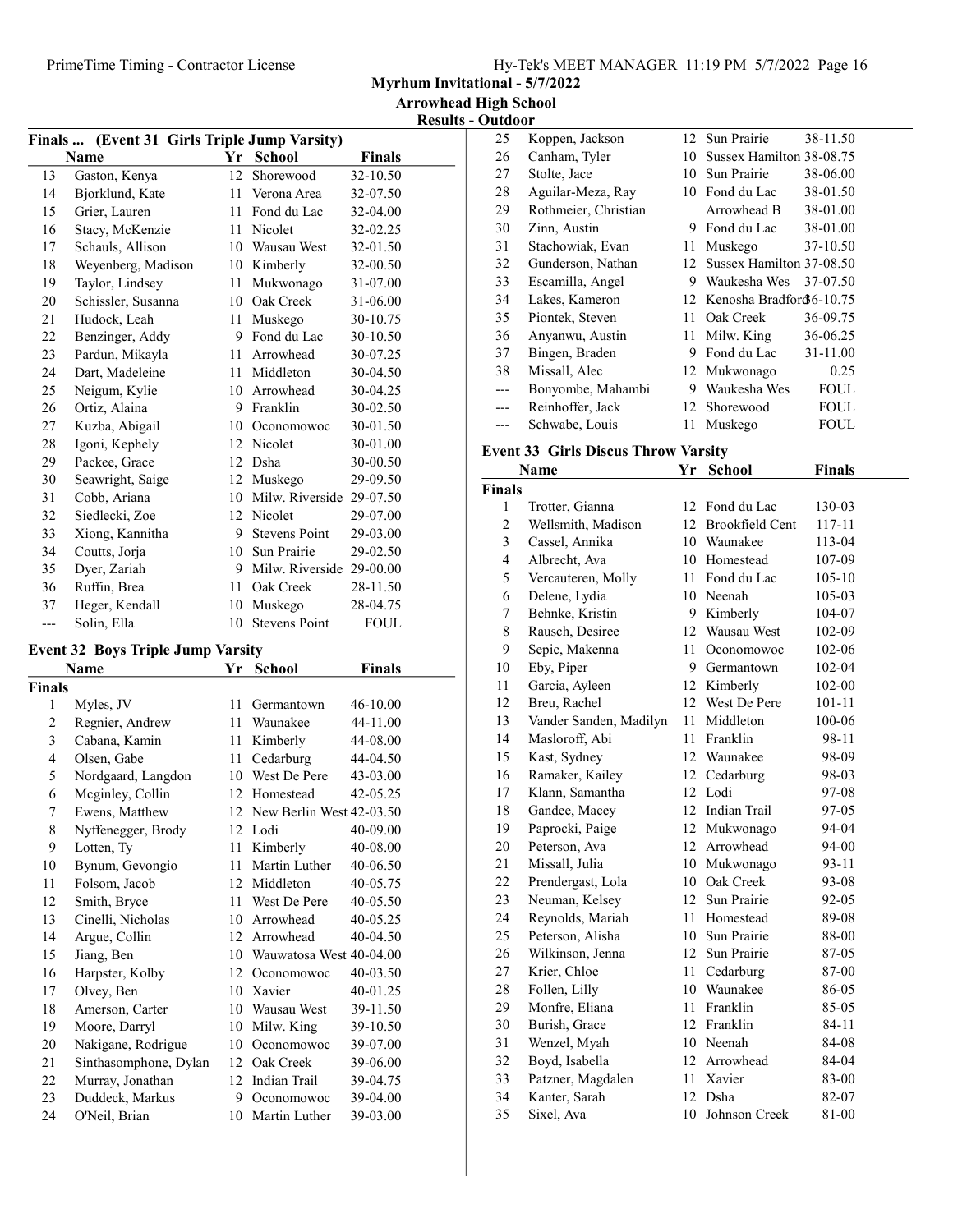Myrhum Invitational - 5/7/2022

Results - Outdoor

| Finals  (Event 33 Girls Discus Throw Varsity) |                          |    |                      |         |  |
|-----------------------------------------------|--------------------------|----|----------------------|---------|--|
|                                               | Name                     | Yr | <b>School</b>        | Finals  |  |
| 36                                            | Chandre, Evie            | 11 | Oak Creek            | 79-05   |  |
| 37                                            | Peterson, Lily           | 12 | Indian Trail         | 79-03   |  |
| 38                                            | Tesmer, Kate             | 10 | Oconomowoc           | 78-02   |  |
| 39                                            | Hehr, Kylie              | 11 | Johnson Creek        | 77-05   |  |
| 40                                            | Fax, Keira               | 9  | Wauwatosa West       | $75-10$ |  |
| 41                                            | Kraft, Rachel            | 10 | Wauwatosa East       | 75-09   |  |
| 42                                            | Bahe, Izzy               | 9  | Lodi                 | 73-08   |  |
| 43                                            | Wilmot, Taylor           | 12 | Indian Trail         | 73-00   |  |
| 44                                            | Delene, Madeline         | 9  | Neenah               | $72-03$ |  |
| 45                                            | Mahaney, Teagan          | 9  | Oconomowoc           | 71-07   |  |
| 46                                            | Maclin, Katina           | 10 | Nicolet              | 69-11   |  |
| 47                                            | Amaihe, Joy              | 10 | Milw. King           | 68-07   |  |
| 48                                            | Clark, Mallory           | 11 | Verona Area          | 68-06   |  |
| 49                                            | Griffith-Topps, Meredith | 12 | Nicolet              | 66-05   |  |
| 50                                            | Drea, Riley              | 10 | Germantown           | 66-02   |  |
| 51                                            | Bentum-mensah, Sheba     | 10 | Homestead            | 65-03   |  |
| 52                                            | Cole, Zoe                | 10 | Wauwatosa East       | 63-05   |  |
| 53                                            | West, Natalie            | 10 | Verona Area          | 60-06   |  |
| 54                                            | Zwart, Asymina           | 11 | Wauwatosa East       | 54-09   |  |
| 55                                            | Tepp, Sylvia             | 11 | <b>Stevens Point</b> | 53-05   |  |
| 56                                            | Reid, Shamrya            | 9  | Stevens Point        | 51-04   |  |
|                                               |                          |    |                      |         |  |

# Event 34 Boys Discus Throw Varsity

|                | Name               | Yr | <b>School</b>  | <b>Finals</b> |
|----------------|--------------------|----|----------------|---------------|
| <b>Finals</b>  |                    |    |                |               |
| 1              | Burant, Sean       | 12 | Kimberly       | 155-01        |
| $\overline{c}$ | Wraalstad, Brandon | 11 | Oconomowoc     | 154-00        |
| 3              | Rusch, Matthew     | 10 | Fond du Lac    | 151-08        |
| 4              | Youngworth, Ben    | 11 | Kimberly       | 150-05        |
| 5              | Mick, Tristan      | 11 | Muskego        | 148-03        |
| 6              | Pethan, Alexander  | 12 | Oak Creek      | 145-07        |
| 7              | Young, Jacob       | 12 | Mukwonago      | 142-03        |
| 8              | McDonough, Kaelan  | 11 | Oak Creek      | 140-01        |
| 9              | Reusser, Brady     | 12 | Oak Creek      | 137-09        |
| 10             | Grob, Aidan        | 12 | Sun Prairie    | 137-00        |
| 11             | Schumacher, Reagan | 10 | Cedarburg      | 135-06        |
| 12             | Boehm, Adam        | 12 | Cath. Memorial | 134-08        |
| 13             | McGivern, Sam      | 10 | Kimberly       | 133-06        |
| 14             | Wauer, Steve       | 12 | Muskego        | 133-05        |
| 15             | Phebus, Ian        | 11 | Waunakee       | 131-11        |
| 16             | Schwengel, Trevor  | 10 | Arrowhead      | 129-11        |
| 17             | Griffith, Matthew  | 9  | Marquette      | 128-05        |
| 17             | Lueck, Nick        | 12 | Xavier         | 128-05        |
| 19             | Duncan, Nathan     | 12 | Mukwonago      | 126-00        |
| 20             | Parks, Jaden       | 12 | Waukesha Wes   | 125-06        |
| 21             | Weber, Amos        | 12 | Lodi           | 125-03        |
| 22             | Grzybowski, Zach   | 11 | Muskego        | 123-10        |
| 23             | Roessler, Kaleb    | 11 | Middleton      | 123-03        |
| 24             | Mengel, Max        | 10 | Fond du Lac    | 120-07        |
| 25             | Ledrowski, Cole    | 12 | Sun Prairie    | 119-04        |
| 25             | Phebus, James      | 9  | Waunakee       | 119-04        |
| 27             | Schuster, Chad     | 12 | Franklin       | 119-00        |
| 28             | Nicholson, Gregory |    | 10 Waunakee    | 117-10        |
| 29             | Jorndt, Nick       | 12 | Whitefish Bay  | 112-10        |

| 30  | Jackson, Bobby       | 11. | Nicolet         | 110-08      |
|-----|----------------------|-----|-----------------|-------------|
| 31  | Koeppen, Henry       | 10  | Lodi            | 110-04      |
| 32  | Prunskus, Aidan      | 11  | Homestead       | 109-11      |
| 33  | Sanyaola, Ariyo      | 10  | Germantown      | 109-06      |
| 34  | Jackson, Donovan     | 12  | Milw. King      | 108-11      |
| 35  | Picard, Braedy       |     | 12 Xavier       | 108-10      |
| 36  | Leo, Gavin           | 10  | Racine Park     | 107-09      |
| 37  | Hart, Cole           | 10  | Homestead       | 105-01      |
| 38  | Pommells, Jahad      | 10  | Indian Trail    | 98-10       |
| 38  | Halverson, Owen      | 11  | Middleton       | 98-10       |
| 40  | Williams, Alton      | 10  | Sun Prairie     | 98-06       |
| 41  | Week, Nick           | 10  | Lodi            | 97-05       |
| 42  | Ward-Johnson, JaQwan | 11  | Nicolet         | 96-08       |
| 43  | Osmon, Jonas         |     | 12 Waukesha Wes | $90 - 10$   |
| 44  | Zwart, Xander        | 9   | Wauwatosa East  | 81-02       |
| 45  | Roberts, Isaiah      | 9   | Milw. Riverside | 79-09       |
| 46  | Covington, Tyran     | 10  | Milw. Riverside | 66-08       |
| --- | Alore, Jack          | 11  | Cedarburg       | <b>FOUL</b> |
| --- | Banaszak, Mitchell   | 10  | Indian Trail    | <b>FOUL</b> |
| --- | Holtzman, Ben        | 9   | Oconomowoc      | <b>FOUL</b> |
| --- | Blatnik, Nicholas    | 12  | Arrowhead       | <b>FOUL</b> |
| --- | Brunner, Joe         | 12  | Whitefish Bay   | FOUL        |
| --- | Harper, Tyree        | 11  | Cath. Memorial  | FOUL        |
|     |                      |     |                 |             |

## Event 35 Girls Shot Put Varsity

|                | Name                   | Yr | <b>School</b>           | <b>Finals</b> |
|----------------|------------------------|----|-------------------------|---------------|
| <b>Finals</b>  |                        |    |                         |               |
| 1              | Missall, Julia         | 10 | Mukwonago               | 39-03.00      |
| $\overline{c}$ | Puls, Ella             | 12 | Lodi                    | 39-00.00      |
| 3              | Fax, Keira             | 9  | Wauwatosa West 38-07.00 |               |
| 4              | Vander Sanden, Madilyn | 11 | Middleton               | 35-06.50      |
| 5              | McGillivray, Julianna  | 10 | Mukwonago               | 34-05.00      |
| 6              | Breu, Rachel           | 12 | West De Pere            | 34-04.00      |
| 7              | Haus, Calli            | 12 | Fond du Lac             | 34-03.00      |
| 8              | Schreiber, Paige       | 11 | Mukwonago               | 33-03.50      |
| 9              | Klitzke, Kennedy       | 10 | Kimberly                | 32-11.00      |
| 10             | Delene, Lydia          | 10 | Neenah                  | 32-09.00      |
| 10             | Anderson, Tyra         | 12 | Sun Prairie             | 32-09.00      |
| 12             | Shell, Tonye           | 12 | Milw. Lutheran          | 32-03.00      |
| 12             | Myers, Clara           | 10 | Kimberly                | 32-03.00      |
| 14             | Boyd, Isabella         | 12 | Arrowhead               | 32-02.00      |
| 14             | Gandee, Macey          |    | 12 Indian Trail         | 32-02.00      |
| 16             | Prendergast, Lola      | 10 | Oak Creek               | 32-00.00      |
| 17             | Cassel, Annika         |    | 10 Waunakee             | 31-10.50      |
| 18             | Moseler, Addy          | 10 | Arrowhead               | 31-10.00      |
| 19             | Klann, Samantha        |    | 12 Lodi                 | 31-07.50      |
| 20             | Maclin, Katina         | 10 | Nicolet                 | 31-01.50      |
| 21             | Tsiolis, Maria         | 9  | Verona Area             | 30-07.50      |
| 22             | Sepic, Makenna         | 11 | Oconomowoc              | 30-06.00      |
| 23             | Wilkinson, Jenna       | 12 | Sun Prairie             | 30-05.00      |
| 24             | Reynolds, Mariah       | 11 | Homestead               | 30-00.00      |
| 24             | Monfre, Eliana         | 11 | Franklin                | 30-00.00      |
| 26             | Burish, Grace          | 12 | Franklin                | 28-11.50      |
| 27             | Kanter, Sarah          |    | 12 Dsha                 | 28-10.00      |
| 28             | Clark, Mallory         | 11 | Verona Area             | 28-06.00      |
| 29             | Reid, Shamrya          | 9  | <b>Stevens Point</b>    | 28-04.50      |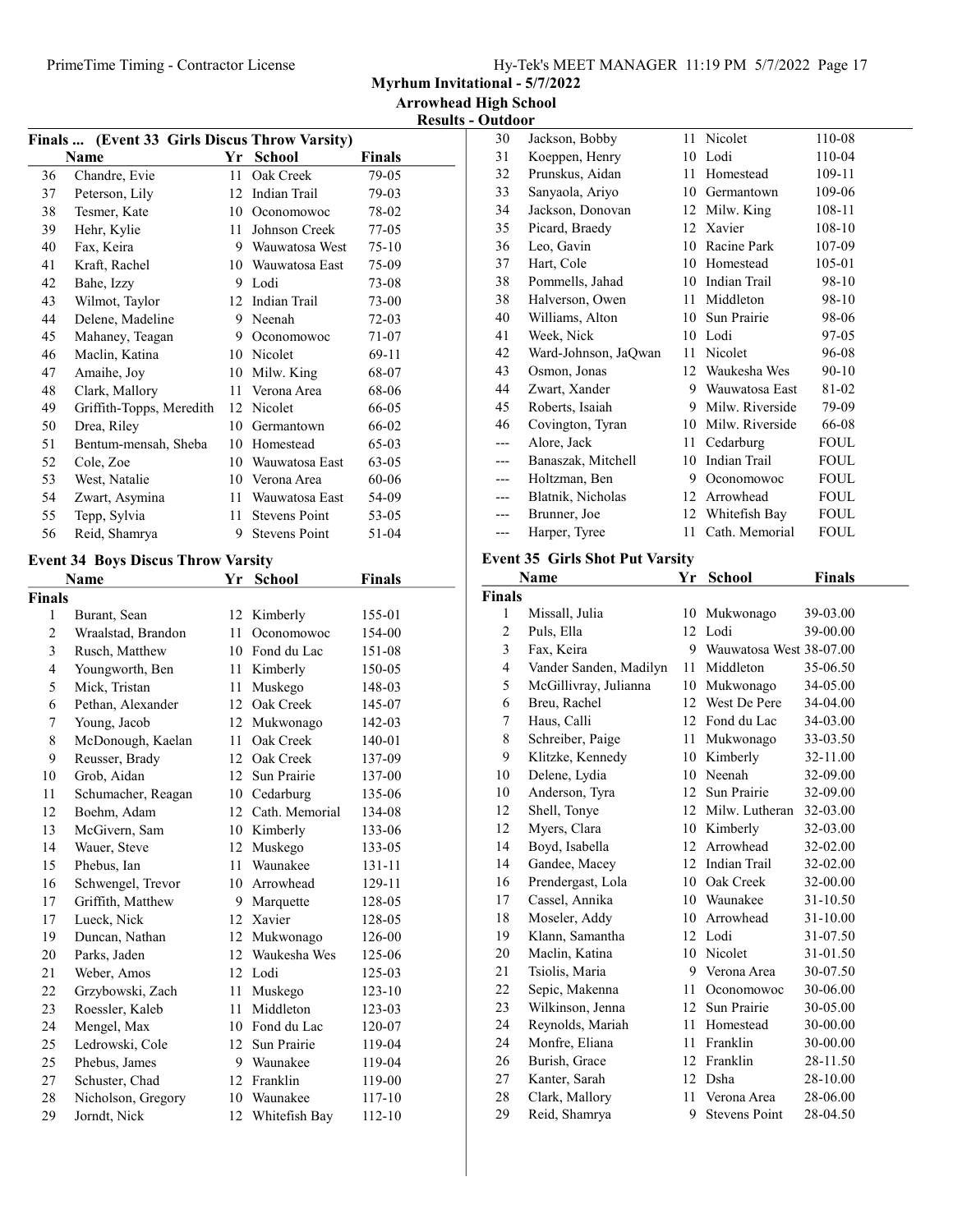| Hy-Tek's MEET MANAGER 11:19 PM 5/7/2022 Page 18 |  |  |
|-------------------------------------------------|--|--|
|                                                 |  |  |

Myrhum Invitational - 5/7/2022

Results - Outdoor

| Finals  (Event 35 Girls Shot Put Varsity) |                                       |    |                            |               |  |  |
|-------------------------------------------|---------------------------------------|----|----------------------------|---------------|--|--|
|                                           | Name                                  |    | Yr School                  | <b>Finals</b> |  |  |
| 29                                        | Eby, Piper                            | 9. | Germantown                 | 28-04.50      |  |  |
| 31                                        | Bentum-mensah, Sheba                  |    | 10 Homestead               | 28-03.00      |  |  |
| 32                                        | Kucharski, Summer                     |    | 9 Oak Creek                | 28-02.00      |  |  |
| 33                                        | Vercauteren, Molly                    |    | 11 Fond du Lac             | 27-09.50      |  |  |
| 34                                        | Wilmot, Taylor                        |    | 12 Indian Trail            | 27-08.50      |  |  |
| 34                                        | Follen, Lilly                         |    | 10 Waunakee                | 27-08.50      |  |  |
| 36                                        | Wenzel, Myah                          |    | 10 Neenah                  | 27-07.50      |  |  |
| 37                                        | Albrecht, Ava                         |    | 10 Homestead               | 27-02.00      |  |  |
| 38                                        | Patzner, Magdalen                     |    | 11 Xavier                  | 26-11.00      |  |  |
| 38                                        | Tesmer, Kate                          |    | 10 Oconomowoc              | 26-11.00      |  |  |
| 40                                        | Behnke, Kristin                       |    | 9 Kimberly                 | 26-09.00      |  |  |
| 41                                        | Bahe, Izzy                            |    | 9 Lodi                     | 26-07.50      |  |  |
| 42                                        | Masloroff, Abi                        | 11 | Franklin                   | 26-06.50      |  |  |
| 43                                        | Drea, Riley                           |    | 10 Germantown              | 26-06.00      |  |  |
| 44                                        | Brzeski, Ava                          |    | 10 Oconomowoc              | 26-05.50      |  |  |
| 45                                        | Amaihe, Joy                           |    | 10 Milw. King              | 26-04.50      |  |  |
| 46                                        | Neuman, Kelsey                        |    | 12 Sun Prairie             | 25-07.50      |  |  |
| 47                                        | Kast, Sydney                          |    | 12 Waunakee                | 25-03.50      |  |  |
| 47                                        | Tepp, Sylvia                          |    | 11 Stevens Point           | 25-03.50      |  |  |
| 49                                        | Griffith-Topps, Meredith              |    | 12 Nicolet                 | 24-01.00      |  |  |
| 50                                        | Kraft, Rachel                         |    | 10 Wauwatosa East 22-03.50 |               |  |  |
|                                           |                                       |    |                            |               |  |  |
| 51                                        | Cole, Zoe                             |    | 10 Wauwatosa East 20-06.00 |               |  |  |
| 52                                        | Zwart, Asymina                        | 11 | Wauwatosa East 20-03.00    |               |  |  |
|                                           | <b>Event 36 Boys Shot Put Varsity</b> |    |                            |               |  |  |
|                                           | Name                                  | Yr | <b>School</b>              | <b>Finals</b> |  |  |
| Finals                                    |                                       |    |                            |               |  |  |
| 1                                         | Rusch, Matthew                        |    | 10 Fond du Lac             | 56-03.00      |  |  |
| 2                                         | Youngworth, Ben                       | 11 | Kimberly                   | 54-03.00      |  |  |
| 3                                         | Huiting, Evan                         | 12 | Kimberly                   | 52-09.00      |  |  |
| $\overline{4}$                            | Brunner, Joe                          |    | 12 Whitefish Bay           | 52-00.00      |  |  |
| 5                                         | McGivern, Sam                         |    | 10 Kimberly                | 51-11.50      |  |  |
| 6                                         | Blatnik, Nicholas                     |    | 12 Arrowhead               | 51-09.00      |  |  |
| 7                                         | Alore, Jack                           |    | 11 Cedarburg               | 50-01.00      |  |  |
| $\,$ $\,$                                 | Phebus, Ian                           |    | 11 Waunakee                | 49-09.50      |  |  |
| 9                                         | Schuster, Chad                        |    | 12 Franklin                | 49-03.00      |  |  |
| 10                                        | Mick, Tristan                         |    | 11 Muskego                 | 48-09.00      |  |  |
| 11                                        | Wrasman, Ethan                        |    | 12 Mukwonago               | 48-07.00      |  |  |
| 12                                        | Pethan, Alexander                     |    | 12 Oak Creek               | 48-05.00      |  |  |
| 13                                        | Wraalstad, Brandon                    | 11 | Oconomowoc                 | 47-07.00      |  |  |
| 14                                        | Young, Jacob                          |    | 12 Mukwonago               | 47-03.50      |  |  |
| 15                                        | Jackson, Bobby                        | 11 | Nicolet                    | 46-03.00      |  |  |
| 16                                        | Prunskus, Edgar                       | 11 | Homestead                  | 45-06.50      |  |  |
| 17                                        | Wauer, Steve                          | 12 | Muskego                    | 45-05.50      |  |  |
| 18                                        | Horn, Colby                           | 12 | Sussex Hamilton 45-01.00   |               |  |  |
| 18                                        | Harbour, Donovan                      | 10 | Cath. Memorial             | 45-01.00      |  |  |
| 20                                        | Pevey, Carl                           | 10 | Cath. Memorial             | 45-00.00      |  |  |
| 21                                        | Grob, Aidan                           | 12 | Sun Prairie                | 44-11.50      |  |  |
| 22                                        | Picard, Braedy                        | 12 | Xavier                     | 44-10.00      |  |  |
| 22                                        | Reusser, Brady                        |    | 12 Oak Creek               | 44-10.00      |  |  |
| 24                                        | McDonough, Kaelan                     | 11 | Oak Creek                  | 44-08.50      |  |  |
| 25                                        | Prunskus, Aidan                       | 11 | Homestead                  | 44-08.00      |  |  |
| 26                                        | Peterson, KJ                          |    | 10 Middleton               | 44-07.50      |  |  |
|                                           |                                       |    |                            |               |  |  |
| 27                                        | Williams, Alton                       | 10 | Sun Prairie                | 43-10.50      |  |  |

| 28  | Schnabl, Wolf          | 11 | Mukwonago                | 43-04.50 |
|-----|------------------------|----|--------------------------|----------|
| 29  | Lenoch, Will           | 10 | Waunakee                 | 43-03.00 |
| 30  | Okla, Joseph           | 12 | Arrowhead                | 42-10.00 |
| 31  | Rhodes-Winfrey, Jaiden | 12 | Milw. Lutheran           | 42-08.00 |
| 32  | Fliss, Clayton         | 12 | Oconomowoc               | 42-05.00 |
| 33  | Jackson, Donovan       | 12 | Milw. King               | 41-09.00 |
| 34  | Lueck, Nick            | 12 | Xavier                   | 41-01.00 |
| 35  | Puls, Brady            | 10 | Lodi                     | 40-05.00 |
| 36  | Leo, Gavin             | 10 | Racine Park              | 40-03.50 |
| 37  | Mengel, Max            | 10 | Fond du Lac              | 40-01.00 |
| 38  | Jorndt, Nick           | 12 | Whitefish Bay            | 39-08.00 |
| 39  | Hanson, Tyler          | 12 | Oconomowoc               | 38-10.00 |
| 40  | Mathwig, Konrad        |    | 12 Homestead             | 37-11.00 |
| 41  | Phebus, James          | 9  | Waunakee                 | 37-09.00 |
| 42  | Pommells, Jahad        | 10 | Indian Trail             | 36-11.00 |
| 43  | Kolodziej, Ash         | 10 | Middleton                | 36-10.00 |
| 44  | Koeppen, Henry         | 10 | Lodi                     | 36-06.50 |
| 44  | Zwart, Xander          | 9  | Wauwatosa East 36-06.50  |          |
| 46  | Chinn, Larry           | 11 | Milw. Riverside 36-01.00 |          |
| 47  | Osmon, Jonas           | 12 | Waukesha Wes             | 36-00.50 |
| 48  | Sanyaola, Ariyo        | 10 | Germantown               | 35-01.00 |
| 49  | Ward-Johnson, JaQwan   | 11 | Nicolet                  | 34-07.00 |
| 50  | Banaszak, Mitchell     | 10 | Indian Trail             | 33-03.00 |
| 51  | Roberts, Isaiah        | 9  | Milw. Riverside 31-00.00 |          |
| 52  | Wines, Joshua          | -- | Milw. Riverside 29-11.50 |          |
| --- | Wagner, Alec           | 12 | Sun Prairie              | FOUL     |
| --- | Parks, Jaden           | 12 | Waukesha Wes             | FOUL     |

#### Event 39 Mixed 100 Meter Dash Special Olympics

| <b>Name</b>   |                        | Yr | <b>School</b> | Finals |
|---------------|------------------------|----|---------------|--------|
| <b>Finals</b> |                        |    |               |        |
|               | Miscikowski, Christian |    | M Arrowhead   | 16.06  |
| 2             | Cluka, Drew            |    | M Arrowhead   | 16.62  |
| 3             | Marriott, Max          |    | M-- Arrowhead | 16.92  |
| 4             | Marriott, Marvin       |    | M Arrowhead   | 17.59  |
| 5             | Treu, Randy            |    | M Arrowhead   | 19.95  |
| 6             | Rice, Tom              |    | M Arrowhead   | 20.31  |
| 7             | Arsinigia, Angela      |    | W Arrowhead   | 24.65  |
| 8             | Jaskire, Rebecca       |    | W Arrowhead   | 30.48  |
|               |                        |    |               |        |

|     | Women - Varsity - Team Rankings - 18 Events Scored |         |
|-----|----------------------------------------------------|---------|
| 1)  | West De Pere                                       | 70.5    |
| 2)  | Mukwonago                                          | 62.5    |
| 3)  | Fond du Lac                                        | 52      |
| 4)  | Homestead                                          | 43      |
| 5)  | Whitefish Bay                                      | 36.5    |
| 6)  | Lodi                                               | 35      |
| 7)  | Arrowhead                                          | 33.3333 |
| 8)  | Shorewood                                          | 32      |
| 9)  | Oak Creek                                          | 29.5    |
| 10) | Kimberly                                           | 29.3333 |
| 11) | Middleton                                          | 28      |
| 12) | Waunakee                                           | 26      |
| 13) | Muskego                                            | 22.5    |
| 14) | DSHA                                               | 21      |
| 14) | Germantown                                         | 21      |
| 16) | Verona Area                                        | 16      |
| 16) | <b>Stevens Point</b>                               | 16      |
| 18) | Milwaukee Riverside                                | 12      |